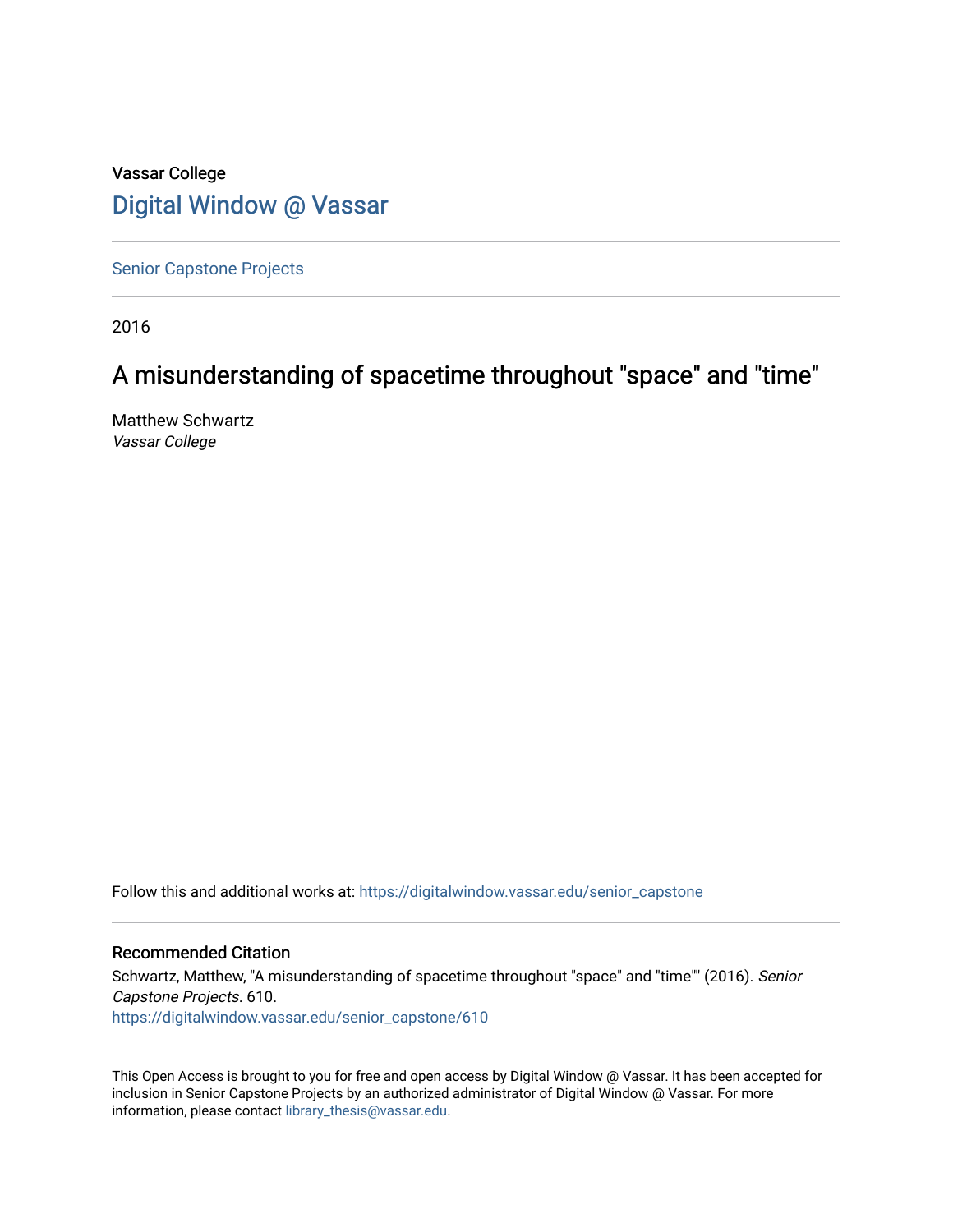# **A Misunderstanding of Spacetime throughout "Space" and "Time"**

Author: Matthew Schwartz

Readers: Jose Perillan and Chris White

*Thesis submitted in partial fulfillment of the requirements for a major in the Program in Science,* 

*Technology, and Society (STS)*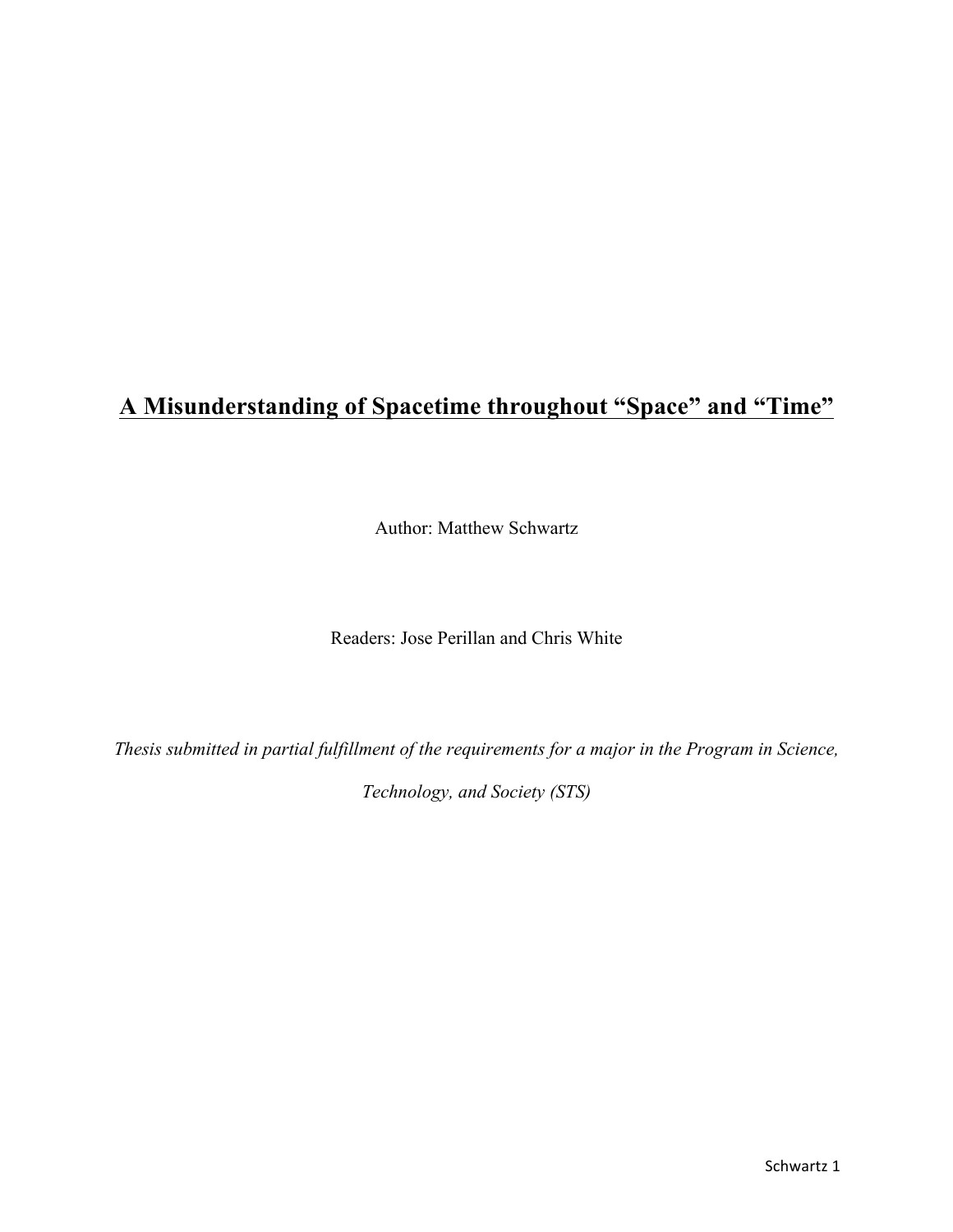# Table of Contents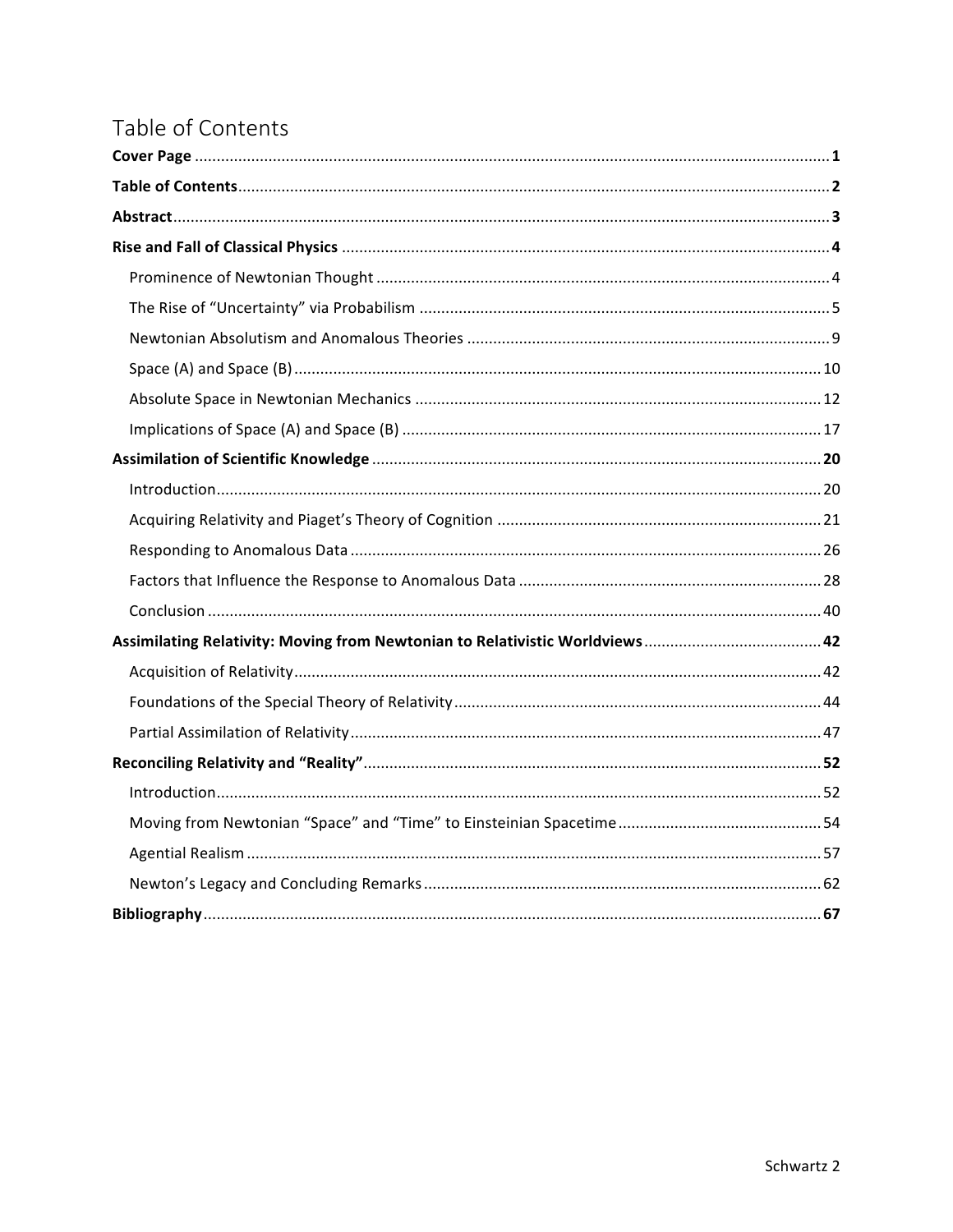**Abstract**- The intention of this thesis is twofold; it revolves around the assimilation of relativity as a case study, and in the process aims to reveal valuable insight about the assimilation of anomalous scientific knowledge as well as about the specific case study of relativity. Chapter 1 examines the scientific and societal context that preceded the acquisition of relativity. After a brief introduction and overview of Newtonian mechanics, it considers the rise of probabilism and the ways in which it revealed underlying nuance in the preexisting Newtonian worldview. Next, it examines the process of reconciling probabilism and classical physics; this illuminates that the Newtonian model of space and time is at the heart of the difficulty. The remainder of the chapter considers the historical context and philosophical implications of Newton's absolute space. Chapter 2 is an explicit discussion about the assimilation of anomalous scientific information. It analyzes the possible responses to anomalous data, differentiating between "acquisition" and "assimilation", and considers the factors which promote these different responses. This offers insight into the process of assimilation, as well as promotes a meta-conceptual understanding for the assimilation of relativity. Chapter 3 considers the extent to which relativity has been acquired and assimilated. It begins by chronicling the acquisition of relativity, transitions into a discussion about the foundations of relativity, and concludes by analyzing the bidirectional influence(s) that relativity and our preexisting worldview have exerted on each other. Ultimately, this illuminates that our traditional understandings of "space", "time", "objectivity", "truth", and "reality" are deeply and fundamentally flawed. Chapter 4 explores the specific tensions between relativity and the traditional definition of "reality". This involves a critical analysis of relativistic spacetime, and its subtle implications for our broader worldview. Chapter 4 concludes with an analysis of the heuristic value of agential realism, as well as a final reflection on probabilism, spacetime, relativity, and what these emphasize about the general assimilation of scientific information.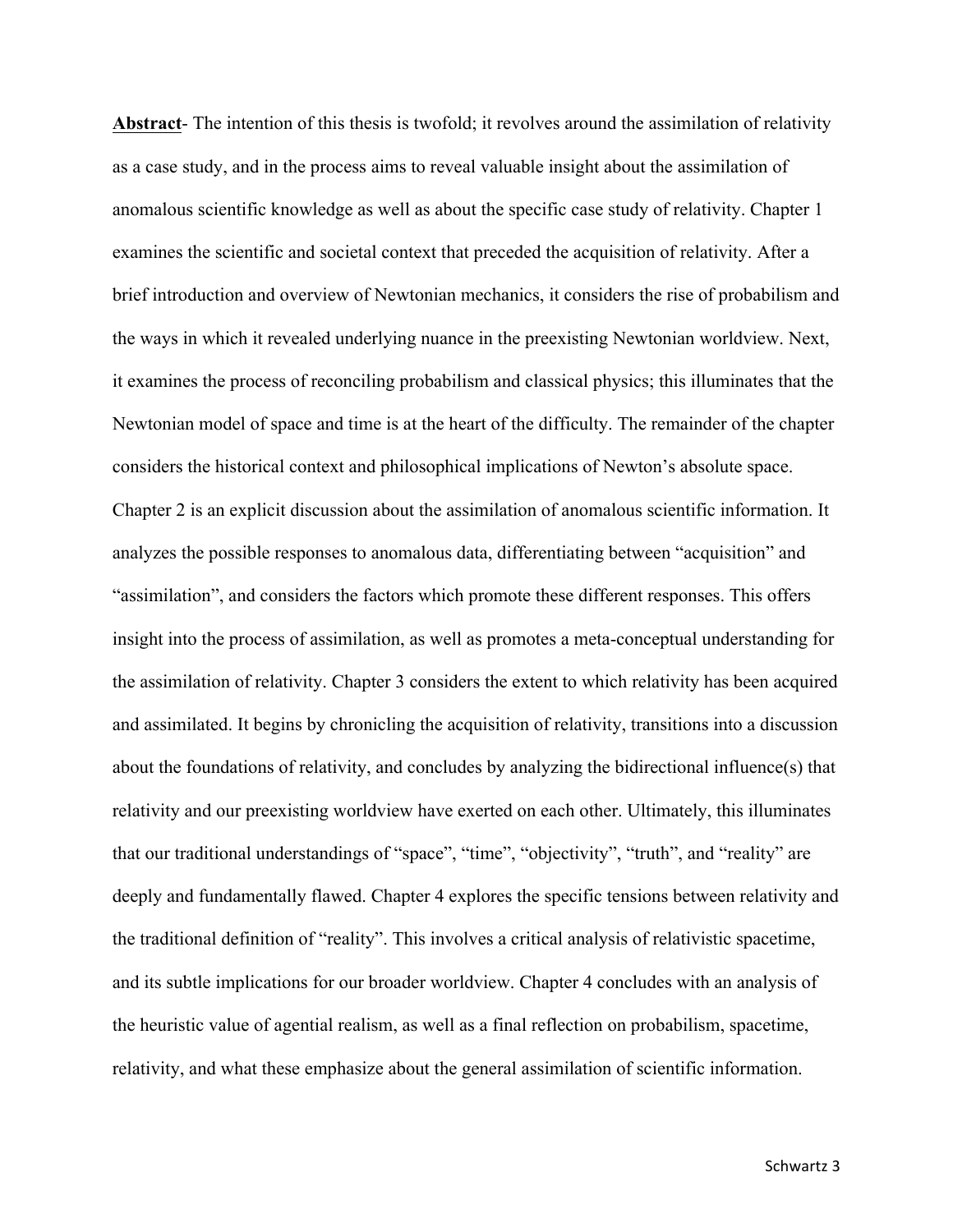#### **A Misunderstanding of Spacetime throughout "Space" and "Time"**

*"Since new paradigms are born from old ones, they ordinarily incorporate much of the vocabulary…that the traditional paradigm had previously employed. But they seldom employ these borrowed elements in quite the traditional way. Within the new paradigm, old terms, concepts, and experiments fall into new relationships one with the other. The inevitable result is what we must call, though the term is not quite right, a misunderstanding between the two competing schools…they are bound to partly talk through each other" –Thomas Kuhn (Kuhn 148)*

### **Chapter 1: Rise and Fall of Classical Physics**

*"In particular, that which is being evaded is the need for a cognitive structure radically different from the prior existing structure…a more realistic… [view of the] world in which the boundaries between subject and object are acknowledged to be never quite rigid, and in which knowledge, of any sort, is never quite total" -Evelyn Fox Keller (Keller 718)*

## **Section A- Prominence of Newtonian Thought**

As Max Jammer notes in "Concepts of Space", pre-Newtonian science treated "space and time [as] being completely heterogeneous and non-interdependent entities" (Jammer 3). To exemplify this, he points out the "Galilean transformation of classical mechanics [in which]  $t' = t$ , that is, the transformed time variable is independent of the space variable." (Jammer 3) Newtonian physics represents a major breakthrough in the sense that it was the first scientific model to formally connect the notions of space and time through the concept of motion. This was a "dramatic, theoretical innovation… [which shook science and scientists] loose from their theoretical moorings"; it was, as Kuhn would call it, a "paradigm shift" (Appleby 165, Kuhn 111-134). Newton's laws became the guiding principle for scientists who were "trying to explain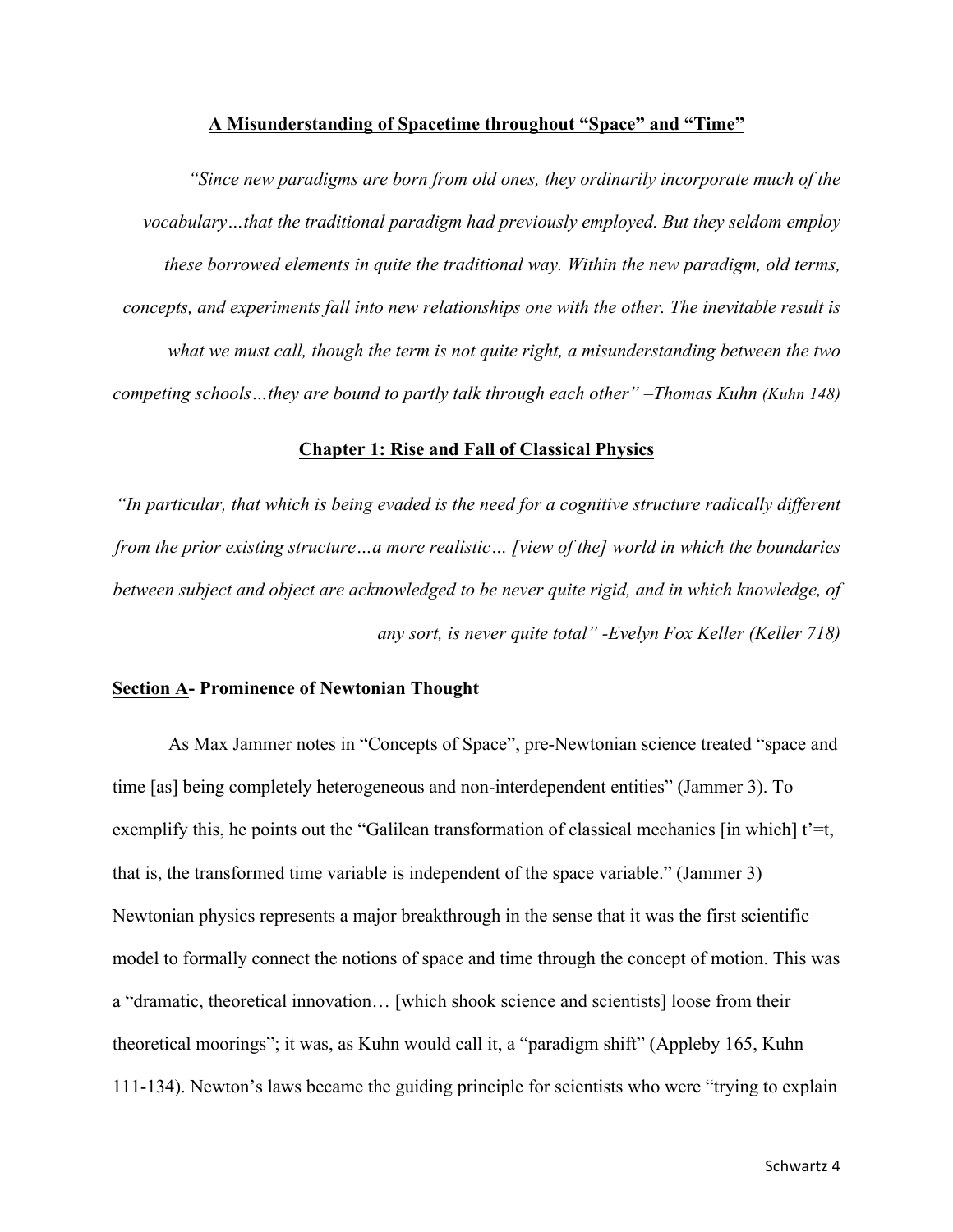newly scrutinized or anomalous phenomena" (Kuhn 63). The interdependent yet ostensibly separable nature of space and time was a crucial tenet in Newton's model. Accordingly, it became an ingrained component in the idealized "concrete problem-solution" which the professional scientific community used for "mapping domains of nature…to create credible expectations for the behavior of phenomena and thereby authorize programs for research." (Kuhn 181) Newton's way of thinking permeated not only the manner in which scientists would explore and explain natural phenomena; it also demarcated which questions would be "scientific" and supplied the terms in which scientific answers were to be expressed and understood. The remarkable success of Newtonian physics for understanding physical forces set the stage for a number of important scientific and technological breakthroughs, and remained the uncontested champion of physics for centuries. As a conceptual and analytical model for science, Newton's mechanics seemed infallible. Many people came to the conclusion that there was nothing conceptually new to be discovered in physics, and that all that remained was more and more precise measurement. World-class physicist Albert Michelson asserted that the "important fundamental laws and facts of physical science have all been discovered"; he even went so far as to un-prophetically declare that "these are now so firmly established that the possibility of their ever being supplanted in consequence of new discoveries is exceedingly remote…our future discoveries…must be looked for in the sixth place of decimals." (Kumar xiii) In this era of Newtonian absolutism and uninhibited scientific positivism, we were all too sure that we had uncovered the structure of reality, and that all that was left was to fill in the details.

## **Section B- The Rise of "Uncertainty" via Probabilism**

Despite the ostensible scientific positivism, Olaf Hansen and Paul Croce make a compelling case that seeds of doubt and uncertainty were sown throughout the nineteenth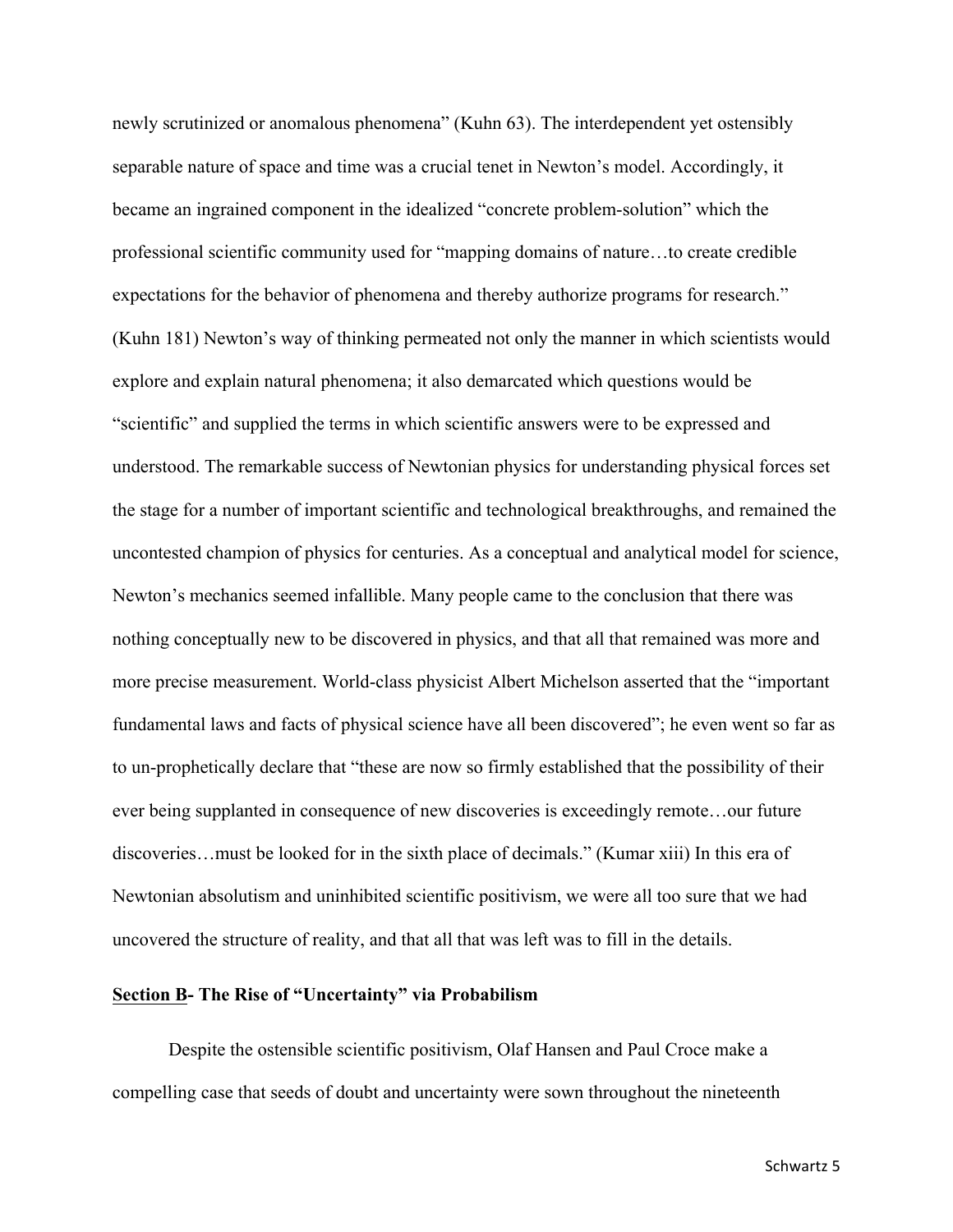century. They characterize positivism as "more a belief of science watchers than of scientists"; the popularization of positivism amongst the general public stood in stark contrast to the developments that were occurring in science (Olaf and Croce 3). By the end of the nineteenth century, "epistemic certainty [had] largely disappeared from the intellectual and cultural landscape" of the professional scientific community, yet the general public continued to "cling willfully to conviction and simple commonsense facts." (Olaf and Croce 3, 5) To characterize the developments in science under the blanket term "uncertainty", however, gives a very misleading picture. Although many people inside and outside of the scientific community perceived a professional acceptance of uncertainty, scientists were increasingly embracing *probabilism* and not uncertainty per se. The difference between probabilism and uncertainty is subtle but essential. Probabilism sought to "tame chance" by "recognizing it and assuming its role in natural and social phenomena" (Olaf and Croce 7). Probabilists recognized that science could "extend its explanatory reach and build up its confidence with probabilistic patterns"; "in theory, the recognition of chance assumed more uncertainty [but] in practice the use of chance involved an increase of certainty through the manipulation and control of more of the natural and social world." (Olaf and Croce 7) By admitting, embracing, and analyzing uncertainty on the level of the individual, probabilism enabled scientists to formulate statistical laws which acheived greater certainty on the macro-level. The "application of probability was not motivated by an embrace of uncertainty", writes Olaf and Croce, but rather "by an enthusiasm for finding certainty within uncertainty." (Olaf and Croce 7) It is more appropriate to say that scientists' understanding of "certainty" became more complex and nuanced, than it is to say that scientists gave up their belief in and pursuit of "certainty". Science uncovered new "truth" and "certainty" as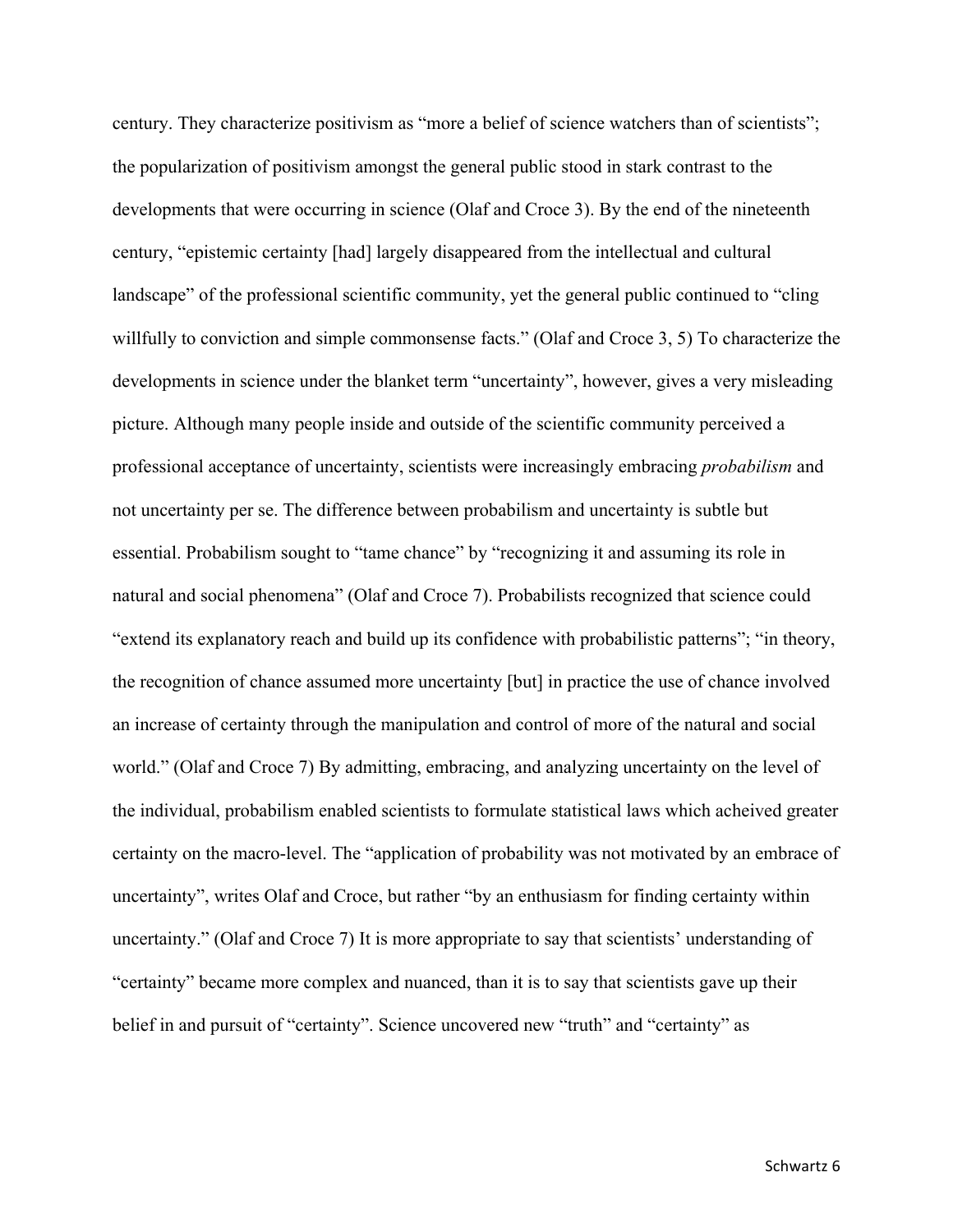probabilism was gradually assimilated, but this process also indicated that concepts like "certainty", "truth", and "reality" are far more nuanced than their traditional definitions.

One of the most significant scientific accomplishments to be born out of probabilism was Darwin's theory of natural selection. In the past couples of centuries, Darwin's model has revolutionized the way that biological scientists understand the development of a species. It also represents the "culmination of naturalistic trends in the sciences" and signifies "a novel approach to scientific explanation involving probabilities and hypotheses" (Olaf and Croce 99). Darwin's theories "generated bitter and fundamental disagreement" not only because their implications regarding evolution contradicted tenets of traditional religion, but also because natural selection was a "hypothesis [built] on the basis of probability rather than proof" (Olaf and Croce 99). Even Darwin himself "struggled with his relation to the inductive method", as he knew that "the nature of his scientific questions and the answers he proposed challenged the conventional goals of both religious belief and scientific theory." (Olaf and Croce 104) Natural selection represented a radical departure from traditional scientific methodology, which deeply disturbed both religious and scientific thinkers. Accordingly, "the rise to prominence of Darwin's theories…is not a tale of scientific triumph over the unscientific, but a story of the increasing persuasiveness of new scientific methods that looked only to nature for their theories and that replaced expectations of certainty and proof with persuasive and authoritative, yet probabilistic, explanations." (Olaf and Croce 99) By admitting and accounting for uncertainty about the individual animal, Darwin's theories enabled scientists to learn valuable information about the population as a whole.

Unfortunately, the methodology of probabilism was not widely understood, especially outside of the professional scientific community. For many people, probabilism just seemed like a fancy synonym for uncertainty. In this era of mounting skepticism across all walks of life,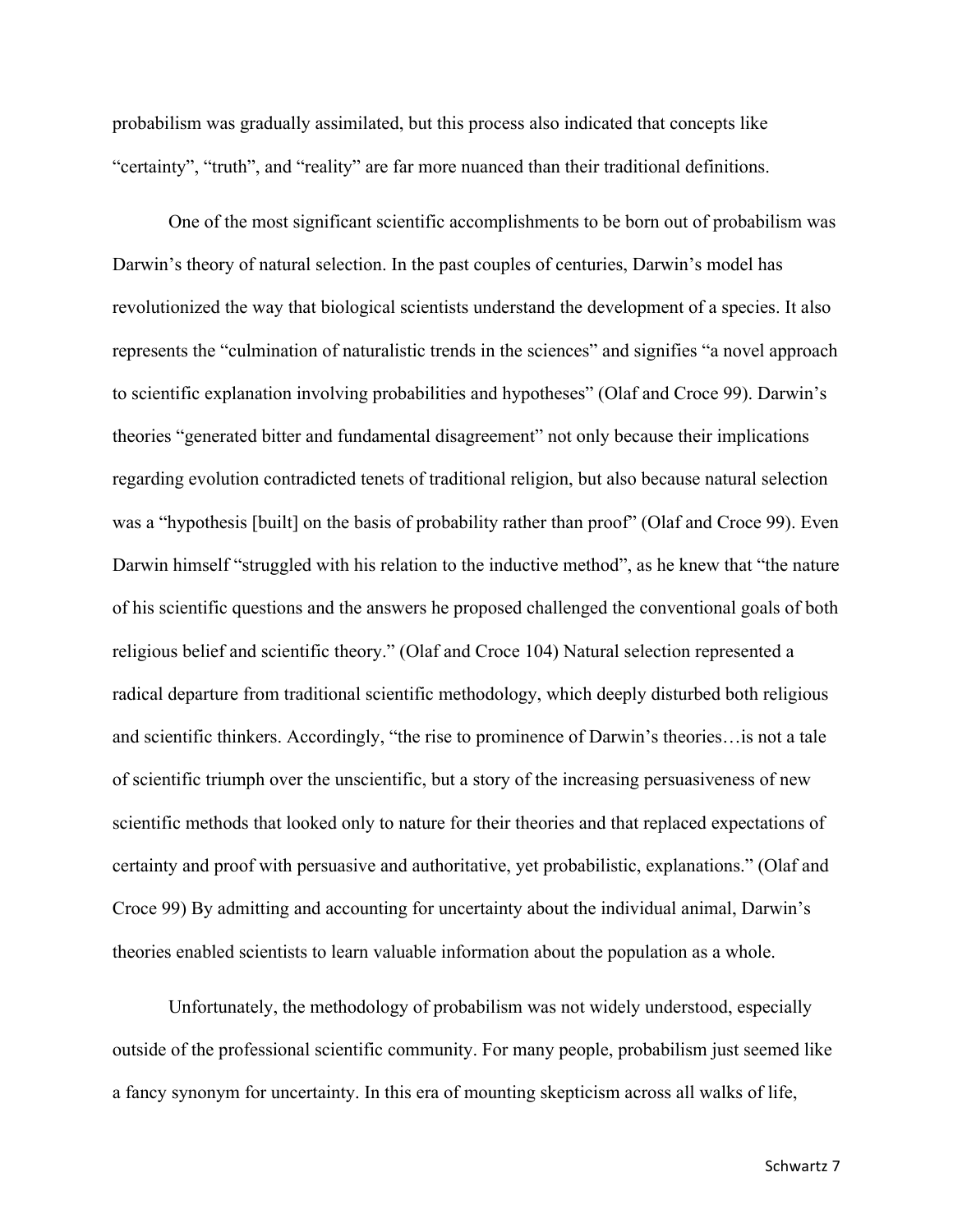people had become tired of doubting. They did not want doubt, they wanted answers. Olaf and Croce note that "average citizens had been accustomed to turning to religious leaders and scientists for assurance about fundamental truths and ultimate meaning", and were deeply discontent when their questions were met with "less final assurance from intellectual leaders and more frank inquiry among multiple viewpoints" (Olaf and Croce 5). The misinterpretation of scientific probabilism as a continuation of this trend towards doubt significantly weakened probabilism's popular appeal. As William James notes in "The Meaning of Truth", we "find it satisfactory to cease to doubt…above all we find consistency satisfactory" (James 192). Science continued to expand its horizons through the newfound power of probabilism during the 19<sup>th</sup> and 20<sup>th</sup> centuries, but probabilistic explanations lacked absolute consistency on an individual scale. The scientific community was producing answers and explanations, but not ones that quelled the urge for traditional scientific "certainty". *Even the most complete and accurate probabilistic explanation could be considered entirely inadequate, if the primary criterion was to eliminate all doubt.* Probabilism had opened Pandora's Box; science progressed by recognizing and accepting underlying degrees of uncertainty, but scientists and the general public had to learn to live with that uncertainty. As probabilism was accepted and acquired, people had to reconcile it with their preexisting knowledge and beliefs. Probabilism and "uncertainty" have been internalized to varying extents, by different people, in different contexts, for different purposes. This process of assimilation has contributed to discrepancies, both within the scientific community and between scientists and the general public, as far as how to think about "certainty", "truth", and "reality". When people lack a consensus about fundamental concepts such as these, the conflicts beliefs are typically deep-seated and the implications are far-reaching; it was only a matter of time until these discrepancies became apparent and problematic. Thus, although scientific positivism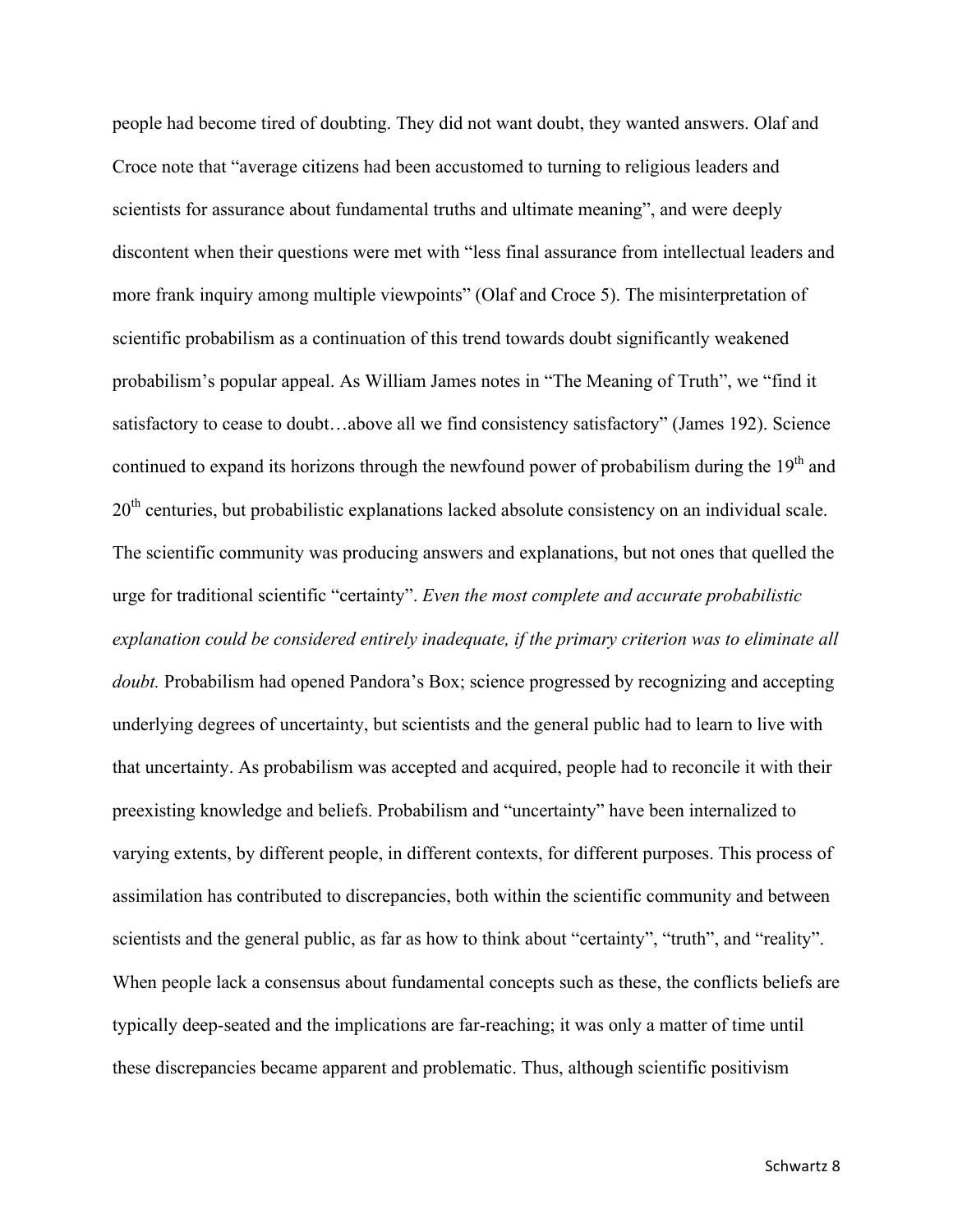proliferated in the  $19<sup>th</sup>$  century as scientists continued to uncover "absolute truth", it was quickly becoming evident that "truth" is more nuanced and relational than was traditionally recognized.

### **Section C- Newtonian Absolutism and Anomalous Theories**

Newton's mechanics are not easy to fully reconcile with probabilism. Basic applications of probabilism enrich and extend classical physics, but they also suggest fundamental weaknesses in the traditional Newtonian worldview. Probabilism recognizes an underlying degree of uncertainty and relativism, whereas Newton based his physics on a foundation of absolutism and traditional scientific "certainty". Newton's absolutist dogma is conceptually grounded in his understanding of space and time; from there, it spreads outwards and subtly permeates the rest of the Newtonian worldview. Newton's physics were "founded…on the view that *space* is distinct from body and that *time* passes uniformly without regard to whether anything happens in the world." (Rynasiewicz)<sup>1</sup> In order "to distinguish these entities from the various ways by which we measure them (which he called *relative spaces* and *relative times*), Newton spoke of *absolute space* and *absolute time*" (Rynasiewicz). This view of spacetime is commonly referred to as substantivalism, because it treats space and time as though they are actual, substantial entities. In Newton's understanding of the world, absolute space and time are as real as anything physical; space and time *exist* abstractly, as something above and beyond the matter, relationships, and coincidences that space and time contain. This belief is intuitively plausible, but deeply problematic when we consider later developments in science such as probabilism and Einstein's work on relativity. Although our understanding of classical physics has been reconciled with anomalous theories in many ways, there are other ways in which classical physics has skewed and distorted our assimilation of new information. Science has

 

 $^1$  Online source without page numbers; URL is http://plato.stanford.edu/entries/newton-stm/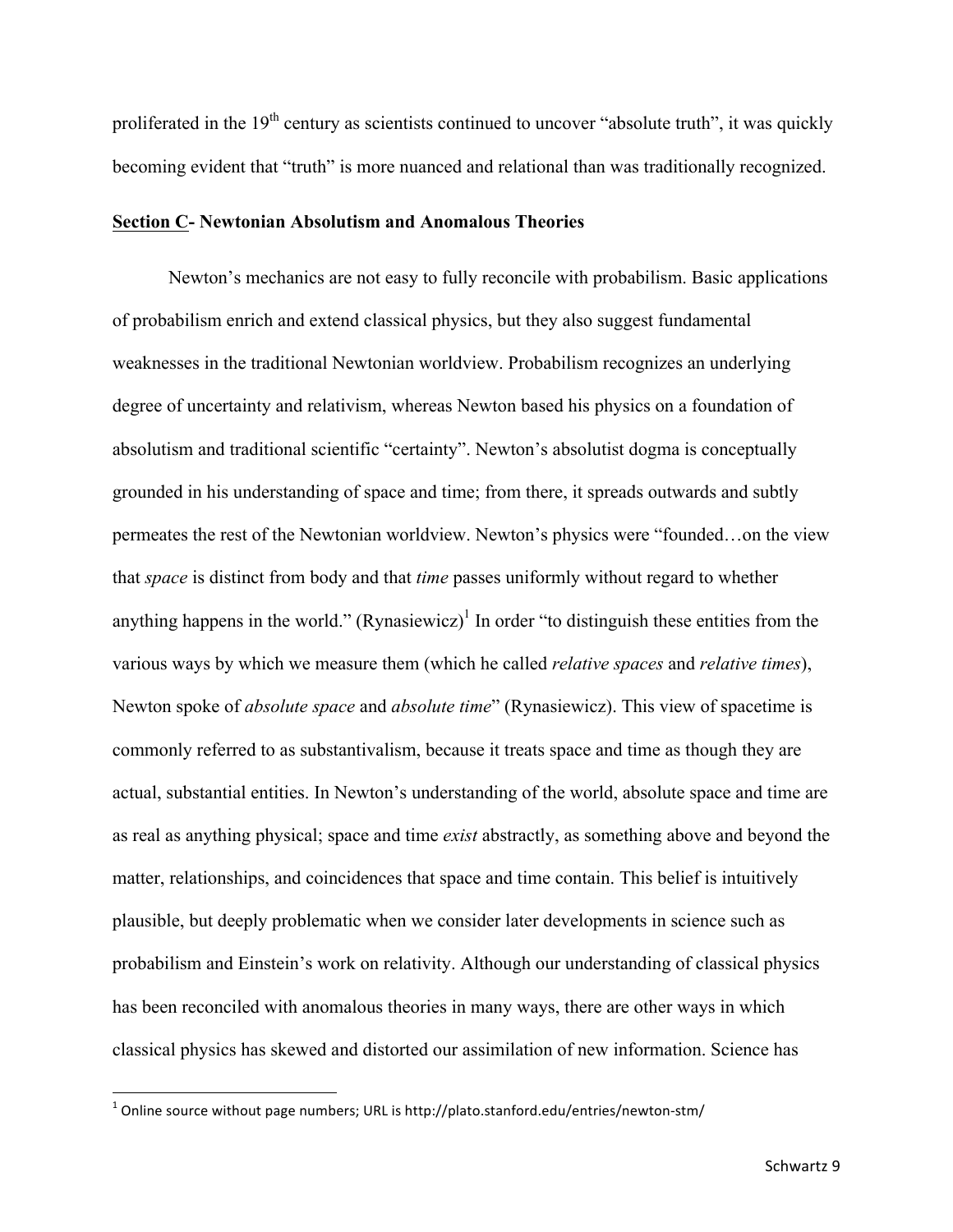gradually transitioned to a more probabilistic and relativistic worldview in the last century, yet the inherent weaknesses in the foundations of classical physics continue to plague us; to varying extents, neither scientists nor the general public have completely assimilated relativity and left behind the shortcomings from their preexisting models of the world. Newton's understanding of space and time is a particularly critical shortcoming, as it provides the fundamental basis for ontological beliefs which embody excessive absolutism. The Newtonian model of "space" and "time" is inextricably tied to an entrenched absolutism that subtly spreads to the entirety of the Newtonian worldview, which in turn makes classical physics particularly difficult to reconcile with the nuance of probabilism and relativity. In situations like these, "involving development of ideas in which the consistent use of the traditional fundamental concepts leads us to paradoxes difficult to resolve", notes Albert Einstein, "in the interests of science it is necessary over and over again to engage in the critique of these fundamental concepts, in order that we may not unconsciously be ruled by them." (Jammer XIV) Reassessing our model of space and time is a crucial step towards reconciling the fundamental anomalies between classical physics and more recent scientific theories, but it is challenging to "give up [the classical paradigm] *in toto*" (Keller 720). Instead, like the frog which sits content in a slowly boiling pot of water until it burns to death, we have made minor alterations to the flawed notions of Newtonian space and time until the point at which paradox became inescapable.

#### **Section D- Space (A) and Space (B)**

Newton's substantivalist foundation committed science to the view that space and time are external, inalterable entities. Newton was primarily concerned with explaining phenomena that took place in space when he wrote the Principia, as the notions of space and time had not yet been linked. "As far as classical conceptions of space are concerned, we may safely regard the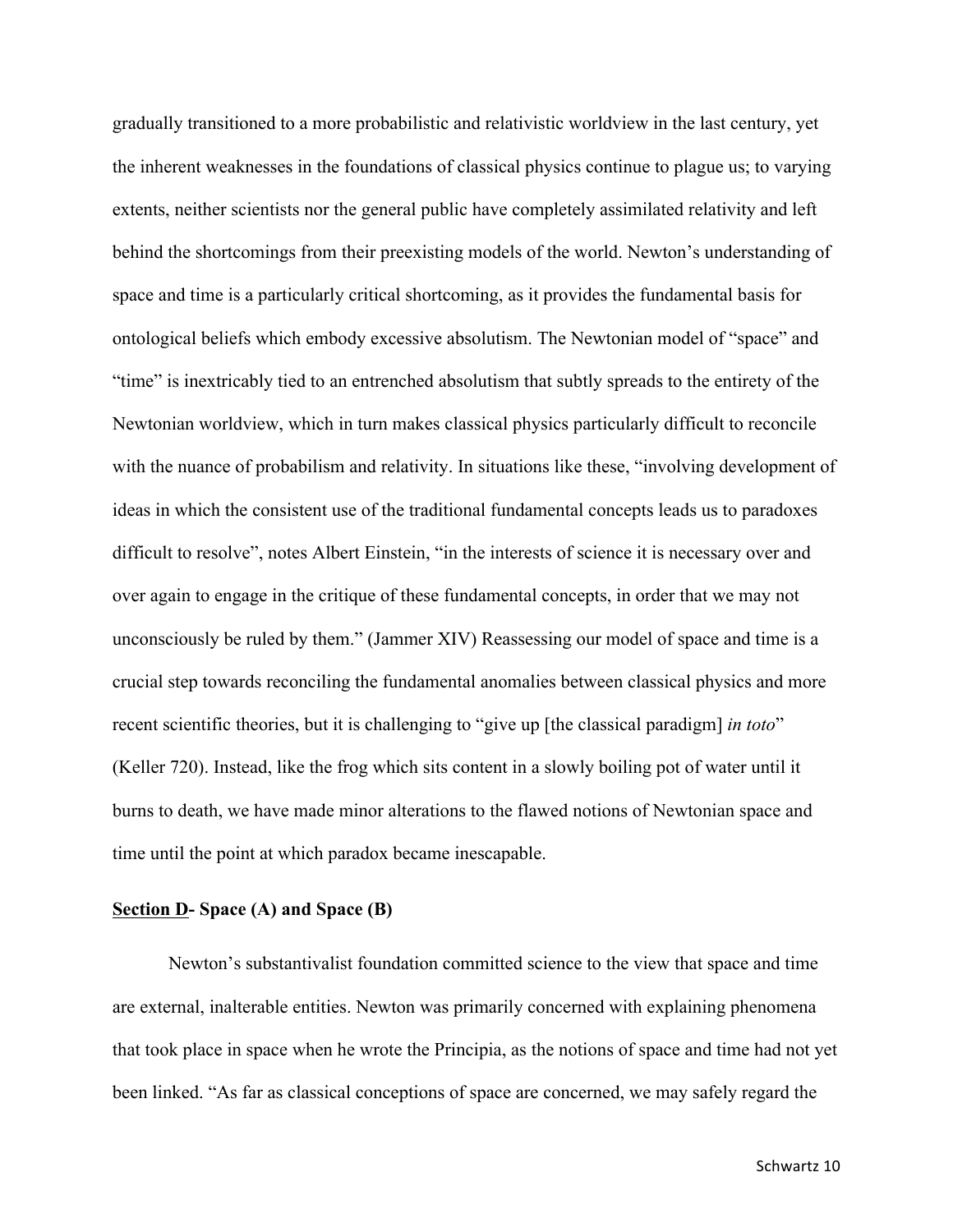concept of space as an elementary and primary notion." (Jammer 6) Since "the category of space preceded that of time", "a discussion of space is preferable to that of time" in order to illuminate how "it is...possible...to think [about spacetime] in a different way." (Jammer, XV) Einstein suggests that "the concept of space…was preceded by the psychologically simpler concept of place", which in turn implies that space can be defined in two complementary ways. Einstein contrasts these two conceptions of space "as follows: (a) space as positional quality of the world of material objects; (b) space as container of all material objects". (Jammer XV) There is not a significant substantive difference between these two definitions; they differ slightly in that (a) posits space to be a relationship of and between material objects whereas (b) implies then same, but *also* postulates space to be an additional entity in and of itself, external to material objects. Importantly, the relationships which *are* space (a) are *deducible* from the measurements and calculations made in terms of space (b). Space (b) is therefore a "logically more daring concept of space", since space (b) presupposes the validity of space (a) (Jammer XV). Space (a), on the other hand, can be completely valid without the existence of space (b). These two conceptions of space are interrelated, yet are fundamentally different ways of understanding the relationship between the essence of space to/and the material objects that it contains.

Despite the fact that "both space concepts are free creations of the human imagination, means devised for easier comprehension of our sense experience", the success of Newton's physics led people to recognize space (b) without understanding or considering space (a) (Jammer XV). The Newtonian model predisposed scientists and the general public to consider space (b) as "reality", and space (a) as a mere consequence of that reality. Although space (a) and space (b) tend to produce similar empirical results, unequivocally prioritizing (b) over (a) results in profound restrictions on the way that we understand and quantify our observations.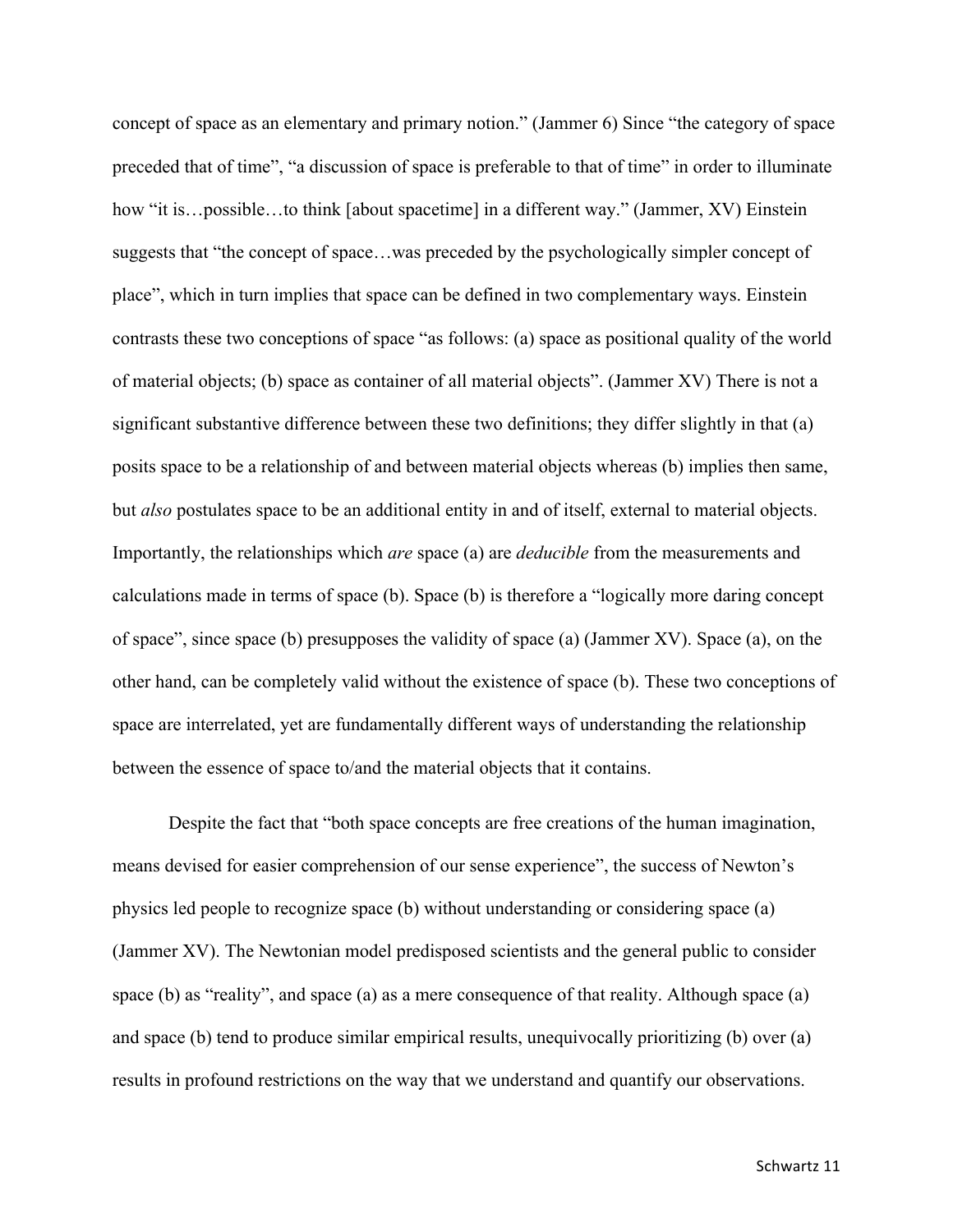There are significant conceptual implications that result from the belief that space (a) is nothing more than a derivative of "absolute space", space (b); by espousing (b) and eschewing (a), we have inhibited our ability to fully and coherently make sense of the world around us. Although the Newtonian model of space proved "indispensable for the development of theory…it has required…strenuous exertions subsequently to overcome this concept [of absolute space] – a process which is by no means yet completed." (Jammer XVI) This leaves us with two important questions. First, why did Newton classify space as type (b)? Second, what are the implications of an understanding of space as strictly type (b)? We will consider each of these questions in turn.

## **Section E- Absolute Space in Newtonian Mechanics**

If Newton's "forces" were just describing the spatial relationship of objects that exist in space of type (a), then why did Newton's worldview posit the existence of absolute space? There was one particularly significant scientific motivation for doing so. In order "to give the classical principle of inertia (and therewith the classical law of motion) an exact meaning", notes Einstein, "space must be introduced as the independent cause of the inertial behavior of bodies" (Jammer XVI). Newton posited space (b) for the sake of clarity and convenience, not out of logical necessity. "It was clear to Newton that the space concept (a) was not sufficient to serve as the foundation for the inertia principle and the law of motion"; although he felt uneasy about doing so, he defined physical space as type (b) (Jammer XVI). In Newton's theories, "space is not only introduced as an independent thing apart from material object, but also is assigned an absolute role in the whole causal structure of theory…in the sense that space acts on all material objects, while these do not in turn exert any reaction on space." (Jammer XVI) The success of Newton's physics would ensure that "space of type (b) was generally accepted by scientists", despite the fact that "it required a severe struggle to arrive at the concept of independent and absolute space"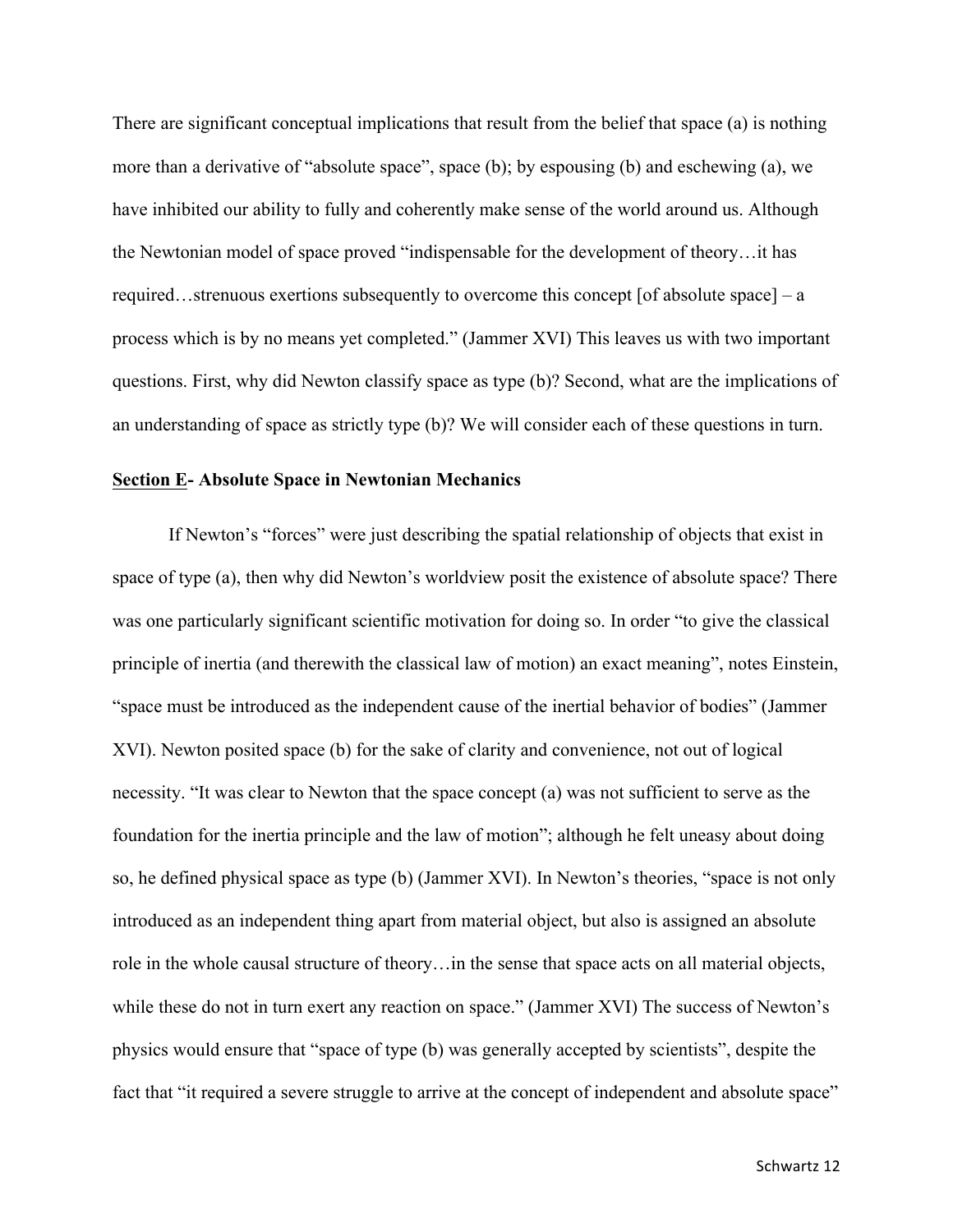(Jammer XVI). This model of space was heuristically useful for the scientific community, but it is seldom recognized that it was a practical choice rather than a necessary truth.

Significantly, a large part of Newton's motivation for positing the existence of space (b) ("absolute space") was non-scientific. It is important to remember that Newton lived in an era when religion held a great deal of influence and did not react kindly to challengers. In the 1600's, the Catholic Church was extremely powerful and the Spanish Inquisition was in full swing. "At the time Newton composed the Principia", notes Ryan Rynasiewicz, "Galileo's condemnation by the Catholic Church for asserting that the earth is in motion was still recent history" (Rynasiewicz). Although Newton considered "absolute space...a logical and ontological necessity", the motivation behind this was pragmatic and religious rather than scientific (Jammer 101). Newton recognized that the earth was in motion, but it was imperative that his framework be compatible with religious doctrine. "In anticipation…[of] how to reconcile this with scripture", Newton posited that "in ordinary discourse (including the Bible) the terms 'time', 'space', 'place', and 'motion' are properly understood to signify the relative quantities; only in specialized and mathematical contexts do they denote the absolute quantities." (Rynasiewicz). In the Scholium, Newton's "stated intention…is to maintain that absolute space, time, and motion are genuinely distinct from their relative counterparts." (Rynasiewicz) Newton needed to invoke the concept of absolute space in order to avoid religious persecution; accordingly, as Jammer notes, "all Newton's achievements and discoveries in the realm of physics are in his view subordinate to the philosophical conception of absolute space." (Jammer 116)

Additionally, this "stated intention" was reinforced by the fact that Newton himself was a religious man. Newton was not only trying to reconcile his theories with scripture in order to satisfy religious leaders, but to accommodate his own religious beliefs as well. While he was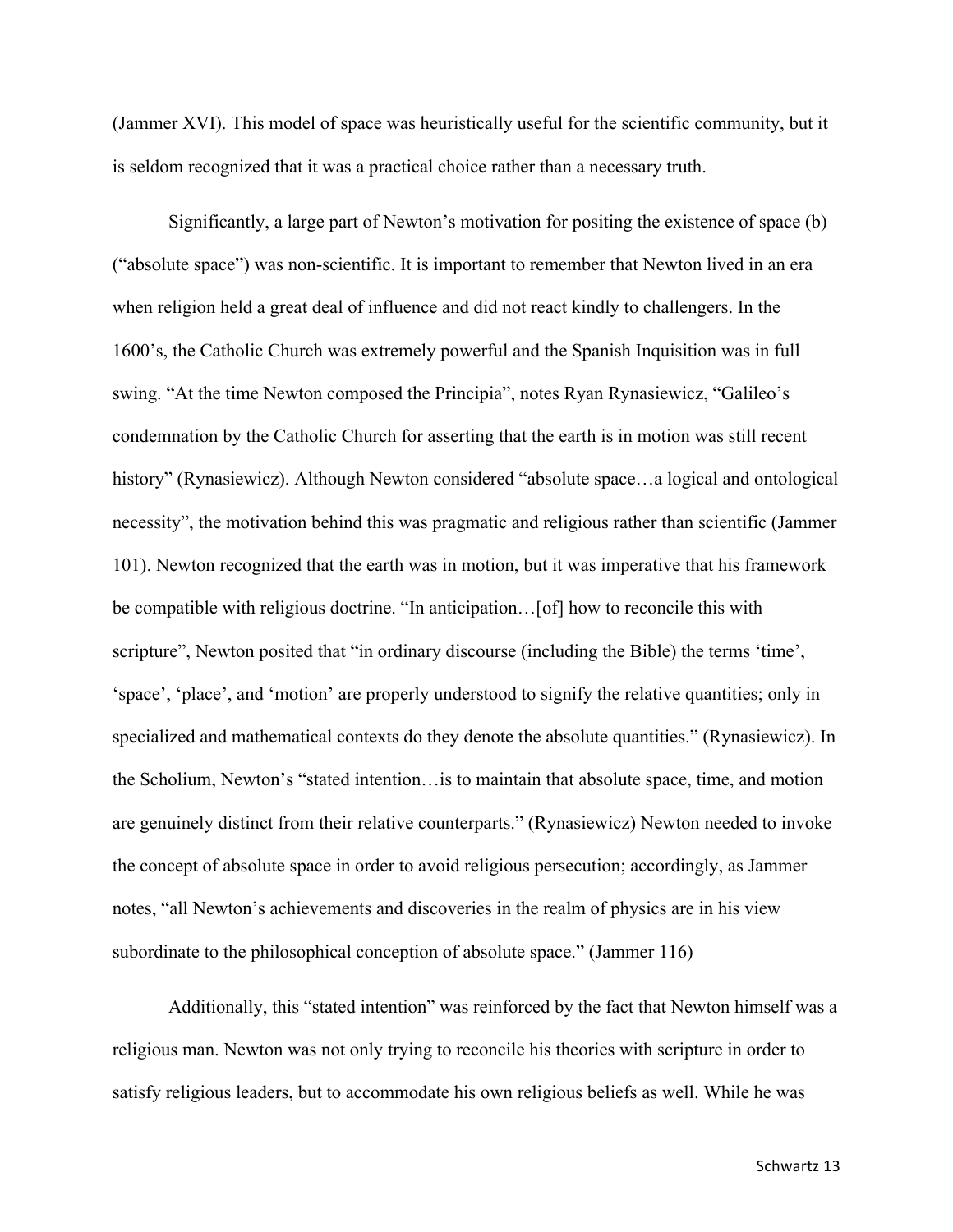"intimately acquainted with the problems of religion and metaphysics, Newton managed to keep them in a separate compartment of his mind, but for one exception, namely, his theory of space." (Jammer 98) Newton's synthesis of science and religion through the concept of absolute space was "deeply influenced…by More's criticisms of Descartes", which assert that "God is extended in his own way…space is distinct from matter because it is extended but penetrable, whereas matter is extended but impenetrable; and, in tandem, all substances are extended, but whereas some, such as tables and chairs, are impenetrable, others, such as the mind and even God, are penetrable and therefore not material." (Janiak)<sup>2</sup> The religious basis for Newton's work is explicit on page 544 of the Principia, where he writes that "He is eternal and infinite, omnipotent and omniscient; that is, his duration reaches from eternity to eternity; his presence from infinity to infinity; he governs all things, and knows all things that are or can be done. He is not eternity and infinity, but eternal and infinite; he is not duration or space, but he endures and is present. He endures for ever, and is everywhere present; and by existing always and everywhere, he constitutes duration and space." (Jammer 113) Reflecting on this passage, Jammer notes that "Newton identifies space and time with God's attributes." (Jammer 113). The distinction between relative and absolute space allowed Newton to appease religious leaders, made room for his own religious beliefs, and "rendered...the Principia a completeness, as a cosmology... [by giving] the foundations of mechanics and mathematical physics a theological justification, [which was] an idea congenial to Newton" (Jammer 115). Absolute space and time were an instrumentally useful, but logically uncompelled, scientific foundation constructed by Newton.

While the foundation of Newton's substantivalism was epistemologically shaky, it held empirical benefits which made it difficult to dispense of. In particular, the concept of absolute

 

<sup>&</sup>lt;sup>2</sup> Online source without page numbers; URL is http://plato.stanford.edu/entries/newton-philosophy/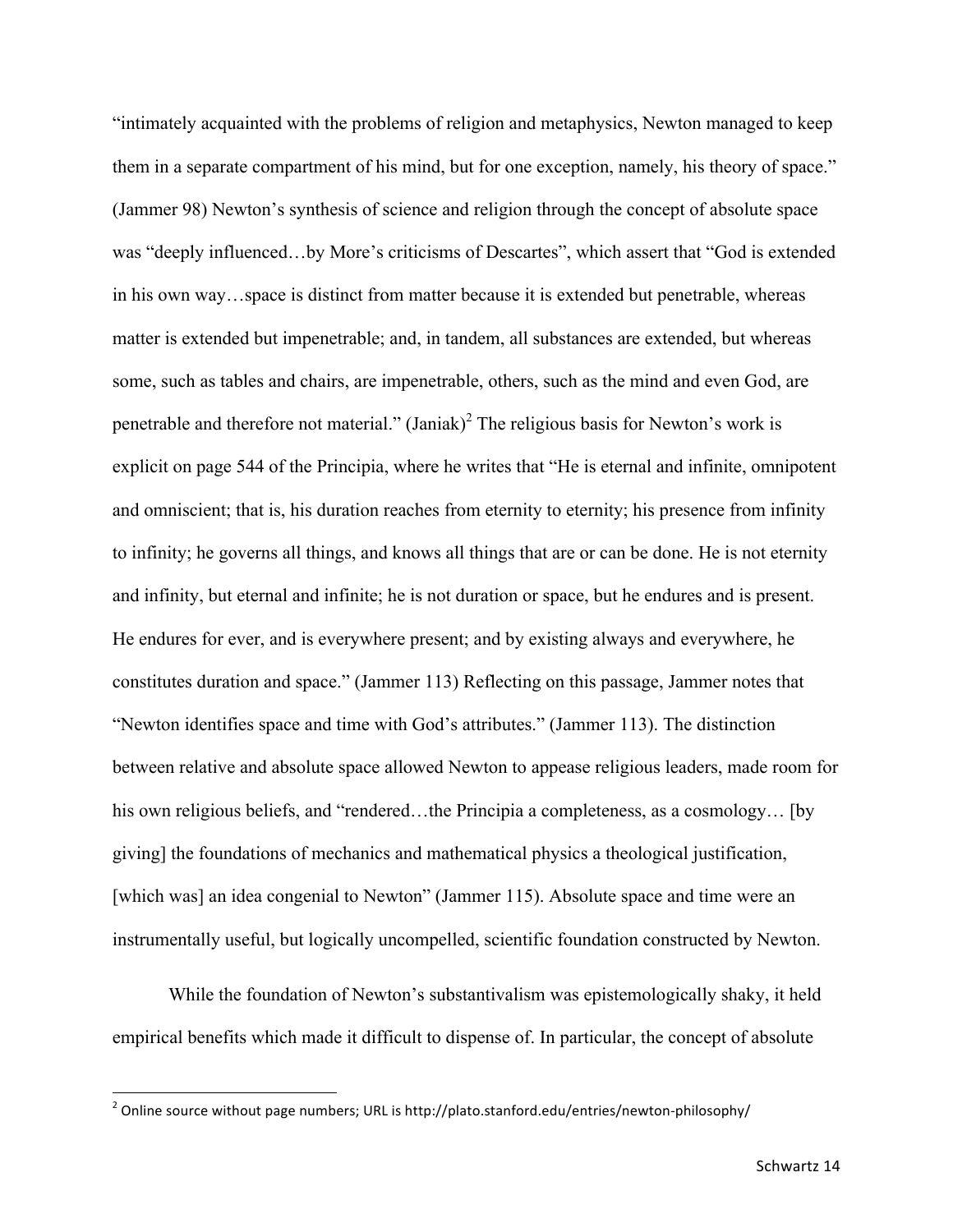space and time served to clarify Newton's laws of motion. Although forces have become a wellknown element of science, "Newton's canonical notion of a force" or "an 'action exerted on a body' that changes its state of motion…was a confusing notion at the time." (Janiak) Remember, "when Newton wrote the Principia…he was not contributing to a preexisting field of study called mathematical physics; he was attempting to show how philosophers could employ various mathematical and experimental methods in order to reach conclusion about nature, especially about the motions of material bodies…the Principia represented his attempt to reorient natural philosophy" (Janiak). Newton was bound to face an uphill battle because people were accustomed to thinking in terms of Cartesian natural philosophy, in which "the concept of a force plays little if any role" because "all natural change is due to the impacts that material bodies make upon one another's surfaces." (Janiak) By placing "the concept of a force at the very center of his thinking about motion and its causes", Newton's framework represented a fundamental shift from the past (Janiak). Unfortunately, this idea was confusing to many of Newton's readers; the easiest way for other scientists and the general public to make sense of Newton's forces was to ignore the conceptual issue and focus on the technical applications. By "bracketing the question of how to understand forces as ephemeral actions that do not persist after causal interactions have ceased, one can make progress by conceiving of forces as *quantities*." (Janiak) As a result, Newton's forces were not seen as the well-developed and "sophisticated notion of modern physics", but rather "an absolutely given entity, a real physical being" as opposed to "a mathematical abstraction" (Jammer 99). The quantification of forces helped Newton's readers to apply his mechanics in mathematical and practical contexts, but the tradeoff was that the Newtonian model's conceptual foundations were glossed over and poorly understood.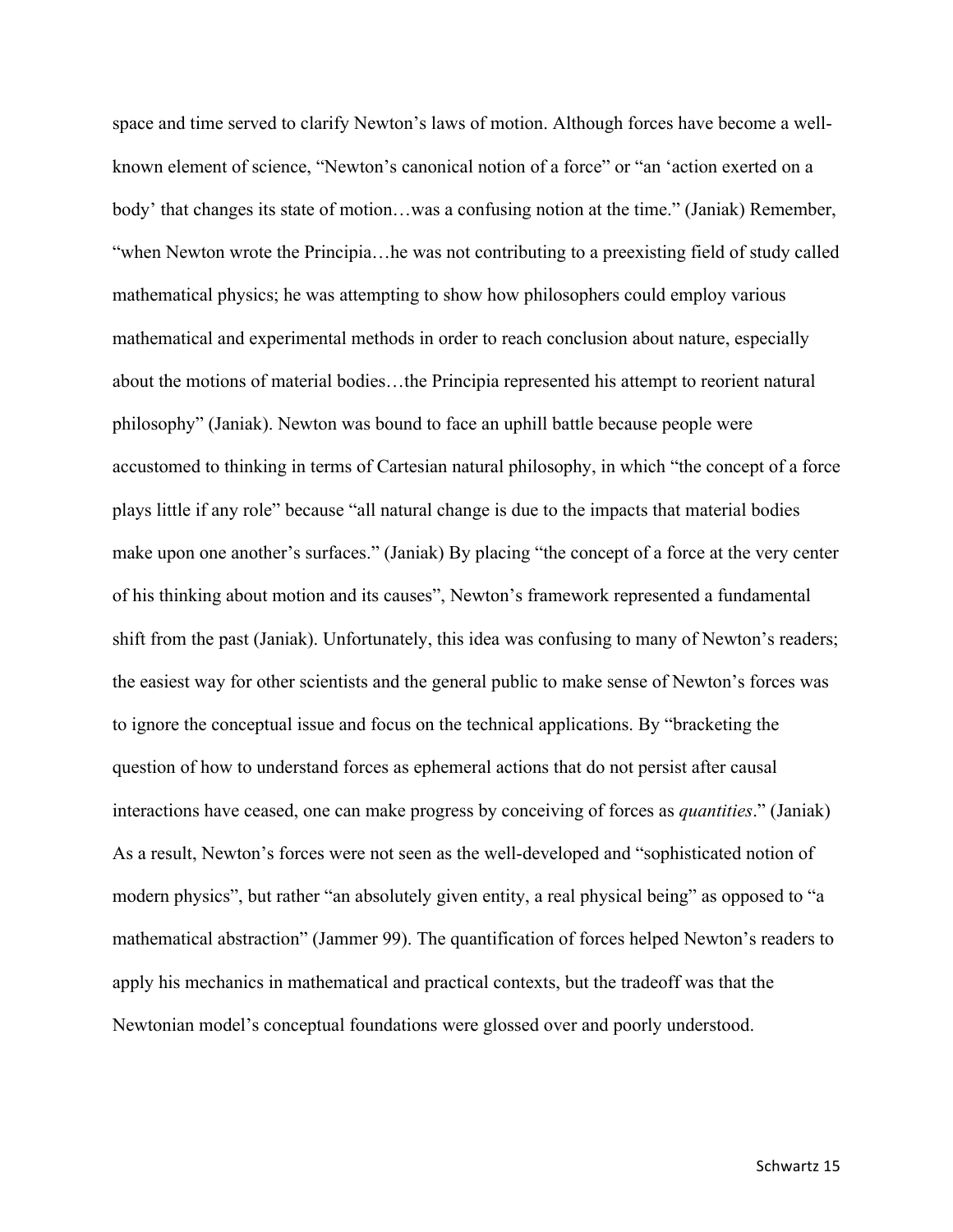Importantly, this was not quite the same way that Newton himself understood forces. Newton had a more "abstract way of understanding forces…without involving any...physical interaction, Newton thought of forces as quantities that are proportional to other features of nature." (Janiak) Although Newton had posited a space of type (b), it seems as though he recognized that physics was based on relationships from space (a) rather than inherent physical properties. This is evident from his conclusions regarding the fact "that the sun and the earth interact according to this law of gravity." (Janiak) Faced with the question of "how…we know that the sun contains a quantity of matter, that it is a material body with the same basic qualities that characterize the earth or the moon?", Newton cited the *relationship* between the sun and the earth and claimed that we can "infer from finding these properties in the bodies that we have seen" (Janiak). In this sense, Newton recognized that science is based on deductions about properties and objects, derived from relationships and relative truths. Newton is more explicit about this methodology in his conclusion about gravity in proposition seven of Book III of the *Principia*, where he notes that we deduce the qualities of material objects from the interaction of those objects. Newton considered this "the 'foundation' of natural philosophy." (Janiak) From our "perceptions and experiments that provide us with knowledge of the objects and natural phenomena in our neck of the universe…we [can] reach a conclusion concerning objects and phenomena throughout the *rest* of the universe" (Janiak). Although absolute space (in other words, space of "type (b)") was useful for popularizing and applying Newtonian physics, it made it that much easier to lose sight of the fact that "space" in physics is fundamentally concerned with spatial and spatiotemporal relationships rather than material objects per se.

## **Section F- Implications of Space (A) and Space (B)**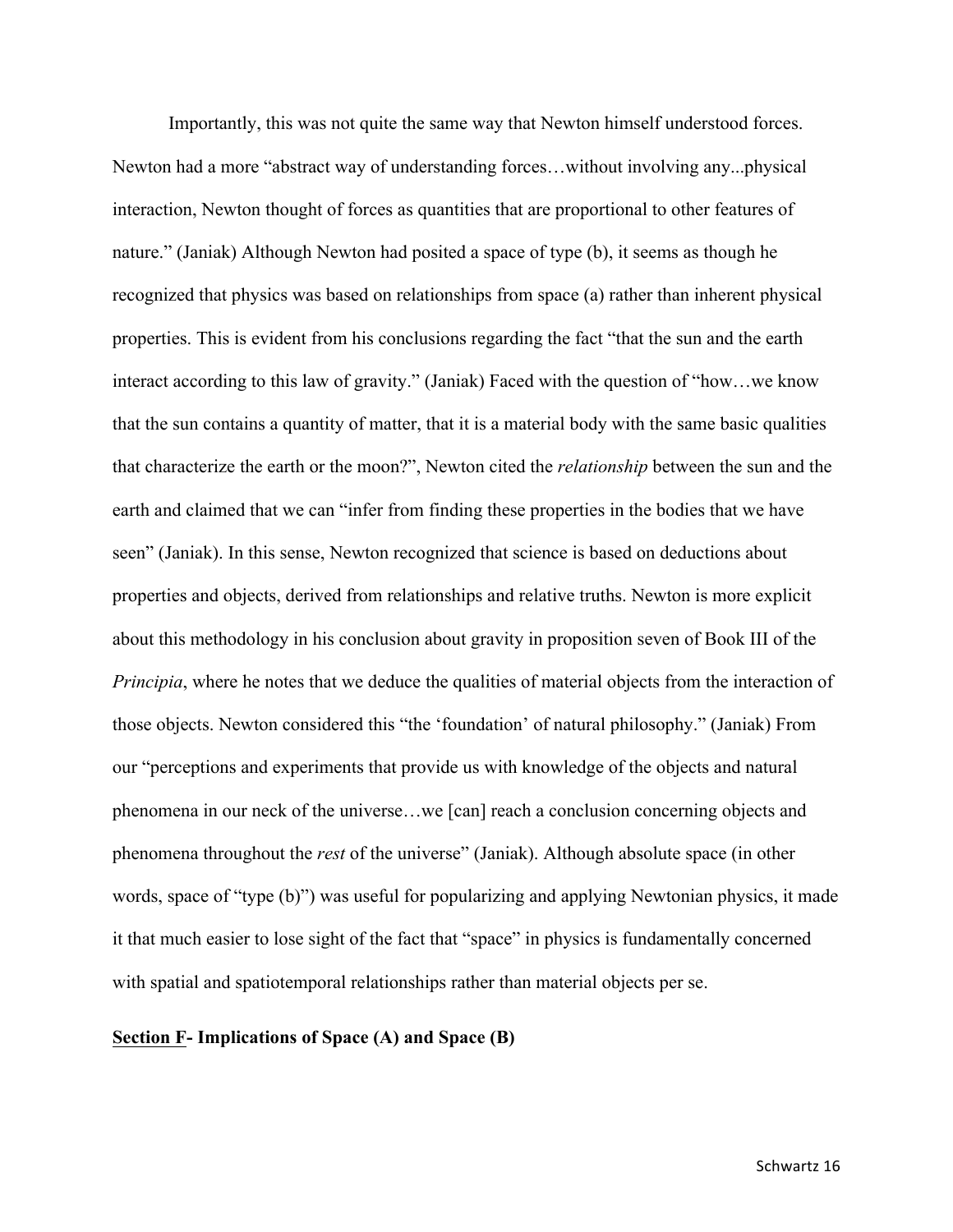It is easier to consider space of type (b) first, since Newtonian physics has made us more familiar with this definition of space. Einstein invites us to consider the example of placing food such as rice or cherries into a box; if we consider space of type (b), then the amount of food which can fit would be "the 'space' of the box"; this "property must be considered 'real' in the same sense as the box itself." (Jammer XV) In this way, the concept of space is no longer completely relational; it "achieves a meaning which is freed from any connection with a particular material object." (Jammer XV) It seems as though some underhand trickery is at play here; is it not the case that space is still relational, and just that the relation is now between two material objects rather than by a "connection with a particular material object"? (Jammer XV) This means of arriving at an absolute space seems suspicious at best, but the problem resides in the notion of absolute space rather than Einstein's example. By extending this concept "of 'box space' one can arrive at the concept of an independent (absolute) space, unlimited in extent, in which all material objects are contained." (Jammer XV) It would follow logically from this absolute space that a material object must always be situated in space, and "in the framework of this concept formation it is quite conceivable that an empty space may exist." (Jammer XV)

On the other hand, if we consider space of type (a) then we recognize that "place is first of all a (small) portion of the earth's surface identified by a name" and that "the thing whose 'place' is being specified is a material object or…group of material objects." (Jammer XV) Accordingly, "one is led to the view that space is a sort of order of material objects *and nothing else.*" (Jammer XV, my italics) Space is a relation of sorts, and thus cannot be "empty" or "full" regardless of the presence and absence of material objects. Understanding space in this manner, "one is led quite naturally to reject the concept of empty space" (Jammer, XV). In short, space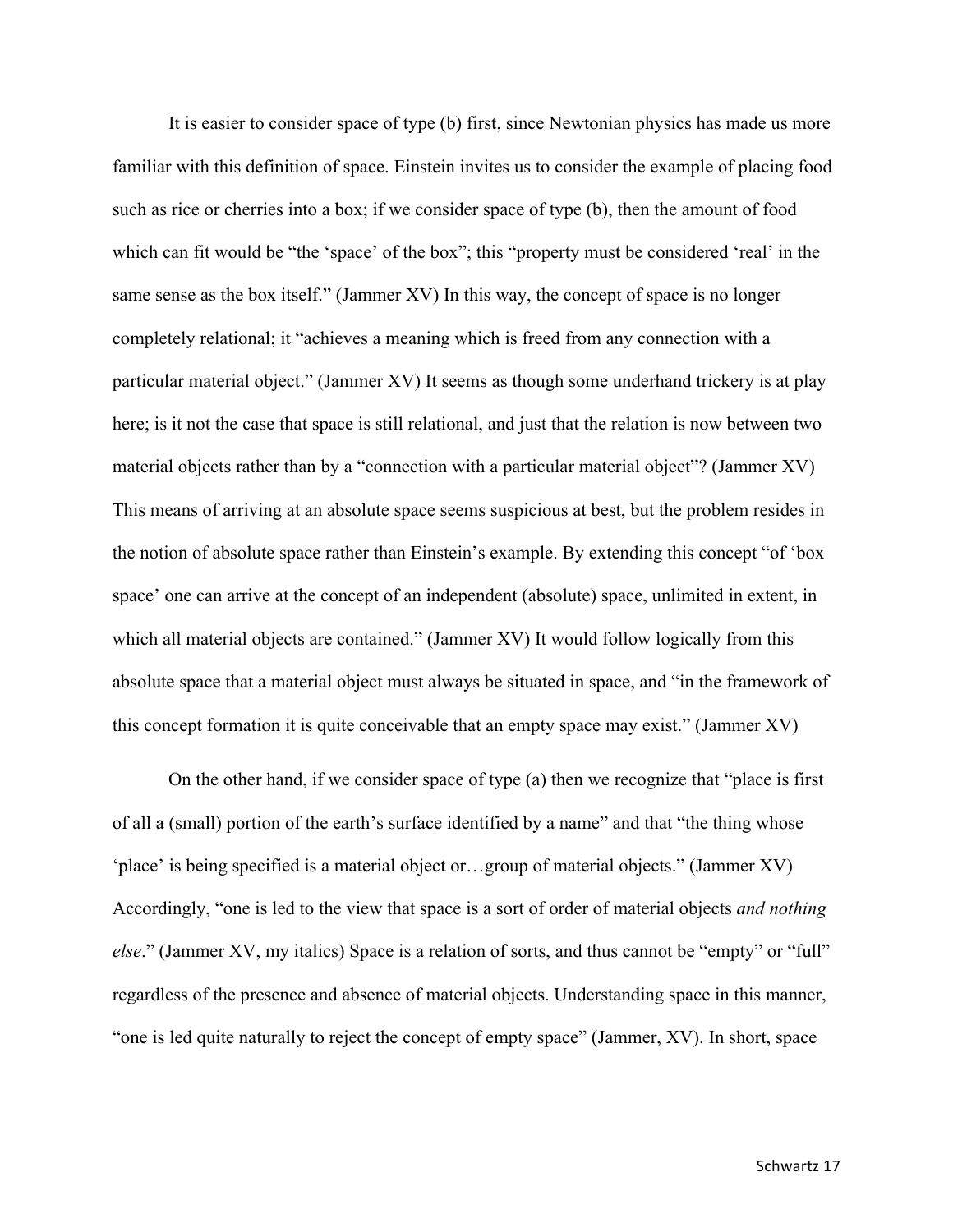(a) is understood to measure the relationship of and between material objects, whereas space (b) is understood to be an external and absolute entity which contains material objects.

Returning to Einstein's example of the box of cherries, how would our ideas about what is "real" change between space (b) and space (a)? In space (b), space takes on an absolute nature, so first and foremost absolute space would have to exist. The cherries and the box each have certain spatial properties; the relationship between them *depends* on their spatial extensions. Accordingly, the material objects (the cherries and box) are fundamental physical entities which serve as measurements of absolute space, and the relationship between them is less "real" because it is contingent on their preexisting properties. But how can this be, if the relationship between their properties was the basis that was used to establish the existence of absolute space in the first place? The logic of space (b) seems viciously circular. In space (a), on the other hand, space is not an absolute or independent entity. Put simply, space is a measure of the relationship between material objects; it "is a sort of order of material objects and nothing else." (Jammer XV) According to space (a), this order is the most fundamental building block of reality. Thus, space (a) accounts for the relationship(s) between one object and another, but does not depend on an absolute scale for measurement nor absolute properties of the material object themselves.

In space (b), we posit real objects in real absolute space in order to deduce relationships. In space (a), objects and space are interdependent; the most "real" thing is relationships, from which we can make deductions. Is it the case that we can only fit 10 "x" in "y" because "y" is 10 times larger than "x"? Or is it the case that these cherries have a certain measurement in absolute space, and this box has a certain measurement in absolute space, and because the measurement of the box is 10x larger (in terms of absolute space) than the measurement of the cherry (in terms of absolute space), that we can only fit 10 cherries in the box? In both cases we can fit 10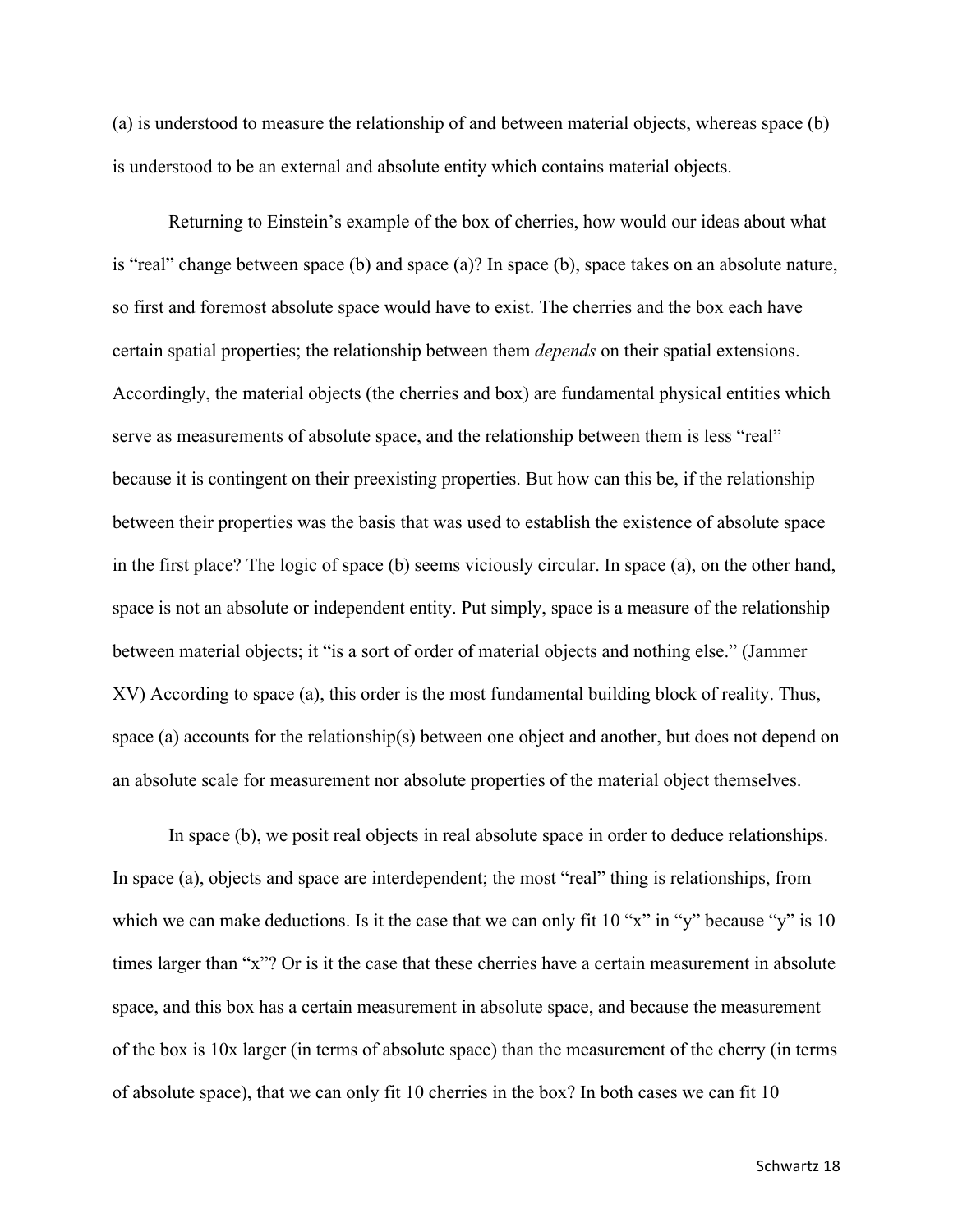cherries in the box, but the resort to absolute quantifications in the latter adds a few extra steps which are unnecessary for answering the question of "how many cherries can fit in the box?" *From the assumption that the cherries and the box are more "real" than the relationship between them, we are forced to take a roundabout method in order to solve certain problems.*

Reverting to an absolute scale for measurement does have its advantages, particularly that it provides a universal standard for making empirical comparisons. Nevertheless, the notion of "objective" measurements and imposing an absolute scale reinforces the epistemological mistake that physics is based on spatial properties of material objects rather than the spatial relationship between them. This contributes to our understanding of the physical world as something external to human minds and bodies, which in turn carries profound implications for conceptualizing "truth" and "reality". Newtonian physics forces us to revise our experiences so that they can be understood as valid scientific observations, "but once it is on the table it feels right." (Griffiths 39) Classical physics is not identical to our everyday experiences, but "it seems consistent with our everyday experience…[it] refines and perfects our intuitions, but it doesn't upset them." (Griffiths 39) Our understanding of reality as absolute, external, and separable into the distinct entities of space and time has become a deeply ingrained intuition; this results in fundamental conflicts when we try to make sense of relativity. In response to Einstein's revolutionary work on relativity, we unjustifiably glossed over those conflicts and maintained a largely traditional view of reality. Although relativity should "seem to contradict everything we thought we understood" and undermine "everything we took for granted about the world", the full impact of relativity was not felt by most (Griffiths 39). Even Einstein himself synthesized relativity with the familiar Newtonian model, rather than replacing it outright. This was a wide-reaching trend; worldviews were revised in consideration of relativity, but they were not radically changed. Einstein's work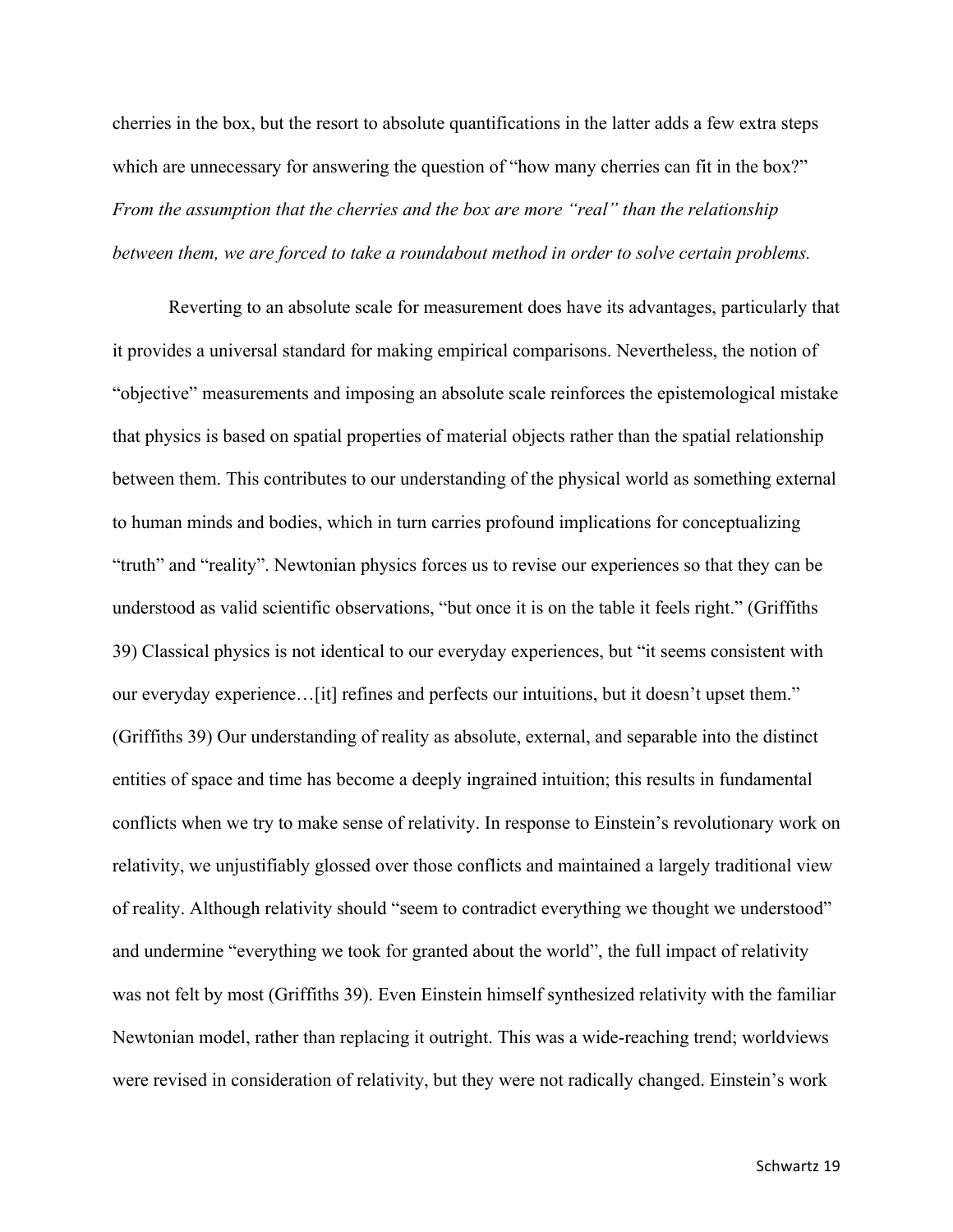on relativity was undoubtedly revolutionary, but its true significance was underappreciated and misappropriated as people held on to a largely classical view of reality. In this sense, relativity represents a wealth of "knowledge acquired, but not yet assimilated." (Evelyn Fox Keller 718)

### **Chapter 2: Assimilation of Scientific Knowledge**

*"The mathematics of relativity is on the whole quite simple, the much advertised difficulties of the theory residing mostly in its physical implications, which run counter to some of our most cherished everyday notions…. relativity talks endlessly of space and time, and simultaneity and other familiar things. One forgets all too easily that such things are of the first importance for physical science; that they are part of that shaky foundation on which is balanced the whole intricate and beautiful structure of scientific theory and philosophical thought. To tamper with them is to send a shudder coursing from one end of this vast frame to the other. And to effect successfully a profound change in our ideas concerning them, as Einstein did, is to create a revolution in science and philosophy of transcendental importance"-Banesh Hoffman (Hoffman 5)*

### **Section A- Introduction**

What does it mean to say that relativity represents a wealth of "knowledge acquired, but not yet assimilated"? (Keller 718) This is an important statement, and it deserves to be unpacked and examined a little bit more closely. "Assimilation", broadly defined, means "to take in and incorporate as one's own; to absorb" (Dictionary.com). In the context of scientific theories, "assimilation" refers to the way, and extent, to which a theory (such as relativity) is incorporated into one's larger understanding of science and reality. In the century since Einstein published the special and general theories of relativity, how has relativity changed our understanding of the world? In what ways has it been assimilated, and in what ways has it been repressed?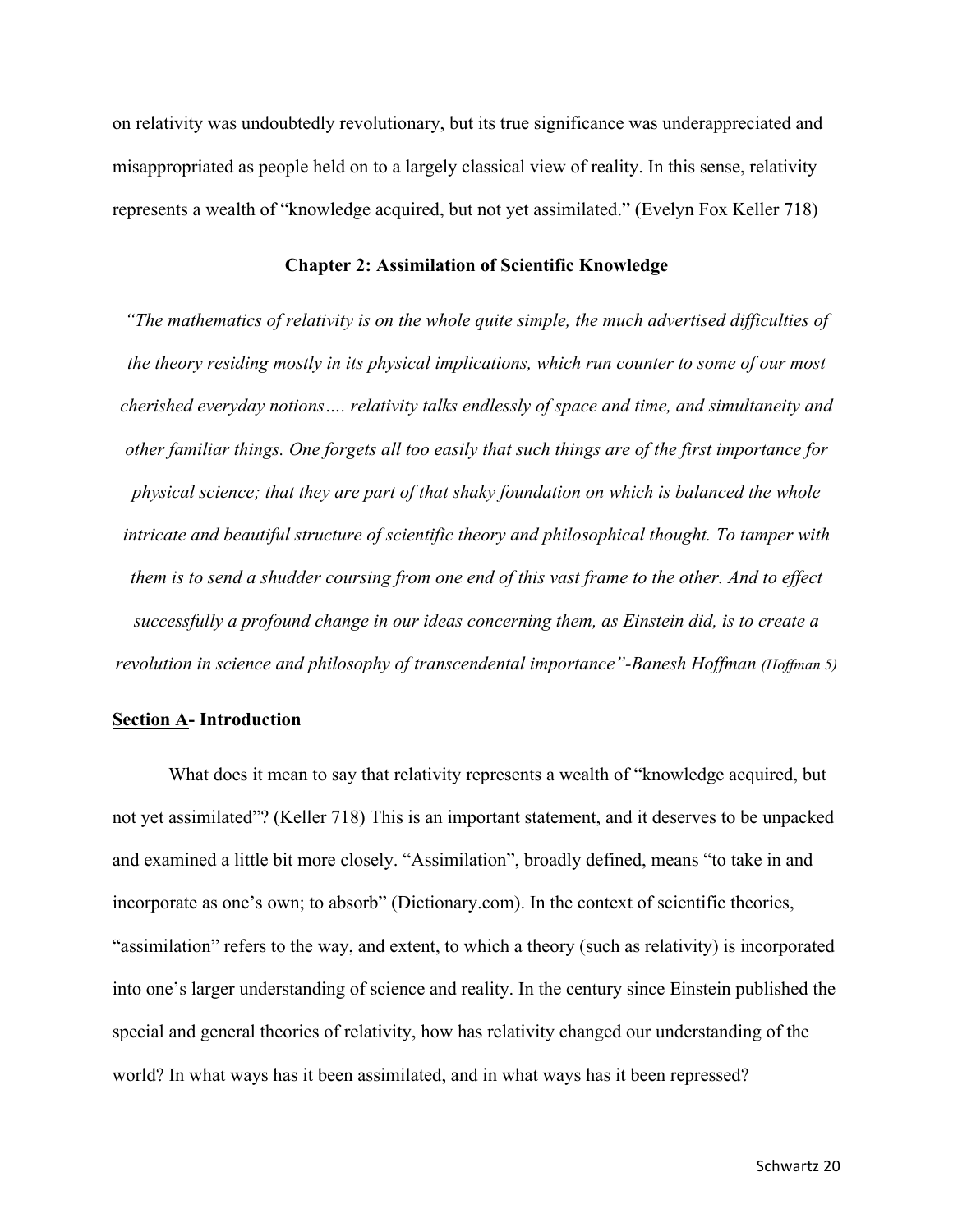### **Section B- Acquiring Relativity and Piaget's Theory of Cognition**

Keller uses the term "assimilated" because she is drawing on the theories developed by child psychologist Jean Piaget. Assimilation and accommodation are "two of the basic concepts of Piaget's theory of cognition", but his use of these terms "is not quite the same as their common use" because they are used "in the context of his constructivist theory of knowing." (Glasersfeld 126) Piaget asserts that knowledge is acquired by constructing "schemes" which consist "of three parts: recognition of a certain situation, association of a specific activity [or outcome] with that" situation, and the "expectation of a certain result." (Glasersfeld 127) Consider an infant who picks up a spoon and shakes it, expecting the sound that occurs when he shakes his toy rattle. "We call that item a spoon and may say that the infant is assimilating it to its rattling scheme; but from the infant's perspective at that point, the item *is* a rattle, because what the infant perceives of it is not what an adult would consider the characteristics of a spoon but just those aspects that fit the rattling scheme." (Glasersfeld 127) When "shaking the spoon…does not produce the result the infant expects…this may lead to the perception of some aspect that will enable the infant in the future to recognize spoons as non-rattles." (Glasersfeld 127) Piaget refers to unexpected results (in this case, the lack of a rattling noise) and the emotions that they incite as "perturbations", which then inspire different cognitive changes or "accommodations". The "theory that emerges from Piaget's work can be summarized by saying that cognitive change…take[s] place when a scheme, instead of producing the expected result, leads to perturbation, and perturbation, in turn, leads to accommodation that establishes a new equilibrium." (Glasersfeld 128) The establishment of an appropriate equilibrium is a crucial accomplishment, without which data and theories cannot be said to be "completely assimilated".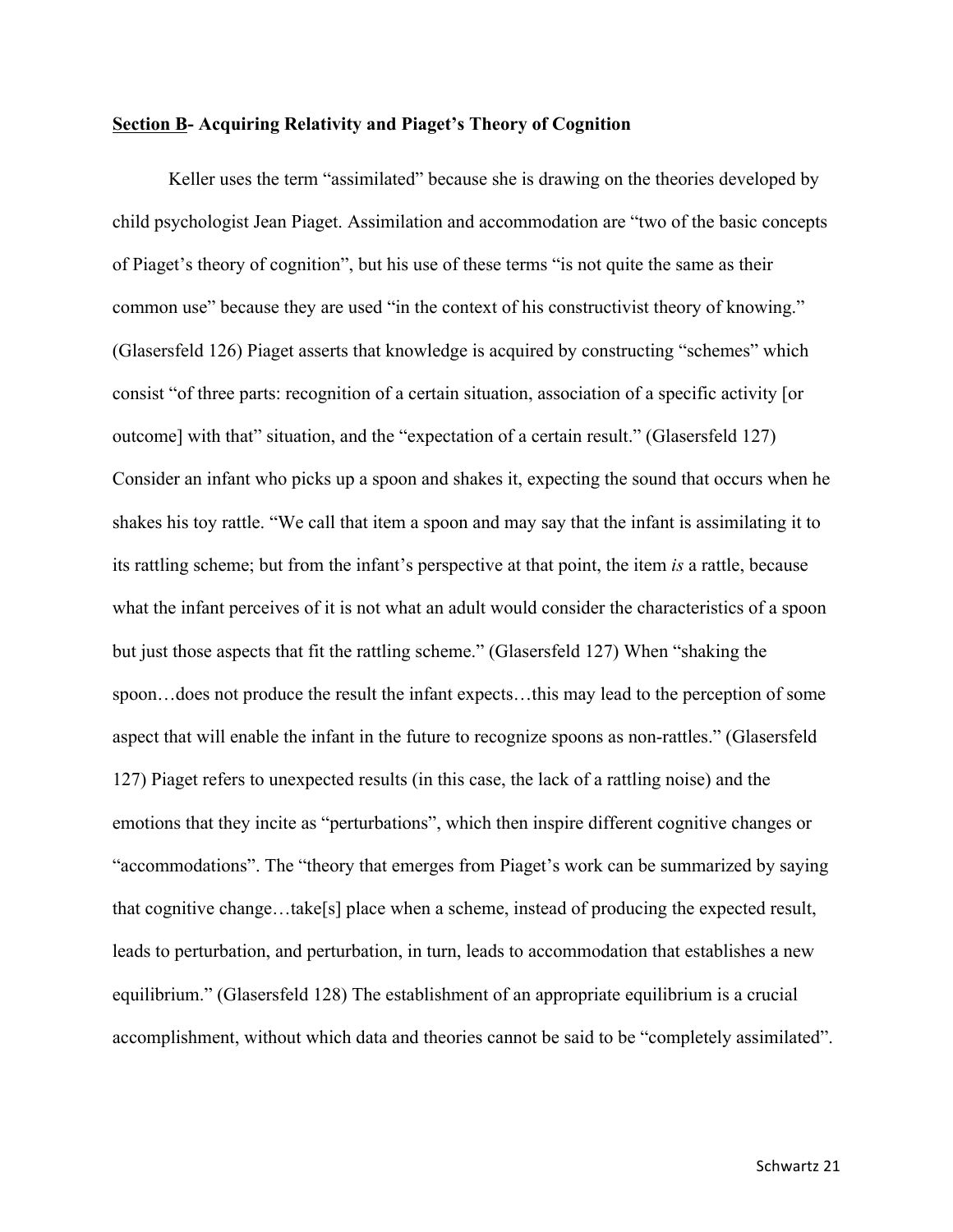This fundamental difference between "acquisition" and "assimilation" is reflected in Hymses's model of "communicative competence", which differentiates "between the ability to master grammar and words" and "the achievement of a competent understanding of the meaning involved with using a particular discourse." (Brown 829) The ability to use grammar and words is proof of the acquisition of these "tools of language", but the complete assimilation of a language can only occur once the speaker has "communicative competence" which "involves developing a mastery of the tools of language along with obtaining an understanding of the social, political, and interpersonal significance of using those words." (Brown 829) This points to a key distinction: assimilation is much more thorough than acquisition. The acquisition of knowledge occurs pretty much anytime that data is analyzed and responded to, whereas the assimilation of knowledge requires a more in depth comprehension of data and its integration into broader theories and worldviews. Thus, to "completely assimilate" scientific data, the data must be analyzed and there must be a theory (either new or preexisting) that accounts for, incorporates, and explains the assimilated data. To "completely assimilate" a scientific theory, the theory and any ensuing "accommodations" must be unpacked and there must be a worldview (either new or preexisting) that accounts for, incorporates, and explains the assimilated theory.

Relativity has incited various accommodations in the worldview of the scientific community. As David Griffiths notes, relativity "takes precedence over all other theories… [because] it is a theory of space and time themselves." (Griffiths 39) Professional scientists, particularly physicists, have made countless revisions to their mathematical model of the world in order to accommodate and integrate relativity; although relativity derives from two conceptual tenets and has significant theoretical implications, it has primarily been assimilated as a mathematical theory. Science and technology have prospered greatly from incorporating the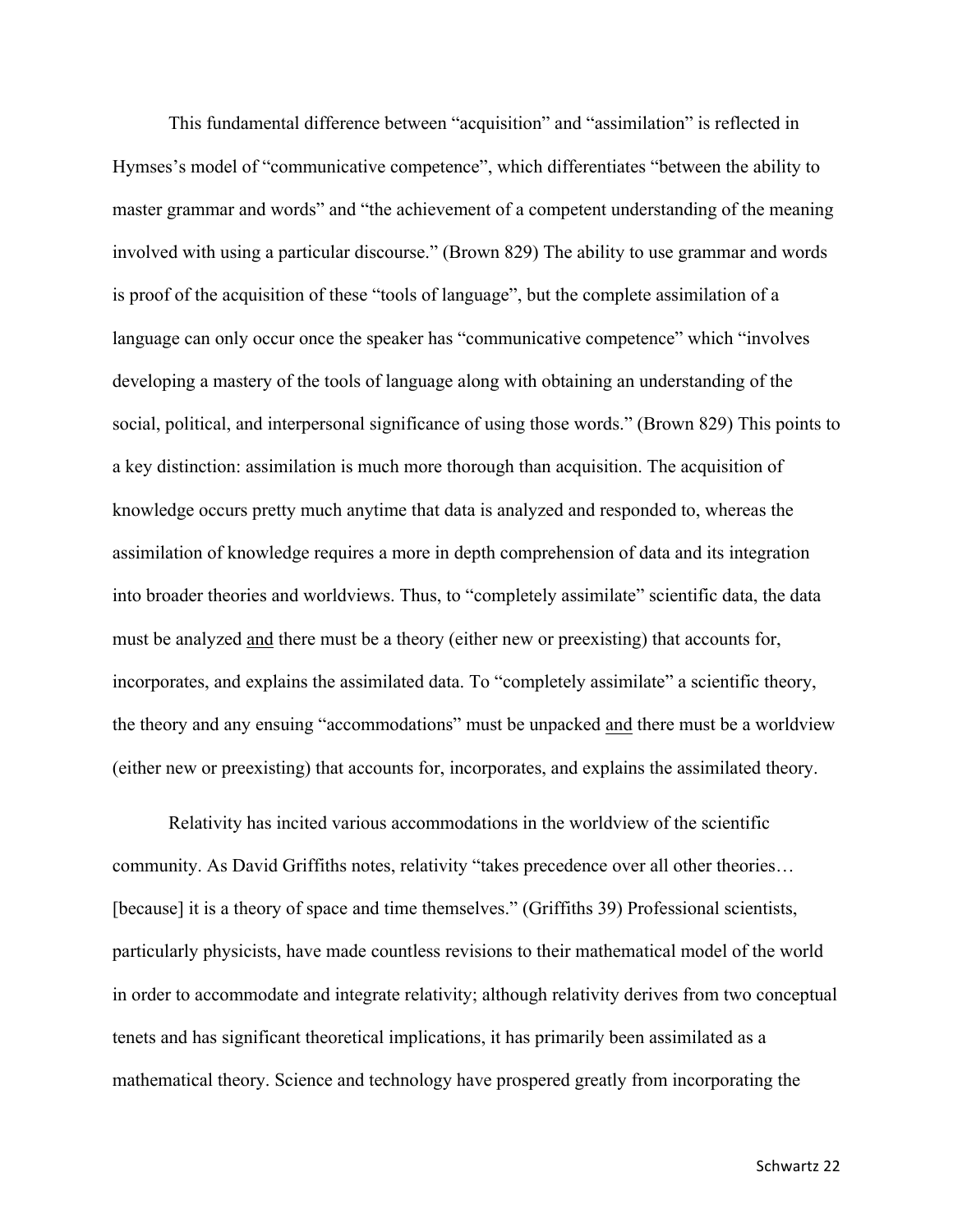insight that relativity has to offer. Relativity has enabled techno-scientific breakthroughs including GPS technology, the creation of the atomic bomb, and a more thorough exploration of astronomical phenomena including black holes, gravity waves, the cosmic big bang, and many more. In light of relativity, new relationships were recognized and old terms were linked in significant and unexpected ways. The inextricable linkage of space and time revolutionized scientists' mathematical model of the world, which in turn enabled them to recognize that length and duration are relative rather than absolute, that energy and mass are intimately related, and that the notion of absolute simultaneity is deeply and fundamentally mistaken. Scientists' mathematical framework is dominated by the theories of relativity, and their conceptual understanding of the world is beginning to shift in response to that mathematical model.

Piaget suggests two distinct yet intricately related levels on which assimilation occurs. For the first, "the sensory-motor level, action schemes are instrumental in helping organisms to achieve goals in their interaction with the experiential world." (Glasersfeld 128) On the second level, "reflective abstraction, operative schemes are instrumental in helping organisms achieve a coherent conceptual network that reflect the paths of acting as well as thinking which, at the organism's present point of experience, have turned out to be viable." (Glasersfeld 128) Piaget's analysis is revolutionary because it asserts that the instrumental function of our conceptual network of "reflective abstraction" is "strictly epistemic", and therefore this "entails a radical shift in the conception of knowledge…that substitutes viability in the experiential world for correspondence with ontological reality" (Glasersfeld 129). This "conception of knowledge and of its relation to the 'real' world" is referred to as a "constructivist epistemology" (Glasersfeld 123). Constructivism puts a distinct twist on the traditional notions of "objectivity", "truth", and "reality"; these phenomena are "not preexistence (in the ontological sense) or the preexistent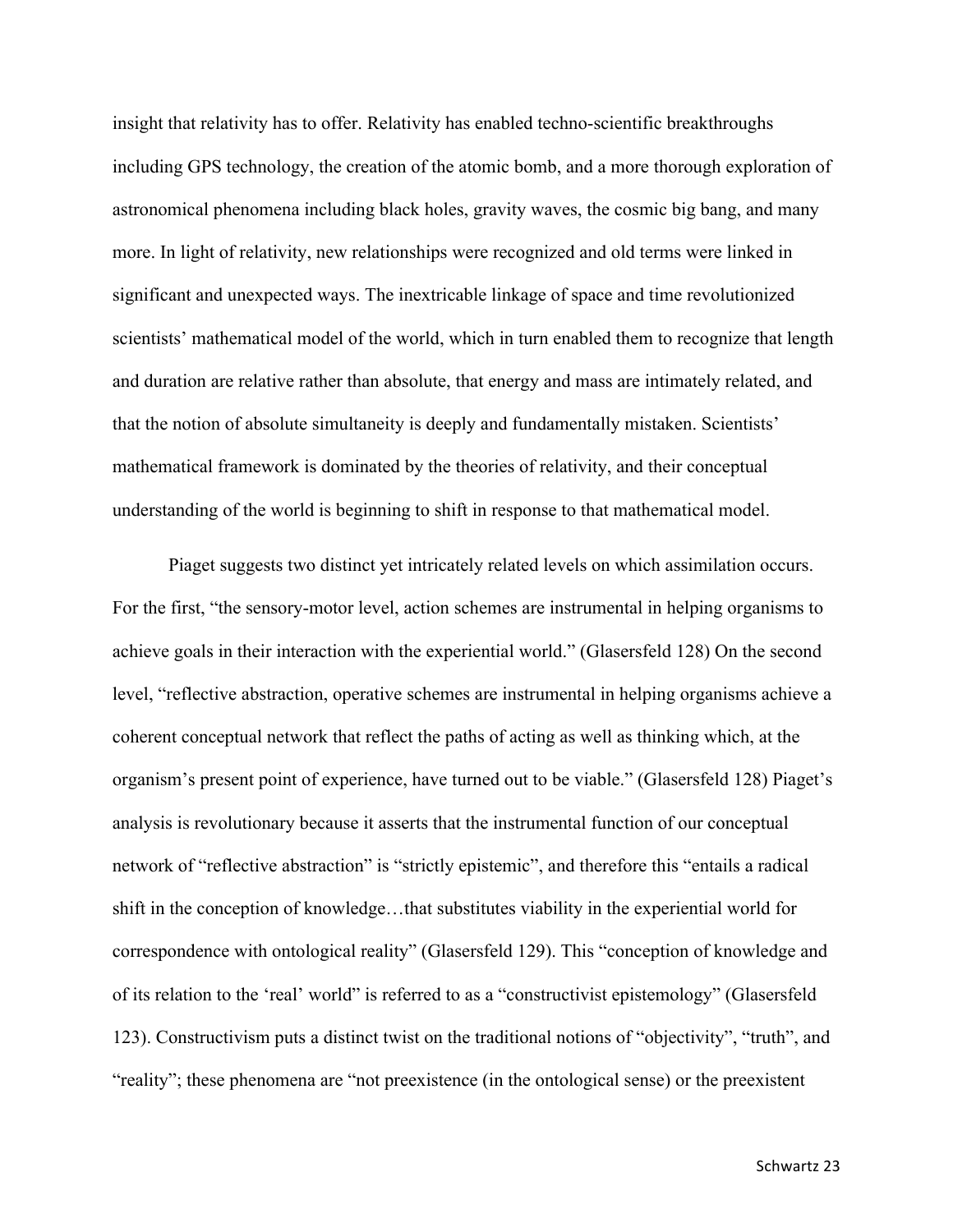made manifest to the cognitive mind (in the epistemological sense)" but rather are created and constructed through "our participation with/in and as part of the world's differential becoming." (Barad 361) Piaget stipulates that scientific "knowledge must not be considered an objective representation of an external observer-independent environment…the fact that scientific knowledge enables us to cope does not justify the belief that scientific knowledge provides a picture of the world that corresponds to an absolute reality." (Glasersfeld 135) According to Piaget's theory of cognition, "knowledge…is never (and can never be) a "representation" of the real world" but is rather an attempt to satisfy "the goal of constructing a relatively reliable and coherent model of individual experiential worlds" (Glasersfeld 125, 138). Thus, the complete assimilation of a scientific theory into a broader worldview "is a matter of fit rather than match…[which] means no less but also no more than to have built up a conceptual structure that…appears to be *compatible*" with the data and theory being assimilated (Glasersfeld 134).

Scientists have come to acknowledge many points of tension between relativity and classical physics; Einstein's mathematical framework of relativity suggests the need for a predominantly relational understanding of knowledge and reality, which does not fit neatly with the absolutist tenets of Newtonian mechanics. As a "theory of space and time themselves", the implications of relativity are far reaching and areas of tension with Newtonian physics are both numerous and subtle (Griffiths 39). However, these tensions are typically dealt with by revising the Newtonian model rather than replacing it outright. The example of "mass" and "energy" is demonstrative of scientists' general approach to reconciling relativity with the existing scientific worldview. Mass and energy, which were completely distinct concepts in Newtonian mechanics, were recognized by Einsteinian relativity to be intimately related through the famous equation  $E=mc^2$ . Although this suggests that mass and energy are secondary concepts, arbitrarily divided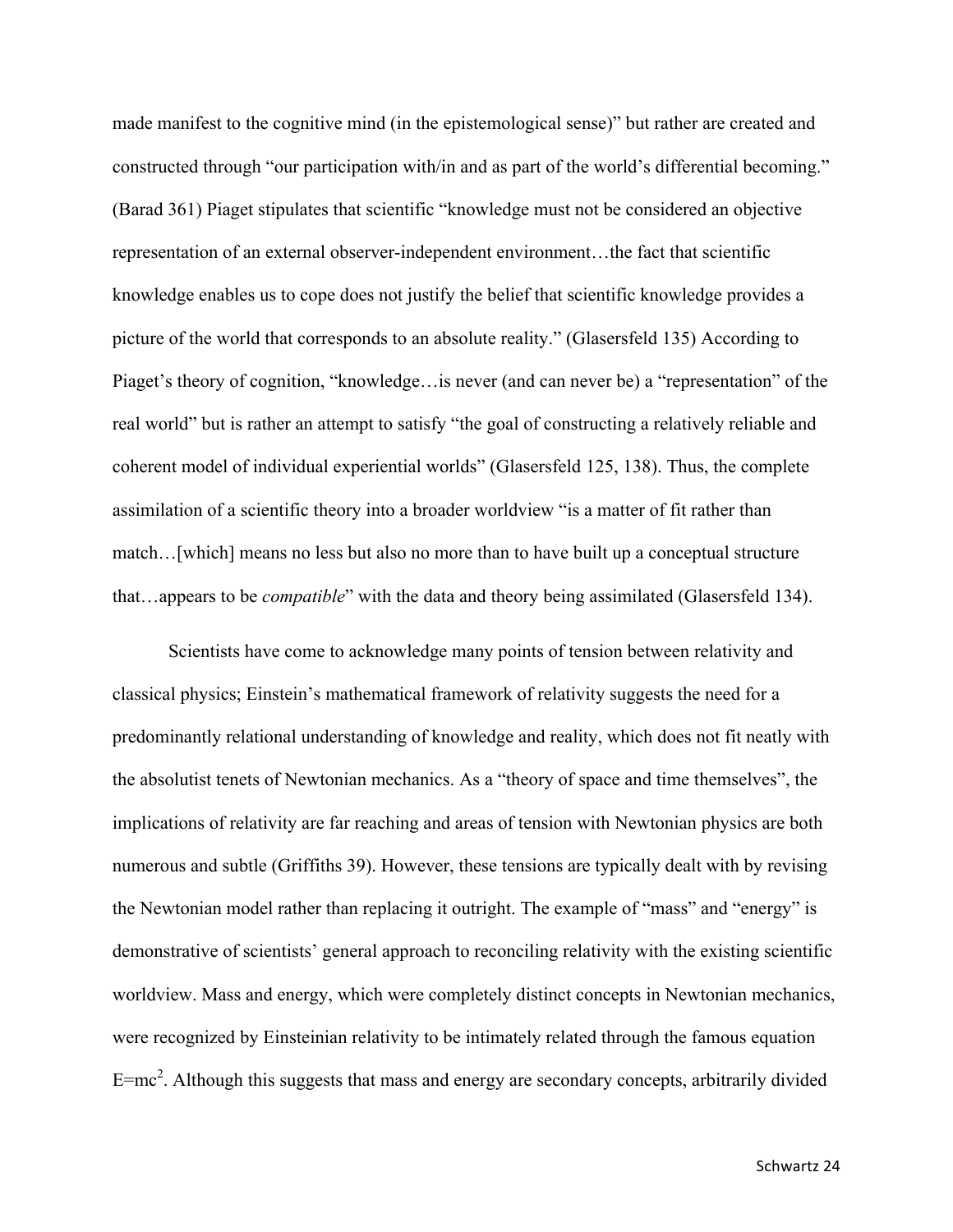from the larger, inseparable reality of mass-energy, these concepts continue to be taught in many disciplines of science as well as used in everyday life. We have surely refined our understanding of mass and energy; physicists frequently acknowledge that there is a relationship between mass and energy, and account for relativity's effects on their practical applications of science, yet nevertheless the concepts of mass and energy remain more intuitive and real to most people than relativistic "mass-energy". This emphasizes two setbacks regarding the assimilation of relativity into our scientific worldview, which has long been dominated by Newtonian physics. First, this illuminates that scientists use relativity to revise, rather than replace, their largely Newtonian worldviews. Although our scientific views change our understanding of the world, it is essential to recognize that our preexisting understanding of the world also exerts an influence on the way that we build and interpret scientific models. The influence between science and society is not simple and unidirectional, but is rather a complex feedback loop which flows both ways. Second, the example of "mass" and "energy" points to a crucial tension within science. While the mathematical side of science is largely dominated by relativity, the conceptual components in science remain conflicted between the revolutionary knowledge acquired from relativity, and the more familiar Newtonian model of the world. This puts science in a weird place; although relativity has enabled a deeper mathematical understanding of the world, science and scientists often lack the conceptual clarity, theoretical framework, and adequate vocabulary to fully express and interpret the significance of that mathematical model. Analogous to how Newton's forces could initially be quantified but not conceptually understood, scientists have begun to master the technical applications of relativity without a comprehensive understanding of relativity's philosophical foundation and conceptual implications. It is in this sense that the knowledge of relativity has been acquired but not fully assimilated, as "the vision implicit in"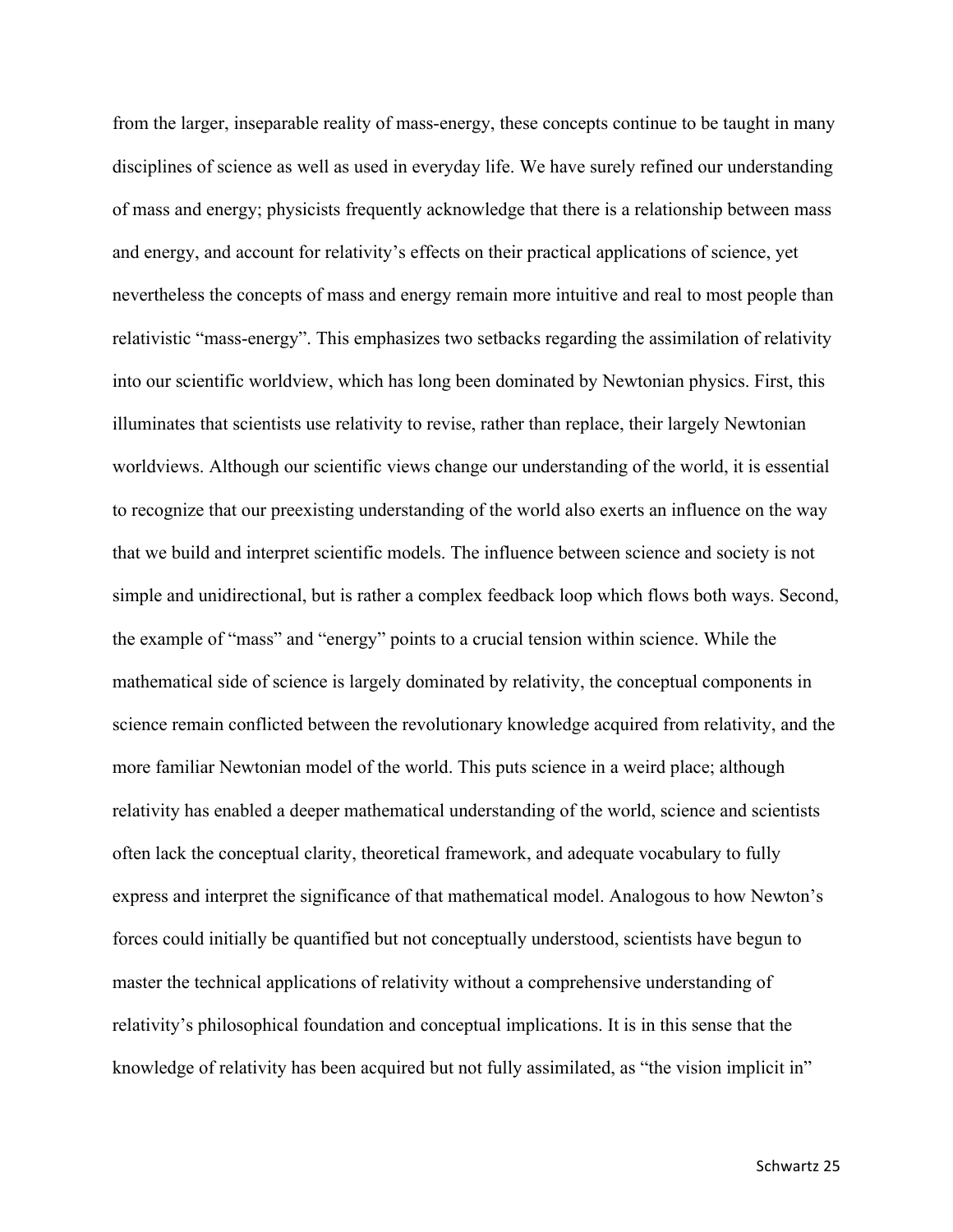Einstein's theory of relativity "still awaits representation in a cognitive paradigm yet more radical than the conventional interpretations have offered us." (Keller 721)

### **Section C- Responding to Anomalous Data**

Clark Chinn and William Brewer supply an invaluable theoretical framework for exploring and explaining the partial assimilation of relativity into our worldview in "The Role of Anomalous Data in Knowledge Acquisition". What are the different ways in which scientists and science "students respond when they encounter scientific information that contradicts their current theories about the physical world?" (Chinn and Brewer 1). They note that assimilating anomalous data and choosing between scientific theories "can never logically compel a scientist to abandon a particular hypothesis because the hypothesis is embedded in a network of beliefs, any one of which might be wrong." (Chinn and Brewer 10) "Abandoning or modifying beliefs in the face of new, conflicting data and ideas" is a cautious and calculated decision for scientists, because "it is frequently more rational to discredit anomalous data than to change theories" in the "endeavor to coordinate theory and data." (Chinn and Brewer 31, 1, 13) Similarly, scientists and nonscientists frequently repress, reinterpret, misunderstand, and partially assimilate theories that cannot be integrated into a coherent worldview. When presented with anomalous data, "there are seven basic responses: ignore the anomalous data, reject the data, exclude the data from the domain of theory A, hold the data in abeyance, reinterpret the data while retaining theory A, reinterpret the data and make peripheral changes to theory A, and accept the data and change theory A, possibly in favor of theory B." (Chinn and Brewer 4) The assimilation of relativity into science and scientists' worldviews cannot be simplified to one of these seven responses, because relativity is not a single piece of data but rather a dense theory consisting of countless data which are assimilated, repressed, and understood to varying degrees (Latour 158-175).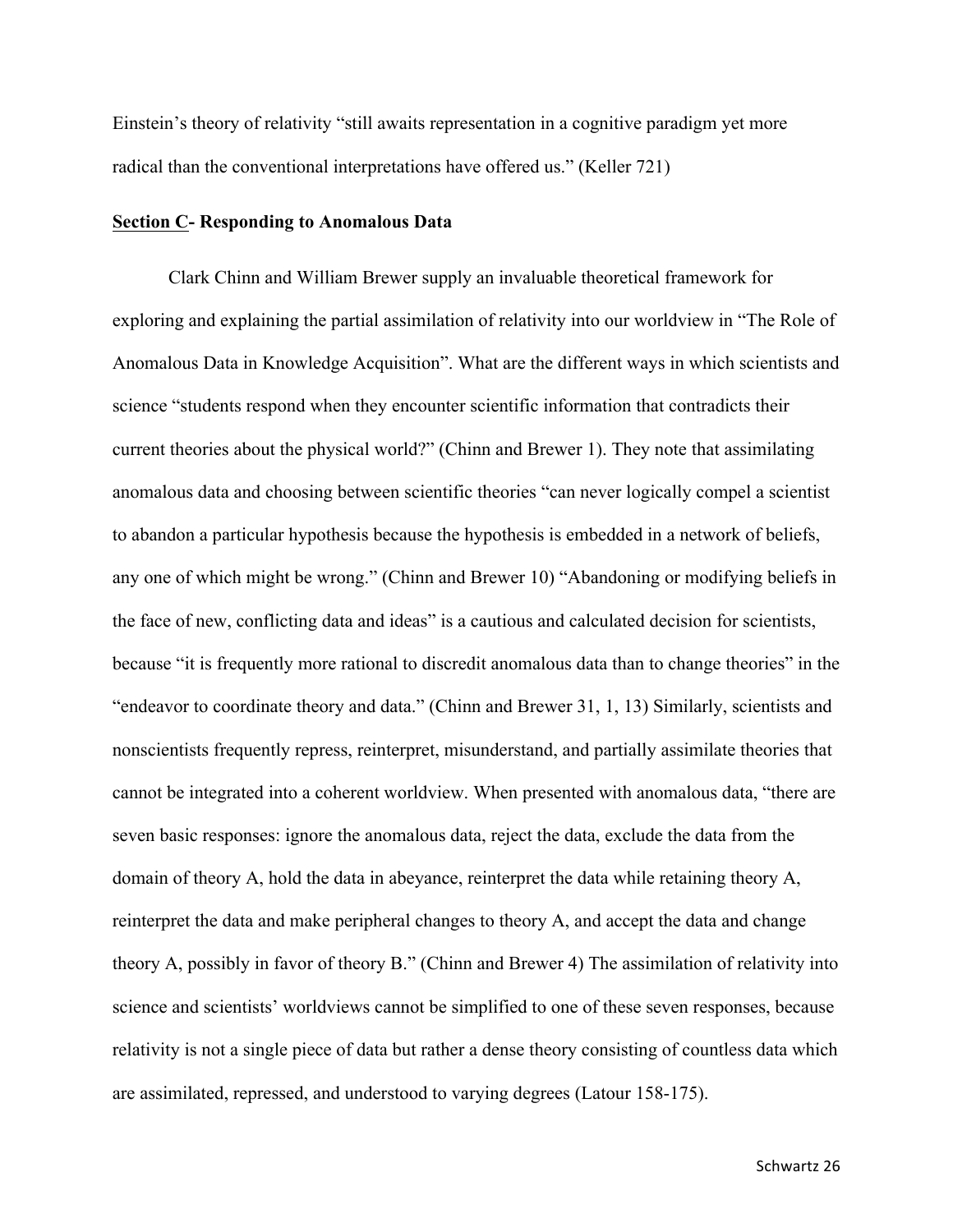"In order to coordinate new anomalous data with an existing theory", there are "three decisions [which] must be made, either implicitly or explicitly...whether the individual accepts the data as valid, whether the individual can provide an explanation for why the data are accepted or not accepted, and whether the individual changes his or her prior theory." (Chinn and Brewer 13) If a theory is accepted, then the individual must figure out how to incorporate it into their existing worldview. Which of the theory's data are expected, and which are anomalous? How can those anomalies be explained? Which other beliefs and theories are called into question if those anomalies cannot be accounted for? When these points of conflict become apparent and irresolvable, one side has to give. Where the new theory and the existing worldview conflict, one side will inevitably be ignored, rejected, excluded, held in abeyance, reinterpreted, or accepted in a peripheral manner. Conflict is not inevitable; in many instances, particularly when inertial reference frames are moving much slower than the speed of light, the data from the theory of relativity *match* perfectly with the preexisting scientific worldview. When conflicts do occur, it is not an all-or-nothing matter as to which side is accepted, because the theory of relativity consists of countless data. Rather, it varies within each case and on a case-by-case basis. There are some ways in which relativity has tangibly and significantly changed our prior understanding of science, but other ways in which the preexisting scientific worldview still dominates. Relativity represents "knowledge acquired, but not yet assimilated" because it is only partially incorporated into our broader worldview; although it has technically been accepted by the professional scientific community, both scientists and the general public are still in the process of fitting it into their broader understanding of "reality" (Keller 718). There are two separate issues which are essential for exploring the assimilation of relativity into our preexisting worldview. First, to what extent has relativity been assimilated into the preexisting scientific worldview?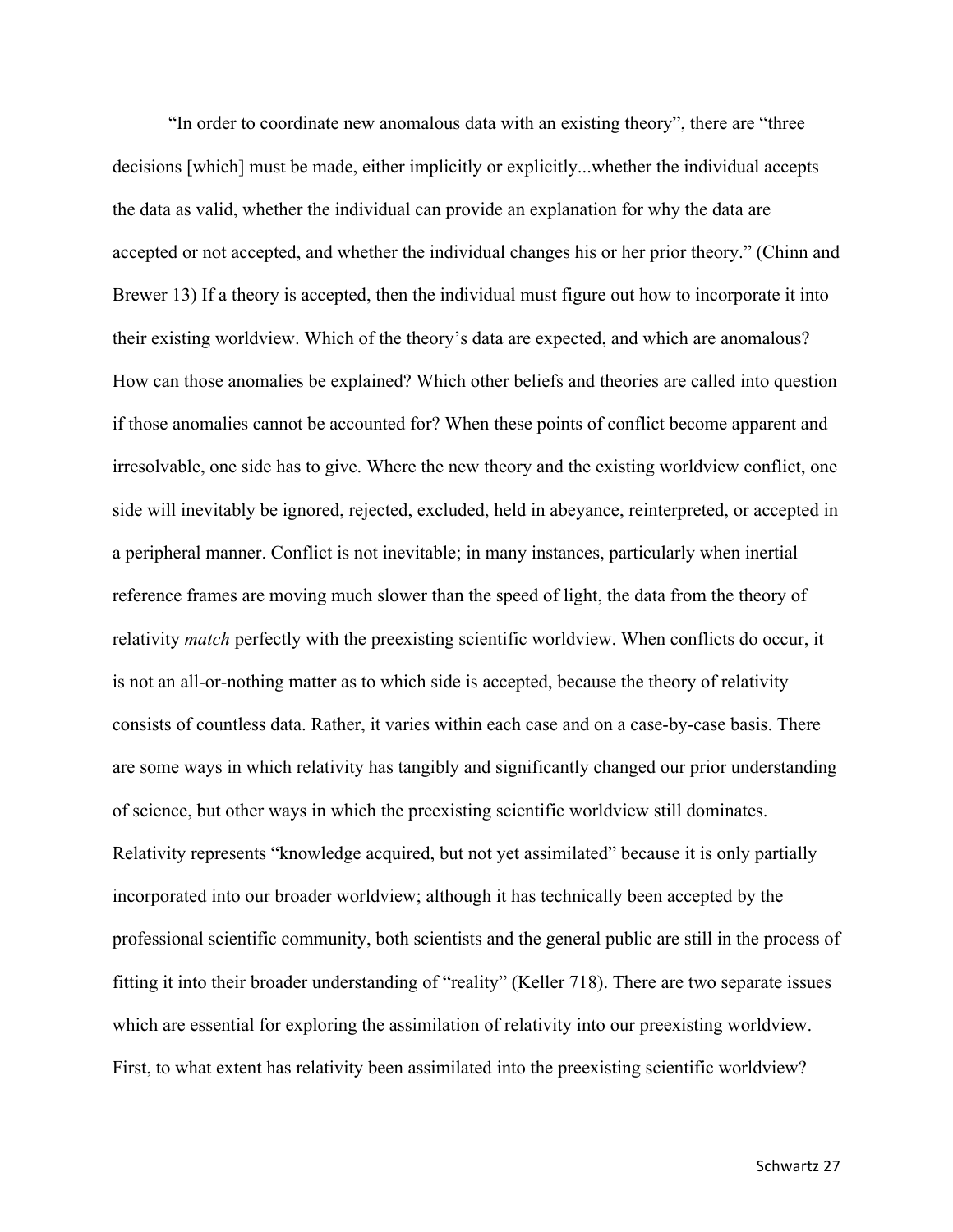Second, to what extent is science assimilated into different peoples' understanding of "reality"? The process of assimilating relativity largely revolves around the crucial tensions between relativity and the preexisting scientific worldview, but it also raises challenging and important questions about how science fits into a broader worldview.

#### **Section D- Factors that Influence the Response to Anomalous Data**

Chinn and Brewer "propose that there are four key components that interact to determine how people respond to anomalous data: an individual's prior knowledge, a possible alternative theory, the anomalous data, and the processing strategies that guide the evaluation of the anomalous data." (Chinn and Brewer 14) A critical examination of these factors will illuminate the difficulties of fully assimilating relativity into a broader understanding of reality, as well as suggesting how and why relativity has been assimilated to varying extents, by different groups of people, in different contexts and ways. I will now look at each of these four components in turn.

Prior knowledge is a paramount factor for analyzing anomalous data, choosing between scientific theories, and integrating those theories into preexisting worldviews. Prior knowledge enables data and theories to be recognized as "anomalous", and provides a crucial foundation for figuring out how to deal with those anomalies. Chinn and Brewer cite "four characteristics of prior belief that are especially important in influencing how an individual responds to anomalous information: the entrenchment of the individual's current theory, the individual's ontological beliefs, the individual's epistemological commitments, and the individual's background knowledge." (Chinn and Brewer 14) It is tough to reconcile relativity with the preexisting scientific worldview because Newtonian concepts and theories are deeply entrenched in that worldview. "An entrenched theory…contains one or more deeply entrenched beliefs… [which are] deeply embedded in a network of other beliefs…and participates in a broad range of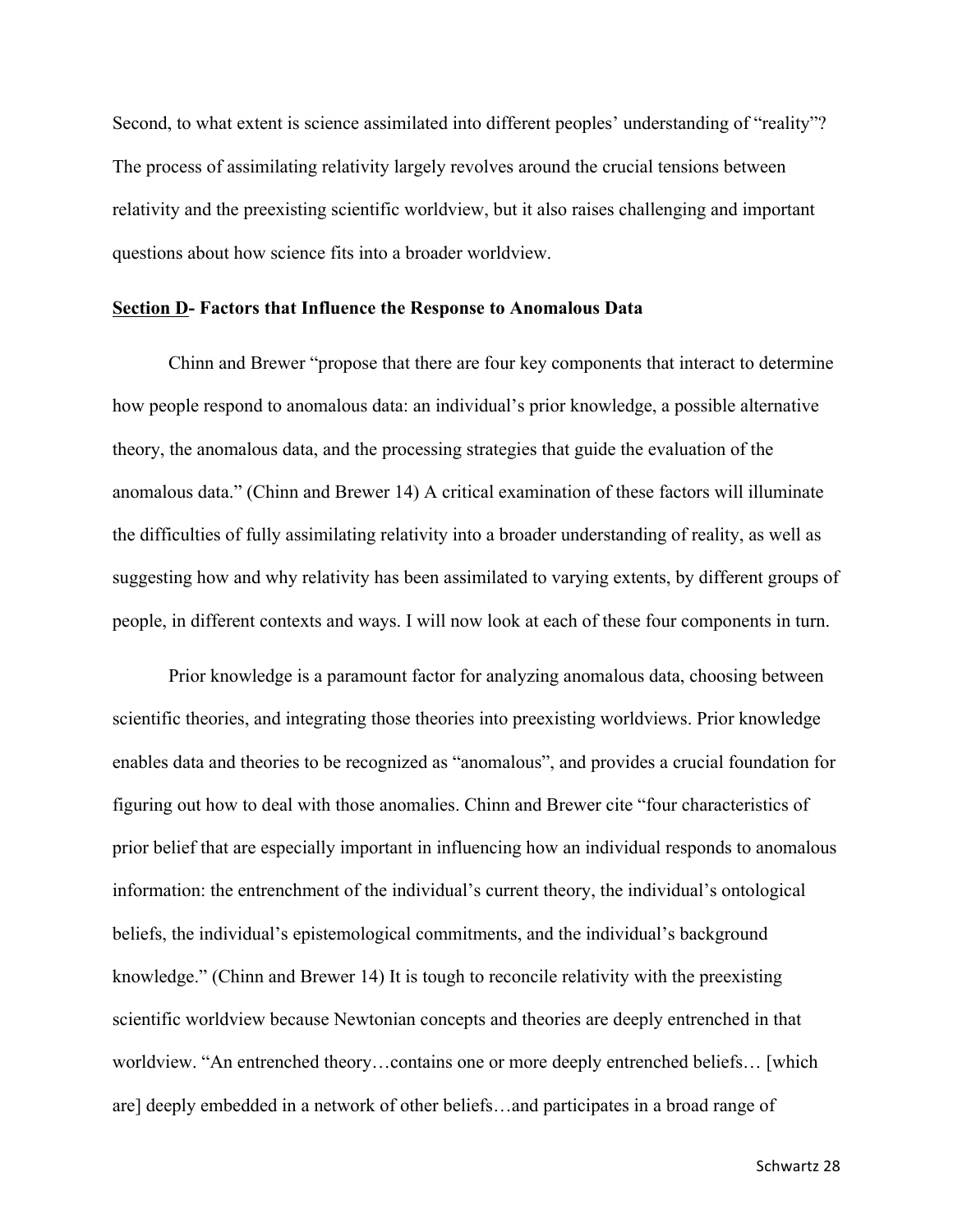explanations in various domains." (Chinn and Brewer 15) Generally, "the more entrenched a belief, the harder it [is]… to persuade an individual to change the belief." (Chinn and Brewer 15) The unequivocal acceptance of relativity would have massive ripple effects on the preexisting scientific worldview, because that worldview contains numerous deeply entrenched beliefs and theories which do not fit with relativity. Even though relativity is mathematically accepted, the assimilation of that knowledge into our scientific and general worldview poses further challenges since the implications of relativity "run counter to some of our most cherished everyday notions" (Hoffman 5). When the cause of the entrenchment is subtle and the application of the entrenched theory is widespread, as is the case with Newtonian physics, preexisting beliefs are especially hard to give up. Chinn and Brewer specifically note that the beliefs challenged by "the domains of special relativity and quantum mechanics" are subtle and pervasive, and therefore tensions with special relativity and quantum mechanics are more likely to lead to "rejection, exclusion, abeyance, reinterpretation, and/or peripheral change" rather than complete assimilation and the "abandoning [of]…entrenched beliefs." (Chinn and Brewer 16) When a theory or "schema is…embedded in evidentiary support and is used to support a wide range of other theories and observations that the person believes", it is more challenging to assimilate an anomalous theory and maintain a coherent worldview because the areas of conflict are subtle and diverse (Chinn and Brewer 17). Ontological beliefs, which Chinn and Brewer define as "beliefs about the fundamental categories and properties of the world", are "one class of theoretical beliefs that is so deeply entrenched that it deserves special mention…these beliefs are used to support ideas across many domains or subdomains and…are remote from experience", which makes them "very hard to change." (Chinn and Brewer 17) Again, they cite the pre-relativistic beliefs "that objects…move along a single discrete path" and "that time flows at a constant rate regardless of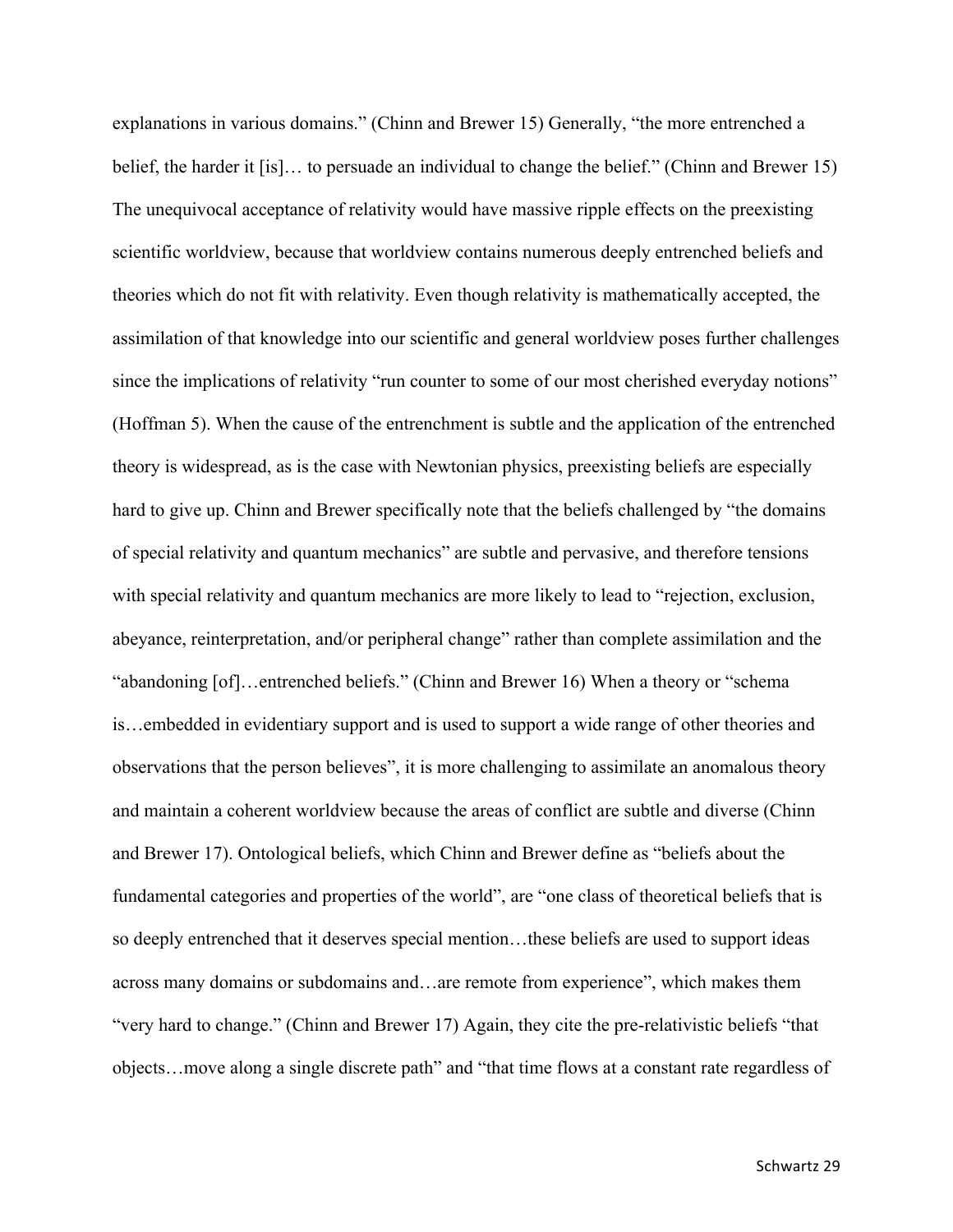relative motion" as "mistaken ontological beliefs that have been" particularly resistant to change (Chinn and Brewer 17). Many of our basic ontological beliefs have a heavy Newtonian influence, which "not only lead students to reject accepted scientific ideas but also make it difficult for the students to even comprehend the accepted scientific ideas." (Chinn and Brewer 17) This difficulty is further compounded by our conflicting and unclear epistemological commitments. As far as accepting the mathematical paradigm of relativity, the epistemology is straightforward; there is compelling evidence that relativity is a valid scientific theory. Integrating this theory into our scientific concepts and our broader worldview, however, raises extremely complex questions about the epistemology of reality and the metaphysical significance of science as a discipline. This calls for a much more holistic understanding of science, in which "the more traditional theoretic side of science must be supplemented with a plurality of relevant metascientific aspects." (Tuss 456) Accordingly, the complete assimilation of relativity into our broad worldview would require both the conceptual assimilation of relativity and a complicated philosophical judgement about the role of science in understanding and interpreting reality. In addition to entrenchment of prior beliefs, ontological beliefs, and epistemological commitments, "an individual's background knowledge is an extremely potent factor" in the assimilation of a scientific theory (Chinn and Brewer 18). Chinn and Brewer characterize background knowledge as "scientific knowledge that an individual assumes to be valid but that is not specifically part of the theory under evaluation", and assert that "an individual's background knowledge can have very different effects on how the individual responds to anomalous data" depending on its contents (Chinn and Brewer 18). If an individual has a wealth of background knowledge, then they will often "reject or reinterpret anomalous data", but "if an individual possesses too little background knowledge, [then] he or she will not even be able to understand that the anomalous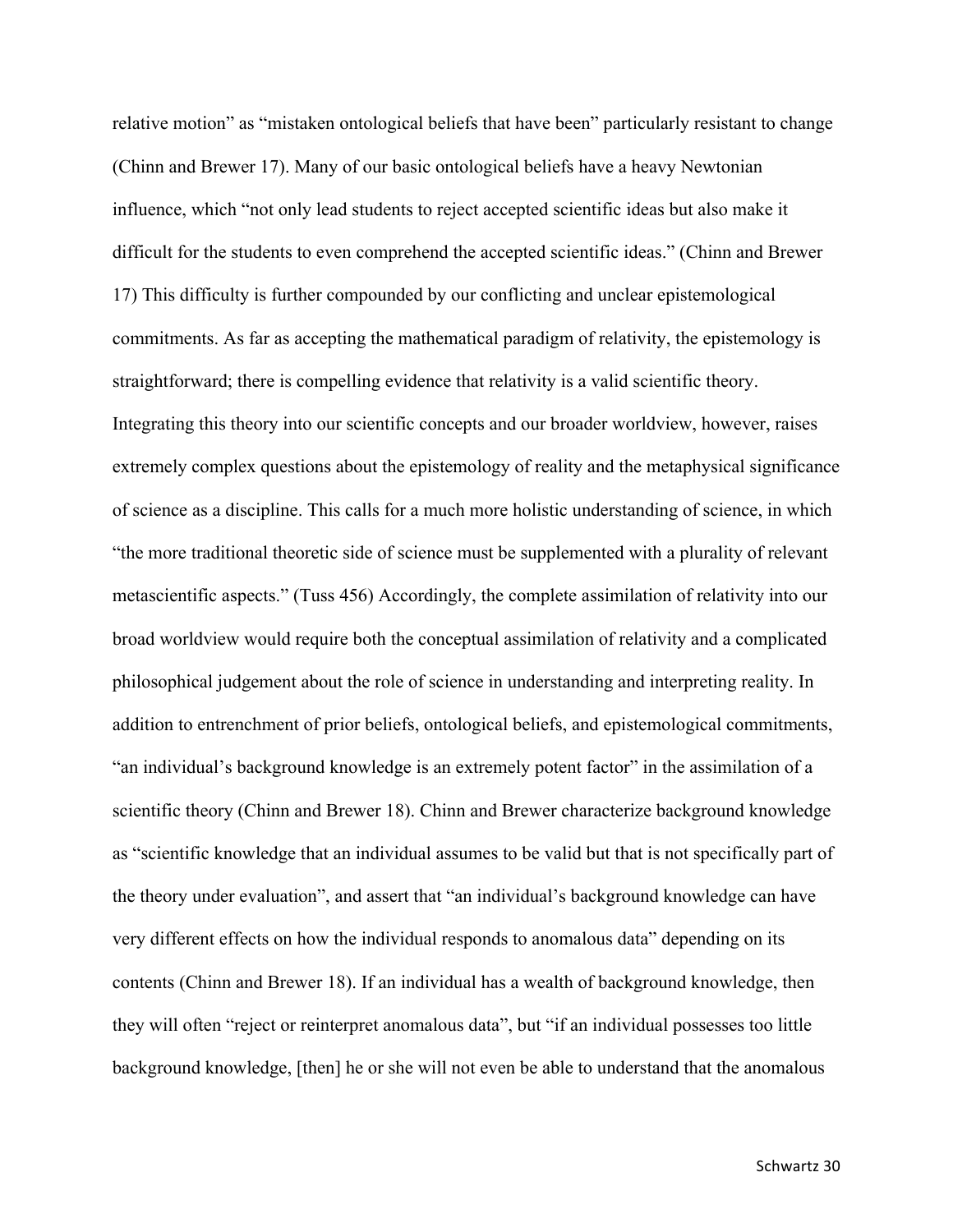data are anomalous." (Chinn and Brewer 20) Similarly, background theories (such as deeply entrenched beliefs, ontological beliefs, and epistemological commitments) have an important influence on the assimilation of an anomalous theory into a worldview. In order to fully assimilate a scientific theory, an individual must have enough background knowledge to recognize a theory as anomalous and incorporate that theory into a coherent worldview, without having so much background knowledge that his/her worldview is rigid and inflexible. This highlights a substantial roadblock regarding the complete assimilation of relativity; if an individual has enough background knowledge to understand relativity and unravel some of its philosophical implications, then his/her scientific and general worldviews must already be richly detailed. This level of sophistication, in the wake of Newtonian physics, all but ensures that there will be certain components of the preexisting worldview that are both deeply entrenched, ontologically mistaken, and fundamentally in conflict with relativity. Because of these deepseated anomalies, the assimilation of relativity into our worldview inevitably leads back to complicated questions about ontology and the epistemological role of science in "reality".

In addition to an individual's prior knowledge, the availability of an alternative is an essential influence on the possibility of changing a theory or worldview. Chinn and Brewer identify "the availability of a plausible alternative", "the quality of the alternative", and "the intelligibility of the alternative" as some of the most important factors for "informed theory change" in science (Chinn and Brewer 21). They note that "the history of science shows that scientists frequently choose to make theory-preserving responses to anomalous data when the data are not accompanied by a plausible theory…[with] a plausible physical mechanism." (Chinn and Brewer 21) Scientists typically cling to their theories in the face of anomalous data, if those anomalous data cannot be incorporated into a coherent alternative theory. This response involves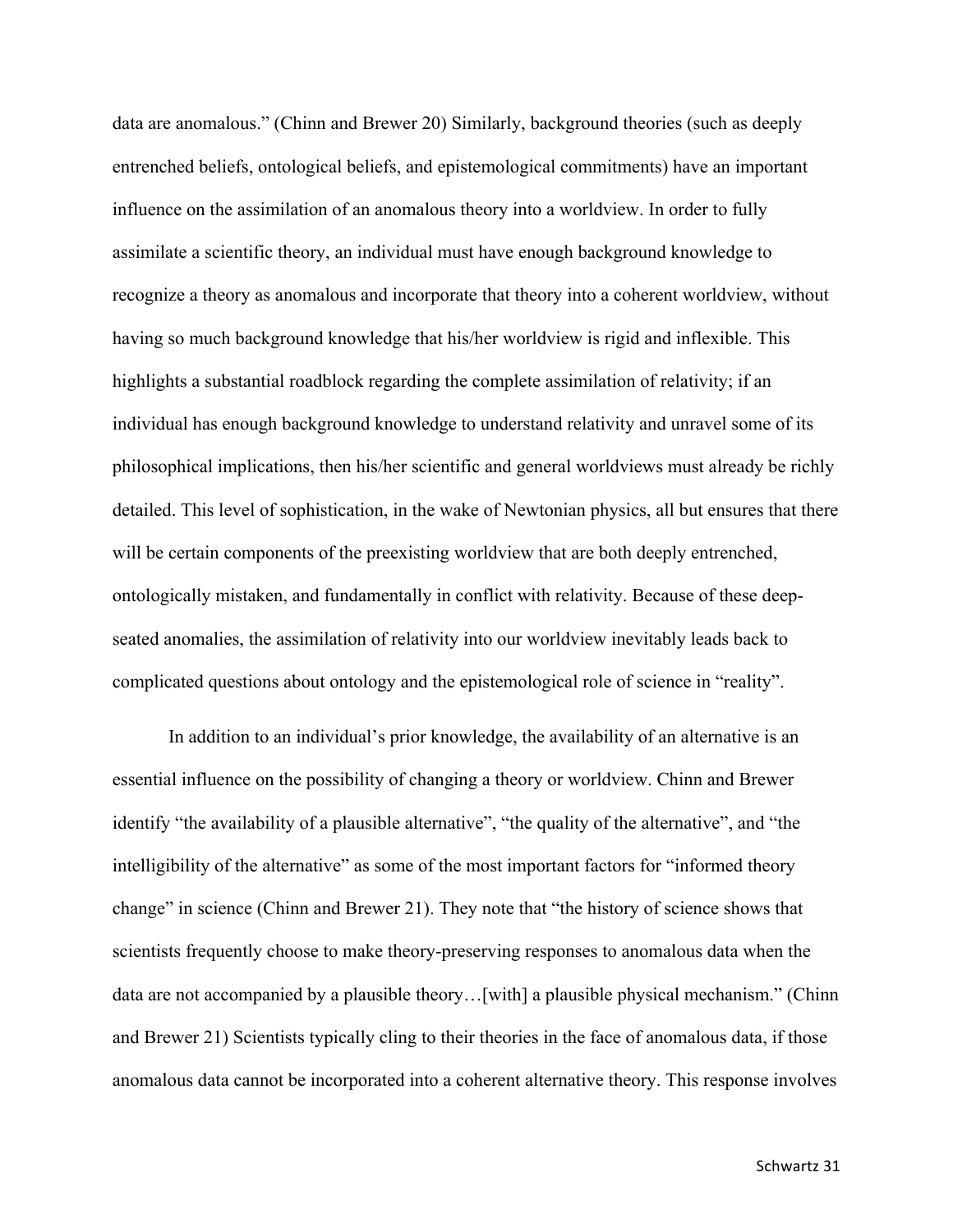a consideration of the framework that the data implies and fits into, as well as the analysis of the data itself. Assimilating an anomalous theory into a broader worldview requires a consideration of similar factors, but on a larger scale. If the scientific theory is unequivocally accepted, can it be assimilated alongside preexisting beliefs to create a coherent worldview? Akin to how scientists resist theory change in the face of anomalous data without a corresponding theory, scientists and the nonscientists resist modifying their worldviews in the face of an anomalous scientific theory that cannot be completely assimilated into an alternative worldview. Assessing the overall coherency of the alternative worldview provides a vital measure of the plausibility, quality, and intelligibility of that theory; thus, to better understand the assimilation of relativity, it is imperative to consider not only the internal coherency of relativity but also how it interacts with and impacts our prior beliefs. The extent to which relativity is assimilated varies greatly between different contexts and different groups of people, because preexisting knowledge and the rigidity of preexisting worldviews vary greatly to begin with. Relativity has been partially assimilated in most scientific contexts because it is mathematically accessible and increases the "accuracy, scope, and consistency" of science and its practical applications (Chinn and Brewer 21). The mathematical component of relativity is intelligible, which in turn allows scientists to discern that relativity is both plausible and higher quality than the prior mathematical model that guided physical science. The complete assimilation of relativity into science and our broader worldview, however, requires the fundamental understanding and integration of relativity's conceptual and philosophical implications as well as its mathematical structure. The complicated metaphysical questions that are raised by relativity make it extremely challenging to assess the plausibility and quality of relativity as a conceptual framework. We have teased out a few of relativity's conceptual implications by applying it mathematically and scrutinizing the results,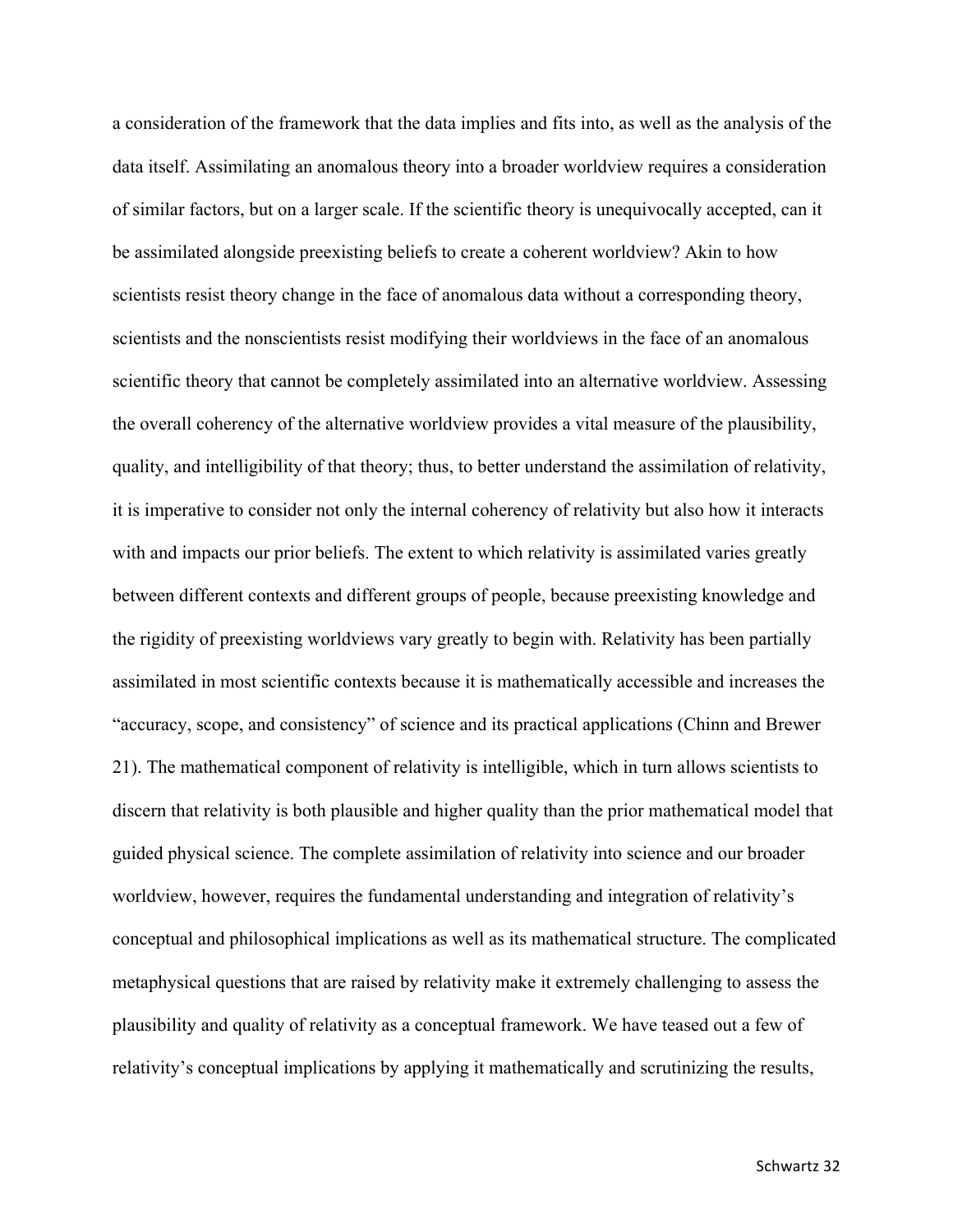but the "axiomatic formalization of the mathematical foundations" and their "implications…for our basic notions of space and time" are not sufficient; they do not imply a complete assimilation of the "foundational conceptual principle[s]" of relativity (Zellinger 631). The assimilation of relativity has been greatly inhibited by the fact that relativity's conceptual components are unintuitive, sometimes to the point of complete unintelligibility, once we step away from the theoretical domain of mathematics. Accordingly, the scientific acceptance of relativity (in the mathematical sense) sets the stage for an unbearable conceptual friction within our scientific worldview, as well as between our scientific worldview and our broader worldview. This is partially a result of our prior knowledge; deeply entrenched ontological beliefs, unclear epistemological commitments, and a wealth of incompatible background knowledge all play a substantial role in making the conceptual implications of relativity particularly unintelligible. In light of this, there is a decision to be made. One option is to prioritize the preexisting worldview and either ignore, reject, exclude, delay (hold in abeyance), or reinterpret relativity while making minor changes to the preexisting worldview. The other option, prioritizing relativity over all preexisting beliefs, leads to a deep conceptual disturbance which raises the need for a sweeping reclassification of the "physical" and "theoretical" components that make up the world as well as daunting philosophical questions regarding the fundamental nature of "truth" and "reality". To choose the former is to eschew the discipline of science and its implications, but to choose the latter and unequivocally accept relativity is to acquire knowledge that is profoundly at odds with the existing worldview. Remember, the assimilation of relativity into our worldview is not an allor-nothing decision, but rather a gradual process that has been advanced and repressed in various ways, some obvious and others subtle. Relativity is accepted as the dominant mathematical model for the physical sciences, and has incited peripheral conceptual change in our scientific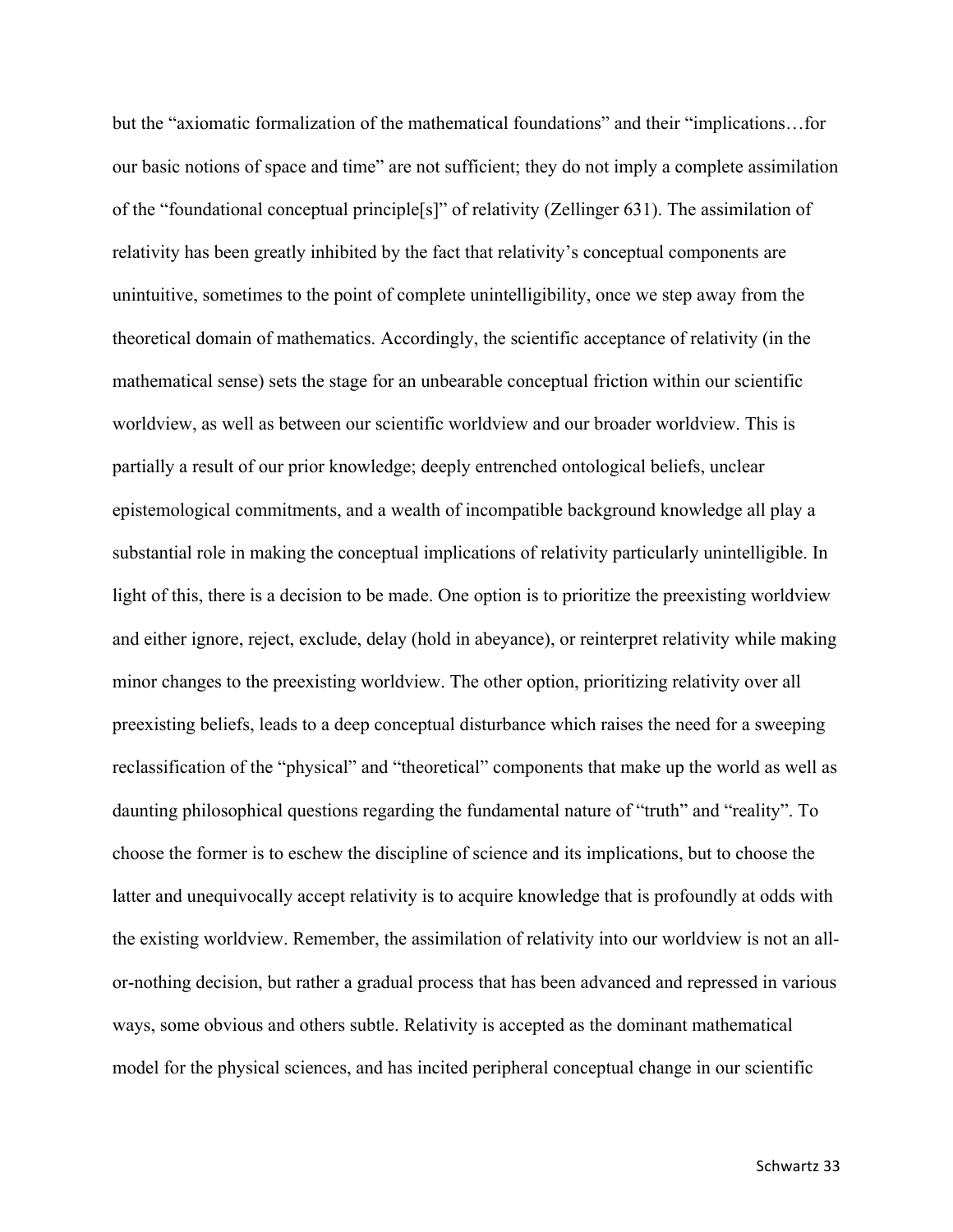and general worldviews. On the other hand, it is significant that Newton's influence was not confined to any specific domain or discipline, but rather it extensively permeated our entire preexisting network of knowledge and beliefs. Thus, although some conflicts between the prior worldview and philosophical foundation of relativity can be reconciled, it is immensely difficult to identify, isolate, and coherently restructure every piece of knowledge (including the objectsubject dichotomy, absolute simultaneity, the notion of distinct and separable objects, the separability of space and time, the belief "that objects…move along a single discrete path", the belief "that time flows at a constant rate regardless of relative motion", and much more) that is influenced by the basic ontological principles of the preexisting Newtonian worldview (Chinn and Brewer 17). Our worldview is currently stuck in limbo, caught in a "transitional period" between the old Newtonian structure and knowledge acquired via relativity (Keller 718). This transition is greatly complicated by the fact that Newtonian concepts are pervasively embedded in our everyday language, which makes the philosophical implications of relativity exceedingly tough to grasp and express. This ever-present tension between relativity and "some of our most cherished everyday notions" provides compelling evidence that, although relativity has been tangibly incorporated into our model of science and our understanding of reality, it has not been fully assimilated into our general worldview (Hoffman 5). A complete assimilation of relativity would require that all preexisting knowledge and beliefs be reconciled with the conceptual implications of relativity, but many of those implications are far from being comprehensively understood. In order to assimilate relativity into our current worldview, we would thus have to initially embrace a radical restructuration of our most fundamental concepts and beliefs, both in science and about reality. An unwillingness or inability to restructure our concepts and beliefs is an essential part of "why the classical paradigm is so difficult to give up *in toto*." (Keller 720)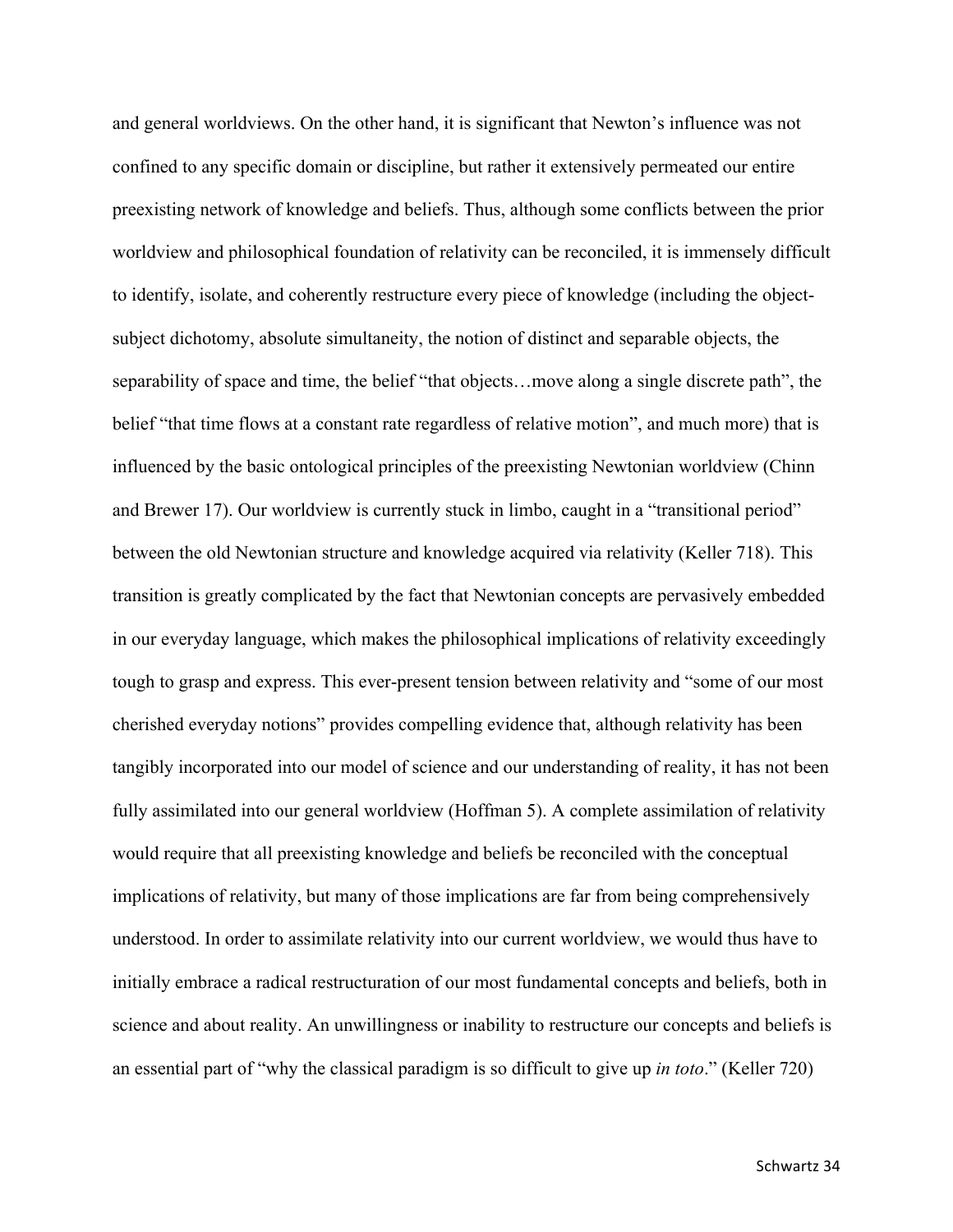Alongside prior knowledge and possible alternative theories, Chinn and Brewer cite the characteristics of the data itself as an important influence on the response to anomalous data. They "propose that there are three characteristics of anomalous data that influence the response to such data: the credibility of the data, the ambiguity of the data, and the existence of multiple data to rule our prior theory-preserving responses." (Chinn and Brewer 24) Again, relativity has been scientifically accepted and "acquired" because the assessment of these three characteristics has been settled conclusively; there is a wealth of data which is credible, specific, incompatible with the preexisting Newtonian worldview, and explainable in the framework of relativity. To expand our analysis and explore the complete assimilation of relativity, we must consider similar questions regarding the integration of the theory of relativity into our broader worldview. It is imperative to consider the internal characteristics of relativity: is it credible, is it ambiguous, and does relativity (alongside other theories/data) rule out any responses that preserve our priorworldview? Analogous to how no "anomalous data can…logically compel a scientist to abandon a particular hypothesis because the hypothesis is embedded in a network of beliefs", no theory can logically compel a scientist to abandon a particular worldview (Chinn and Brewer 10). The decision to change a scientific theory or worldview is rational, reflective, and calculated rather than logically compelled. Accordingly, akin to the need to account for a significant interrelation between our prior knowledge and the availability of alternative theories, the characteristics of a scientific theory cannot be understood in isolation. These characteristics are defined in part by the internal coherency of relativity, but they are also heavily determined through the assessment of relativity's role in, and impact on, our broader network of knowledge. Here, it is once again evident that complete assimilation of relativity has been greatly inhibited by its conceptual unintelligibility. The unintelligibility of relativity's theoretical and conceptual implications has,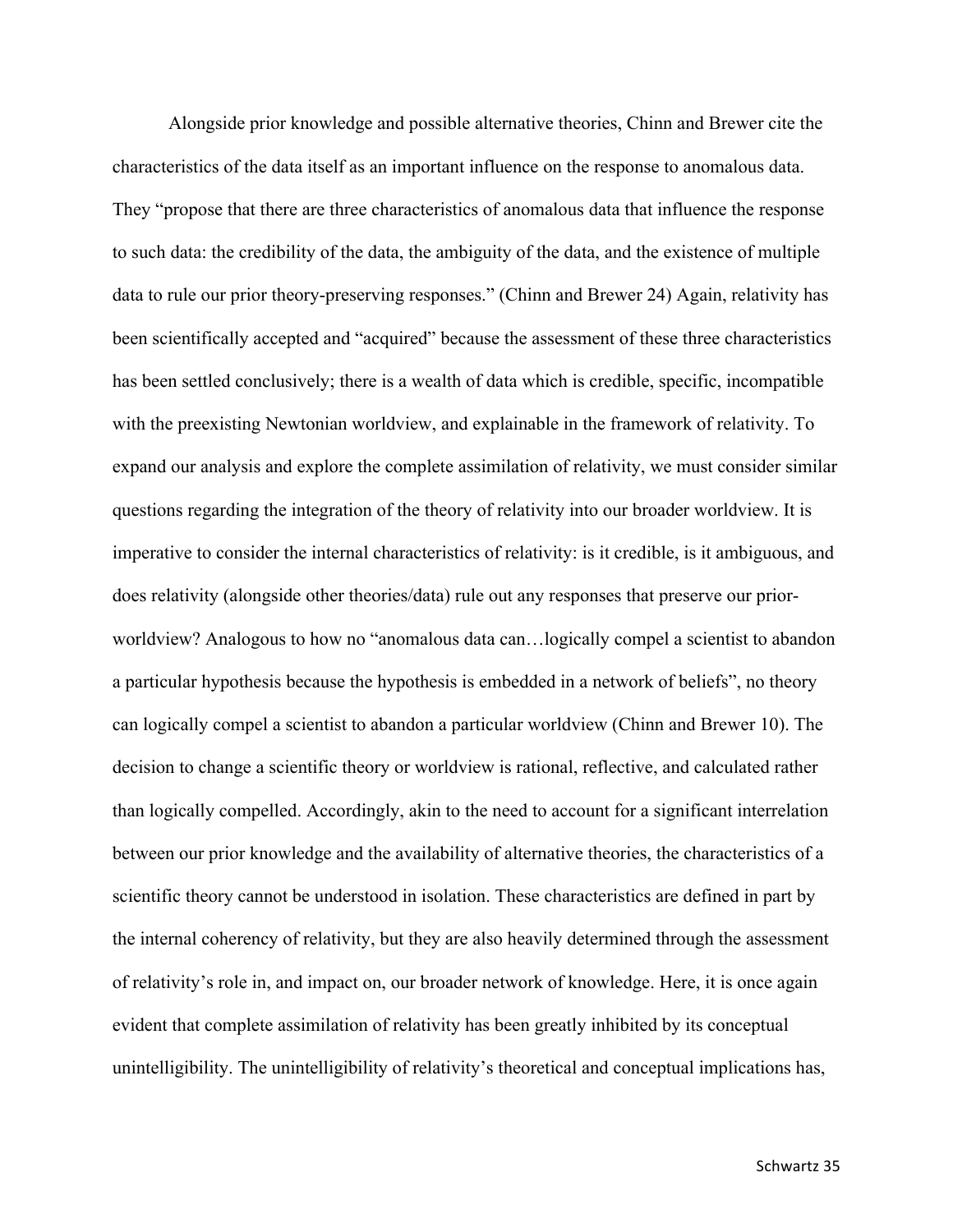thus far, left us unable to integrate relativity into a coherent and accessible worldview; in turn, this creates ambiguity by raising challenging questions about epistemological and ontological credibility on one level or another. If the role of relativity in science is credible, unambiguous, and incompatible with the prior scientific worldview, should we modify our interpretation of relativity or restructure our beliefs in and about science? What if relativity is fully assimilated into a scientific worldview that is credible, unambiguous, and incompatible with our broader worldview and general understanding of "reality"? Would we then return to questions about the scientific role and meaning of the theory of relativity, would we change the way that we interpret and implement science, or would we be willing and/or able to appropriately restructure the way that we understand and interact with a broader "reality"? These questions are tough to answer with any type of confidence or certainty, as they are both philosophically dense and heavily interrelated. In order to thoroughly and rationally consider the factors that are imperative to any one of these questions, the other questions must already be answered and assimilated into a broad network of knowledge. It is precisely this level of comprehension, however, that was precluded in the first place. The partial assimilation of relativity has suggested the need for "a cognitive paradigm…more radical than the conventional interpretations have offered us"; paradoxically, we need a revised network in order to understand the role of the actor, yet that same actor is an essential clue regarding the structure and properties of the revised network (Keller 721). We need the network in order to contextualize the actor, or a comprehensive understanding of the actor in order to illuminate the network, yet the possibility of either one depends on the prior fulfillment of the other (Latour 212-236). A more comprehensive understanding of relativity's conceptual implications is a vital prerequisite to the rational assessment of the availability, plausibility, quality, credibility, and ambiguity of alternative worldviews which completely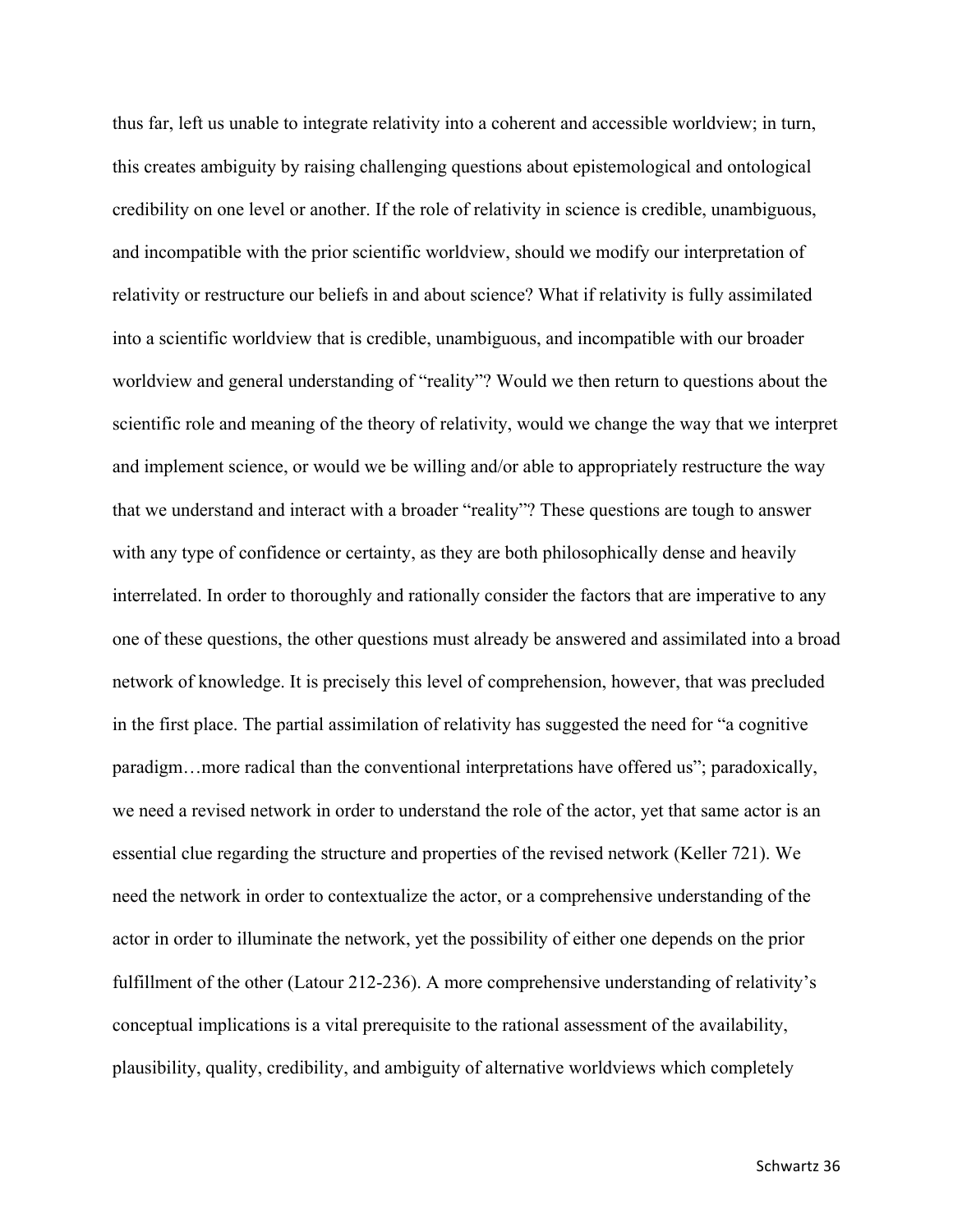assimilate relativity, but this level of conceptual understanding is exceedingly inaccessible (to the point of being "unintelligible") without such a worldview already in place.

In addition to prior knowledge, a possible alternative theory, and the anomalous data, Chinn and Brewer identify an "individual's strategies for processing the anomalous data" as "the final set of factors that can affect an individual's response to anomalous data" (Chinn and Brewer 29). They define "deep processing" as "mental processes such as attending carefully to the contradictory information, attempting to understand the alternative theory, elaborating the relationships between the evidence and the competing theories, and considering the fullest available range of evidence." (Chinn and Brewer 29) They note that "theory change is more likely when people process contradictory information deeply than when they do not", but that, "in practice, people frequently fail to process contradictory information deeply" (Chinn and Brewer 29). Similarly, deep processing of an anomalous theory is far more likely to incite a worldview-changing response than processing an anomalous theory superficially. Chinn and Brewer cite two ways that people can "be encouraged to process contradictory information deeply" (Chinn and Brewer 29). The first is "by fostering personal involvement in the issue", and the second "is to tell reasoners that they will have to justify their reasoning to other people." (Chinn and Brewer 31, 29) These conclusions are heavily supported by a wealth of research in psychology. If people "are personally involved with the issue, or if they expect to have to justify their reasoning, people process anomalous information deeply and are more likely to change their theories [or worldviews] …otherwise, they are content to process the information superficially, and theory [or worldview] change is less likely." (Chinn and Brewer 30) This concept of "deep processing strategies" also helps to tie together and explain the other three factors - prior knowledge, a possible alternative worldview(s), and the characteristics of the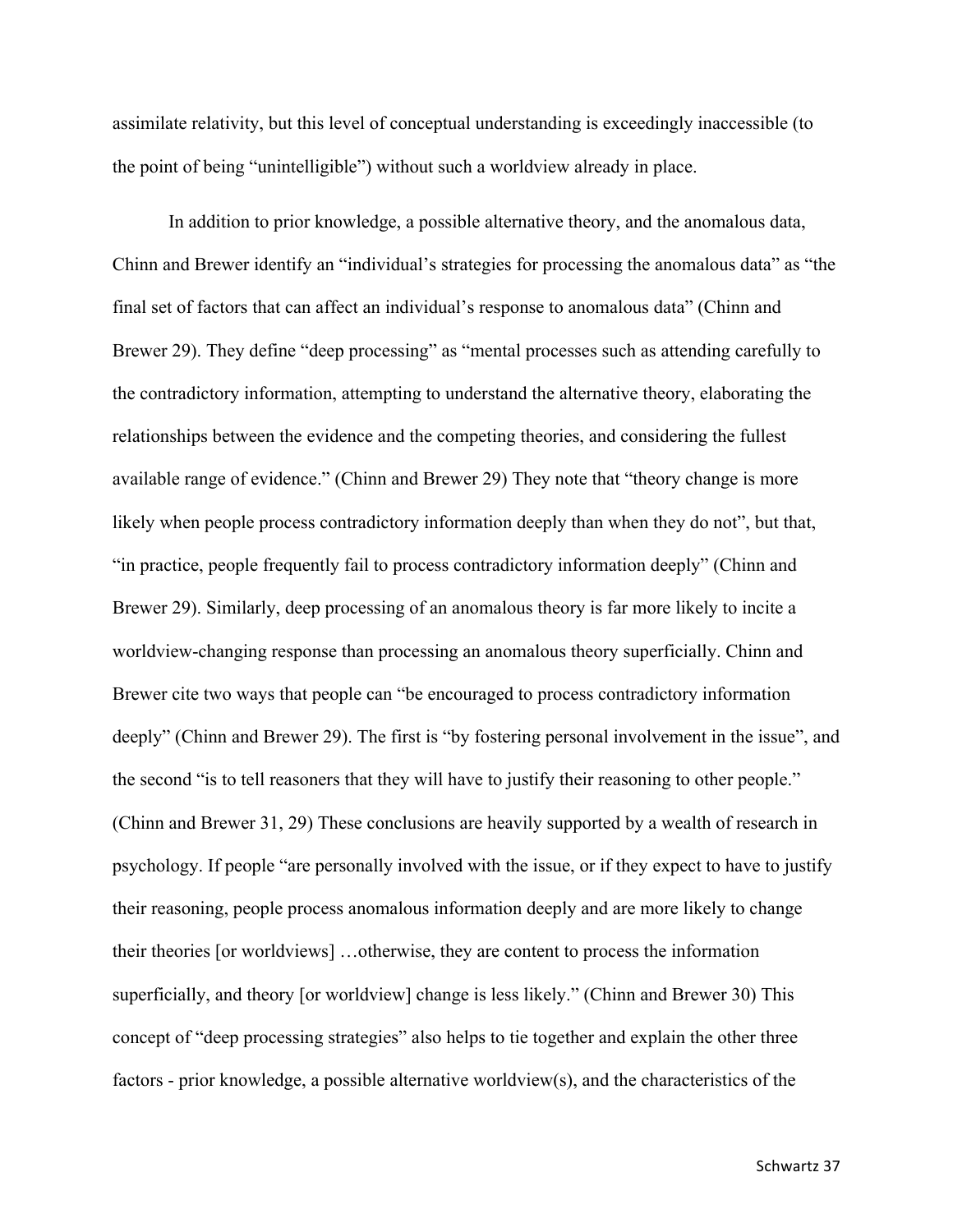anomalous theory – which are vital to understanding the process of assimilating an anomalous scientific theory. Piaget's theories teach us that knowledge can never be fully assimilated "passively, because novelty cannot be handled except through assimilation to a cognitive structure the experiencing subject already has…indeed, the subject does not perceive an experience as novel until it generates a perturbation relative to some expected result." (Glasersfeld 136) Prior knowledge is necessary to form an expected result, and an expected result is necessary to experience a perturbation that "may lead to an accommodation and thus to a novel conceptual structure that re-establishes a relative equilibrium." (Glasersfeld 136) Data and theories can only be recognized as anomalous by considering a larger network of preexisting knowledge; "nothing by itself [is] either logical or illogical" and "no set of sentences by itself [is] either consistent or inconsistent", and so the process of assimilating knowledge by analyzing its characteristics cannot take place in complete isolation (Latour 179). The process of complete assimilation requires that the subject simultaneously situate the assimilating knowledge as both an actor (the anomalous theory) and as a network (an alternative worldview). Both of these tasks involve the complex analysis of, and in-depth integration with, a much broader network of preexisting knowledge. Accordingly, deep processing is imperative in order to reveal and encourage rational scientific decisions that enable the construction of a coherent worldview. The assimilation of knowledge involves a complicated preponderance of evidence rather than a straightforward or clear cut decision. Piaget emphasizes the foremost important of perturbations for producing cognitive change, yet it seems that perturbations can only be experienced if a proper conceptual and physical framework is already in place. In a study of "citizen-science projects [which] aim to increase participants' knowledge about science and the scientific process…through the combination of direct participation in a scientific study, interaction with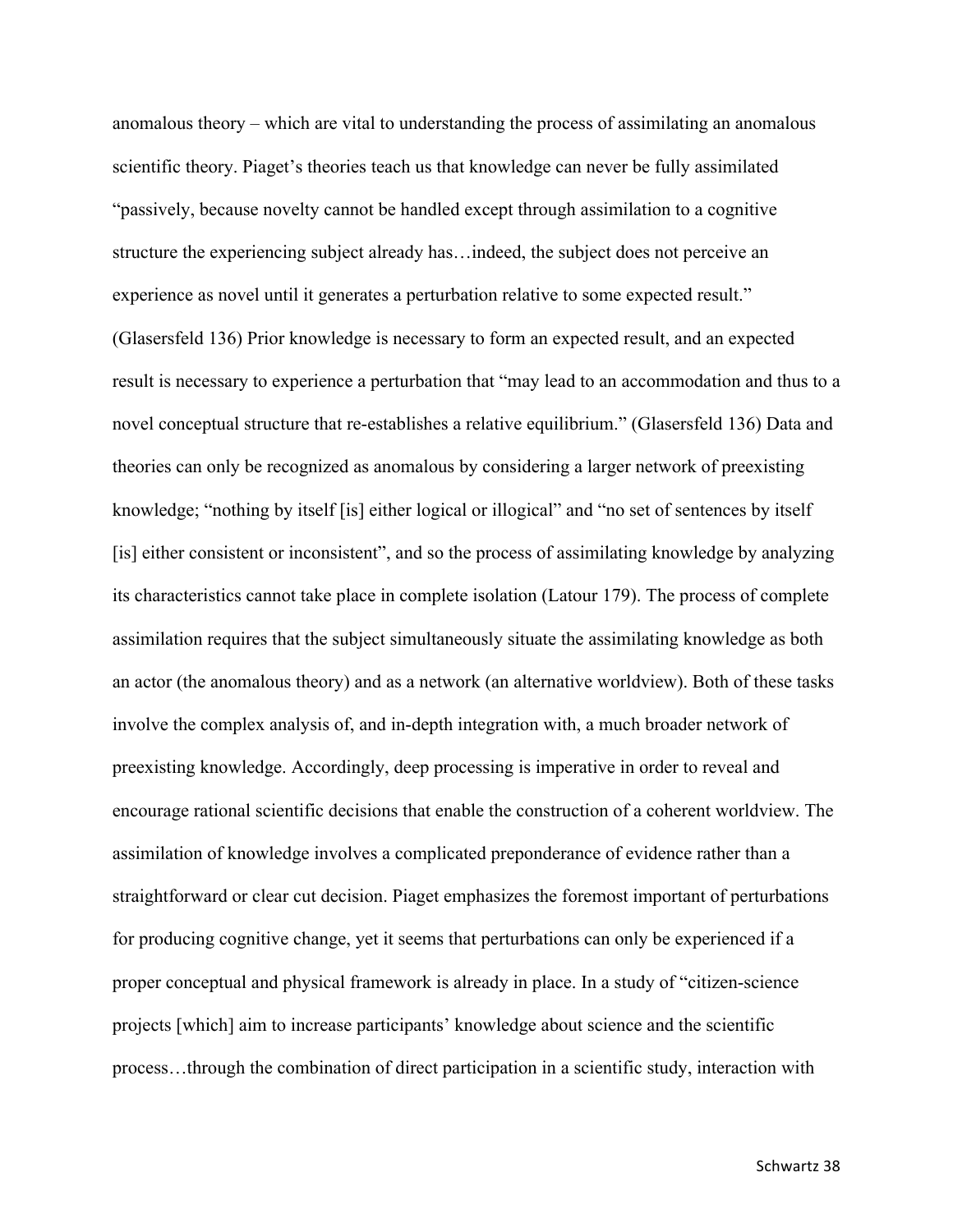scientists during the project, and use of high-quality educational materials", Brossard found that "no statistically significant change in participants' understanding of the scientific process, attitudes toward science and attitudes toward the environment could be detected." (Brossard 1101, 1107) Brossard concludes "that participants, although involved in the scientific process, failed to concentrate on this process because they were focused on the subject itself…nothing in the experiential context stressed…that they were involved in the scientific process." (Brossard 1115) This has profound implications for the assimilation of scientific knowledge. In order to experience a perturbation, subjects need both an anomalous experience and an adequate framework for analyzing that experience. It is more appropriate to "speak of *sciencing* rather than *science*…to emphasize science as a human activity rather than a disembodied set of facts and principles independent of the knower." (Tuss 456) Our experiences are mediated by our prior knowledge and conceptual framework; accordingly, "citizen-science projects that hope to increase understanding of the scientific process should be framed in a way that makes participants particularly aware of the scientific process in which they are becoming involved." (Brossard 1117) In this context, it is particularly important that, "in practice, people frequently fail to process contradictory information deeply" and that "they attend much more to evidence that support their beliefs than evidence that contradicts them." (Chinn and Brewer 29) In our everyday experiences, we are busy focusing on "the subject itself" and "nothing in the experiential context" stresses to us that we are "involved in the scientific process." (Brossard 1115) Even when we do explicitly concentrate on the underlying scientific processes, our ability to recognize and react to perturbations is greatly diminished by our preexisting worldview and its high correspondence to our experiential reality; the subtlety, complexity, and philosophical density involved in reconciling relativity with the preexisting scientific worldview makes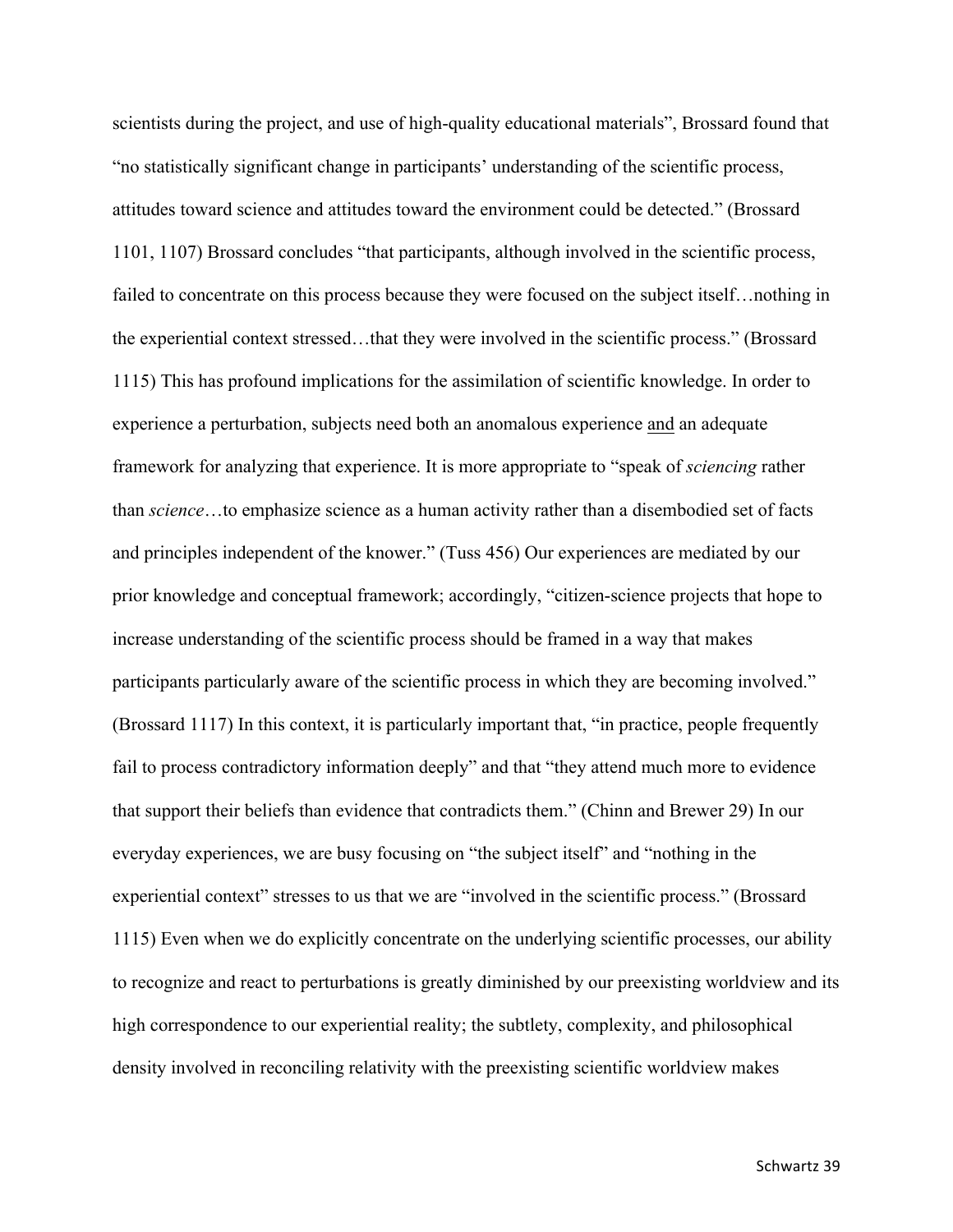complete assimilation extremely difficult. Without a certain "conversance with a specialized vocabulary and facility with mathematical symbols and formulas", it is challenging to even "perceive the advantage of mastering" the conceptual model of relativity (Tuss 451, Glasersfeld 137). A proper metaconceptual understanding is "a requisite contextual base for assimilating information obtained through symbolic, vicarious, and other indirect means." (Brossard 1102) Without such an understanding, knowledge can be acquired but it cannot be fully assimilated.

#### **Section E- Conclusion**

The paramount importance of deep processing for the possibility of worldview change ties together prior knowledge, the possibility of an alternative worldview, and the internal characteristics of an anomalous theory in an inextricable feedback loop. These factors are distinct and different yet not entirely separable; they blend together in a mix of science and society, actor and network, subjective and objective, theoretical and physical, sensory-motor and reflective abstraction, utilitarian and epistemic instrumentalism (Latour 212-236). Science revolves around "attempts to coordinate theory and data" in order to achieve an understanding which "is a matter of fit rather than match"; science thus reveals constructive (as opposed to substantivalist or "objective") truth, which in turn suggests that our worldview "means no less but also no more than to have built up a conceptual structure that, in the given context, appears to be *compatible*" with that truth (Chinn and Brewer 13, Glasersfeld 134). *Science* is a methodology for observing, interpreting, and interacting with a larger reality; it aims to minimize the influence of the subject (scientist) and standardize the discourse about knowledge, through "objective" measurements and categorizations, which in turn enables scientists to systematically *construct* "a relatively reliable and coherent model of…individual experiential worlds" (Glasersfeld 138). In other words, our data, theories, and worldviews are all intimately linked. The guiding scientific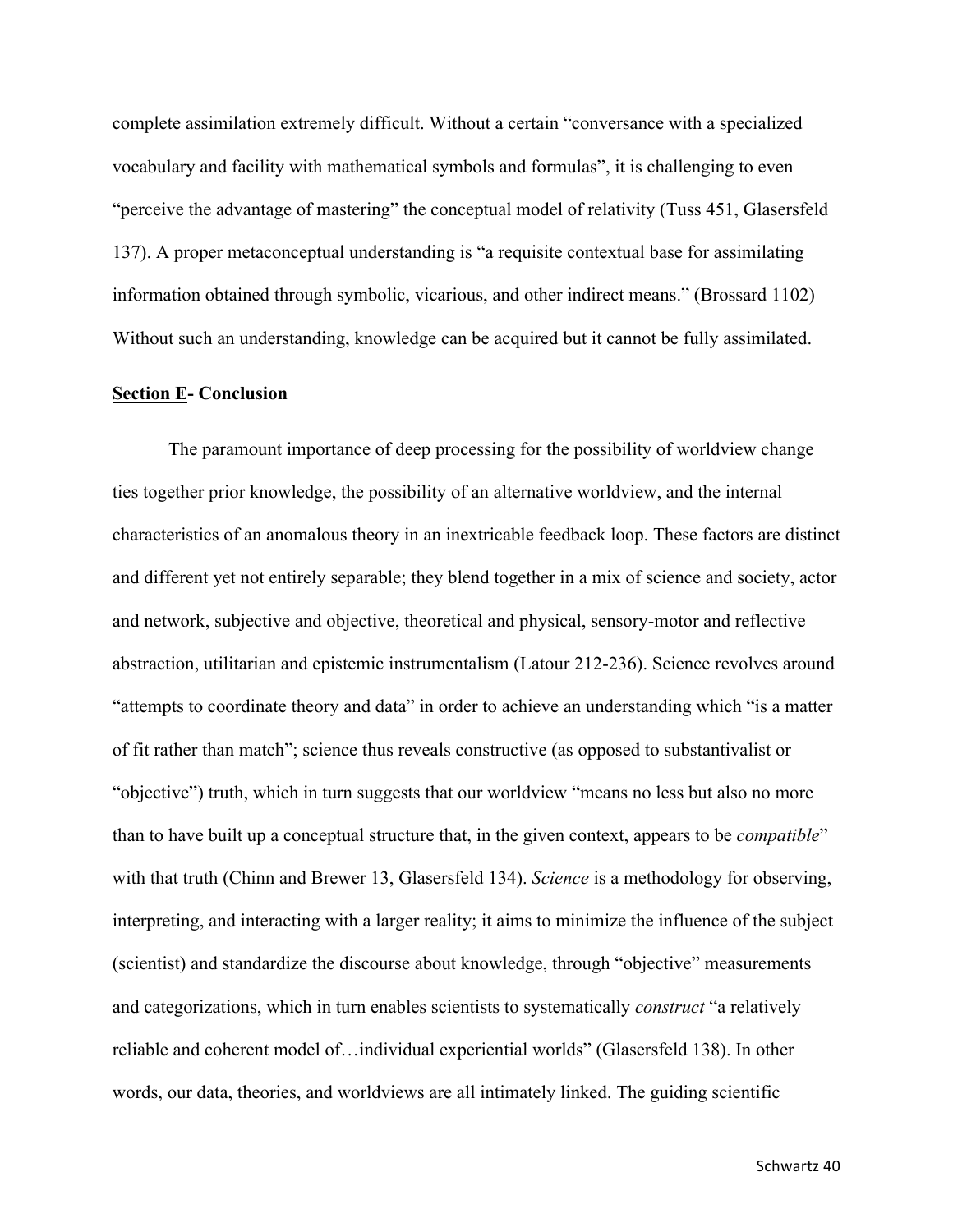principles of "objectivity" and "rationality" illuminate the paramount important of deep processing for the complete assimilation of anomalous knowledge. Any anomalous knowledge needs to be processed deeply in order to rationally decide whether it should be accepted or rejected, as well as to recognize whether or not it is anomalous. This further emphasizes the importance of deep processing, as it is crucial to consider not only the knowledge being assimilated but also the preexisting network of knowledge. If the knowledge is not anomalous, then it must be situated in and explained by the preexisting network of data, theories, and worldview(s); if it is anomalous, then deep processing is necessary to figure out the severity of the anomaly as well as to rationally decide on an appropriate response. The assimilation of a theory revolves around the dual exploration and understanding of that theory, both in the context of the preexisting worldview (the characteristics of the theory "itself") and in the context of the "resulting" worldview (a possible alternative); "itself" and "resulting" are both in quotation marks, because they each draw on our prior knowledge as well as the theory which is being assimilated (Latour 212-236). Science is a methodical "process of discovery [rather] than a body of static knowledge", and thus knowledge that is assimilated is not and cannot be entirely independent from our preexisting network of knowledge and beliefs (Chinn and Brewer 18). *Science* can only advance if knowledge is actively and discerningly assimilated according to what is "rational", as opposed to passively acquired. The superficial processing of knowledge by "memorizing facts and training in rote procedures cannot achieve this"; knowledge can be acquired using these methods, but "it is naïve to expect that they…also generate understanding." (Glasersfeld 138, 136) It is imperative to deeply process knowledge in order to fully assimilate it into a "reliable and coherent model of…individual experiential worlds." (Glasersfeld 138)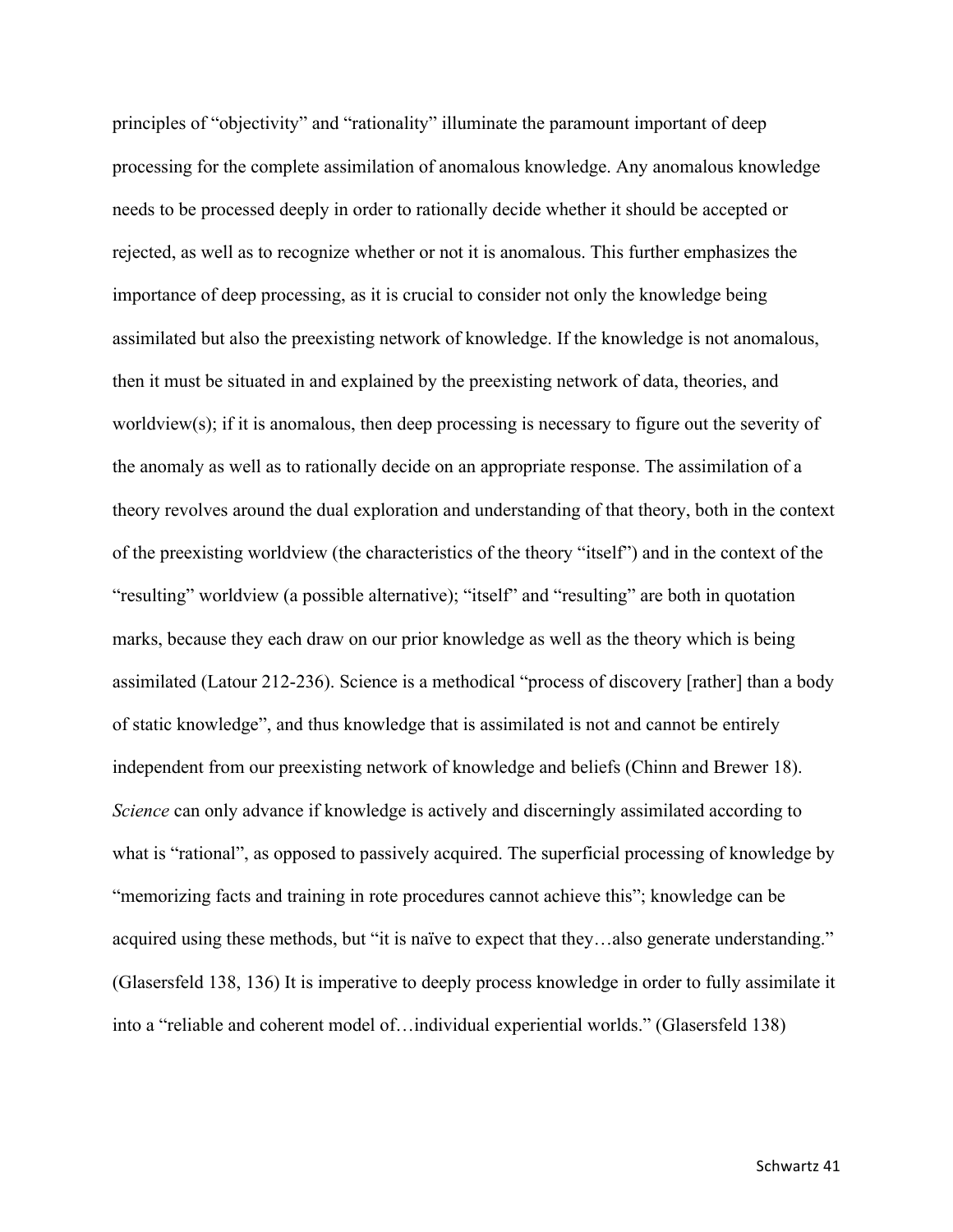#### **Chapter 3: Assimilating Relativity: Moving from Newtonian to Relativistic World Views**

*"It was as if the ground had been pulled out from under one, with no firm foundation to be seen anywhere, upon which one could have built"-Albert Einstein (Kumar 1)*

### **Section A- Acquisition of Relativity**

In 1893, Wilhelm Wien "discovered a simple mathematical relationship that described the effect of a change in temperature on the distribution of blackbody radiation." (Kumar 14) Shortly "after Wien published his distribution law, in 1896, [Max] Planck set about trying to place the law on rock-solid foundations by deriving it from first principles." (Kumar 15) Over the next few years, Planck and his contemporaries worked tirelessly resolve discrepancies between experimental measurements and the predictions of Wien's law. After finding systematic discrepancies at "longer wavelengths, they found the difference between theory and observation was so marked that it could be evidence of only one thing, the breakdown of Wien's law." (Kumar 18) By "manipulating the various mathematical symbols of the equations at his disposal", Planck was able to create an ad-hoc mathematical patch that enabled Wien's law to "almost perfect[ly] *match*" the data (Kumar 19, my italics). As Planck's revisions were spread to the professional scientific community, "it quickly became clear that Planck was not simply proposing 'an improvement', some minor tinkering with Wien's law, but a completely new law of his own." (Kumar 19) Planck knew that it was essential to invest his formula with "true physical meaning", or else it would have "merely the standing of a law disclosed by lucky intuition that possessed no more than a formal significance." (Kumar 20) This process was an immense struggle; after what Planck described as 6 weeks of "the most strenuous work of my life", he concluded that "a theoretical interpretation…had to be found at any cost…no matter how high…[I] was ready to sacrifice every one of my previous convictions about physical laws."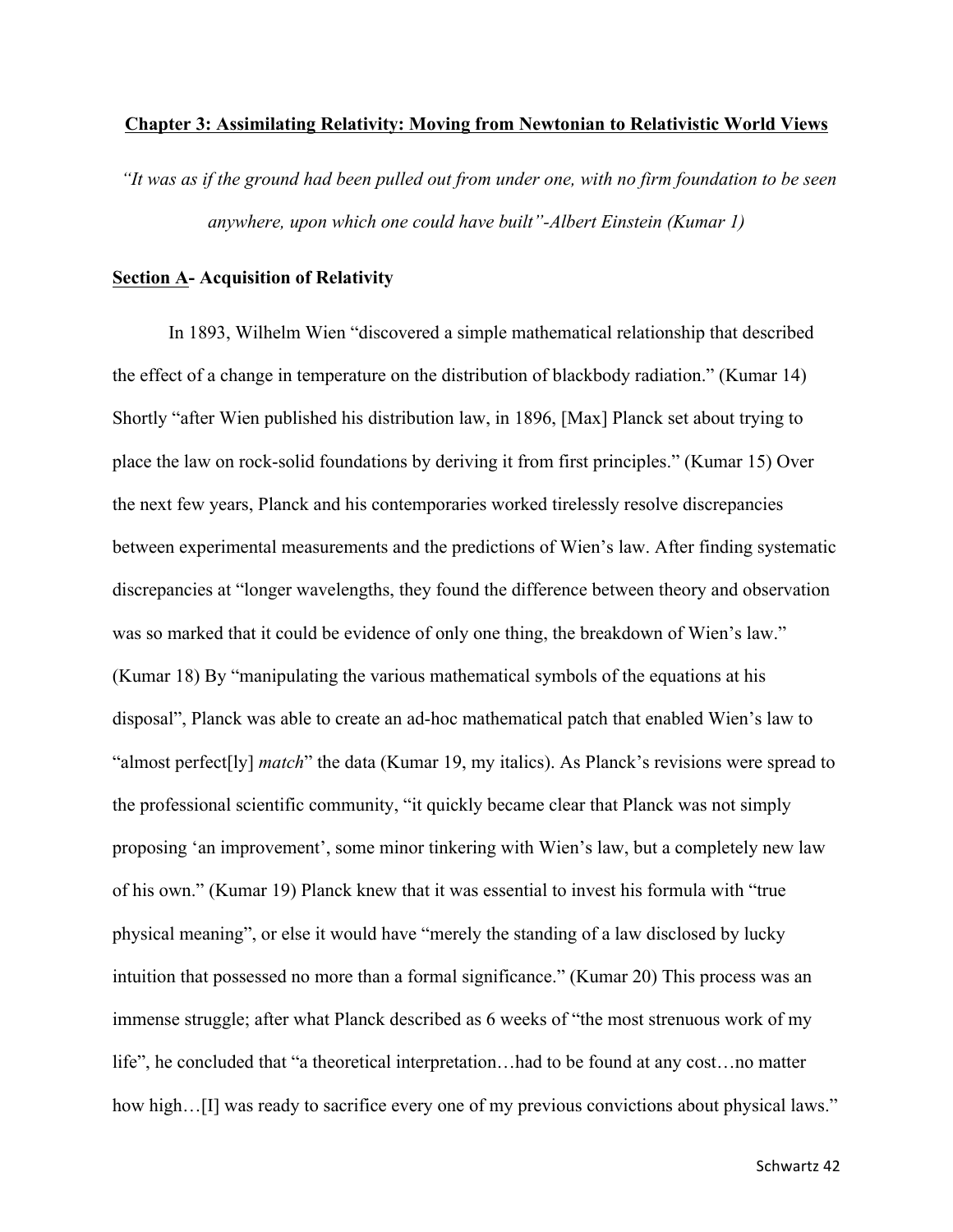(Kumar 20-21) Planck slowly came to realize that he could not explain blackbody radiation without using the atomic model; he reluctantly "accepted that atoms were more than just a convenient fiction, after years of being openly hostile to the atomic theory." (Kumar 23) This acceptance led Planck to realize that energy is transmitted in discrete packets or 'quanta', as opposed to the continuous model of energy flow that was commonly accepted in physics. Ironically, Planck himself failed to grasp the physical significance of this; he "regarded the introduction of the quantum, a packet of energy, as a purely formal assumption to which he really did not give much thought" (Kumar 27). Planck and his contemporaries considered the quantum "nothing more than…a neat mathematical trick on the path to getting the right answer…it had no true physical significance." (Kumar 27) There is a significant difference between the acquisition and assimilation of knowledge; as Kumar puts it, "there is a difference between making a discovery and fully understanding it, especially in a time of transition." (Kumar 29) After spending the better part of a decade trying "to incorporate the quantum into the existing framework of physics", Planck began to realize "the far-reaching consequences of what he had done" (Kumar 29). After years of being a "reluctant revolutionary", Planck admitted that efforts to avoid the quantum theory were useless; exasperated, he declared that "it doesn't help...we have to live with quantum theory...and believe me, it will expand." (Kumar 29)

Albert Einstein was one of the first physicists who "learn[ed] to live with the quantum [theory]." (Kumar 29) In 1905, he submitted a proposal for a quantum theory of light which "was even more radical than Planck's introduction of the quantum." (Kumar 32) This was the earliest version of Einstein special theory of relativity. Einstein gave credit to Planck for the essential role that Planck's concept of the quantum played in Einstein's work on relativity; "it was the extension of Planck's quantum concept to light and radiation that he described as very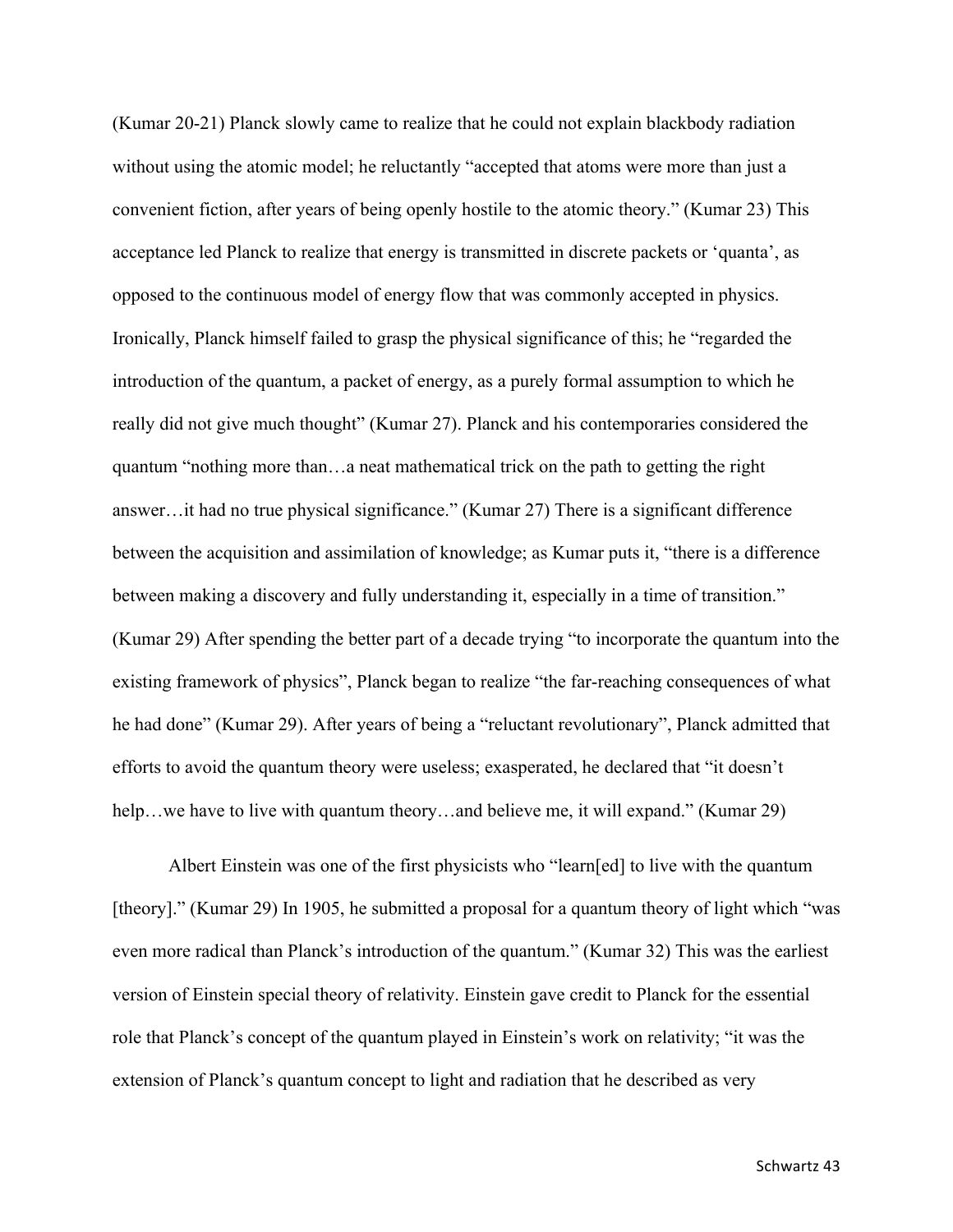revolutionary, not relativity [itself]." (Kumar 32) Einstein "regarded relativity as a simply a 'modification' of ideas already developed and established by Newton and others, whereas his concept of light-quanta was something totally new…and represented the greatest break with the physics of the past." (Kumar 33) Although the wave model of light had been universally accepted for nearly a century, "Einstein's revolutionary point of view [proposed] that light, indeed all electromagnetic radiation, was not wavelike at all but chopped up into little bits, lightquanta", that act more like tiny particles (Kumar 33). Despite the fact that virtually no one else in the professional scientific community believed in the quantization of light for more than another decade, Einstein knew that he was onto something significant. Using his model of light quanta, Einstein began to accumulate theoretical and quantitative evidence that advanced his framework. In 1911, he wrote to his friend Michele Besso "I no longer ask whether these quanta really exist… [I will] limit [myself] to trying to understand the consequences of the quantum." (Kumar 65) Einstein recognized that knowledge of the quantum had been acquired, but had not yet been fully unraveled and assimilated. In this way, "Einstein had been the first to learn to live with the quantum, and by doing so [he] revealed a hidden element of the true nature of light." (Kumar 66)

## **Section B- Foundations of the Special Theory of Relativity**

The Special Theory of Relativity was founded on two main postulates. The first is the principle of relativity, and the second is the universal speed of light. At first glance, neither one seems all that radical. The first postulate, the principle of relativity, "says that the ordinary laws of physics apply just as well in a system moving at constant velocity as they do in one at rest" as long as that system is "moving at *constant speed*, in a fixed direction." (Griffiths 40) In other words, "the ordinary laws of physics hold in any inertial system." (Griffiths 41) We have to adjust the numbers and the math to account for the motion of the system, but the key point is that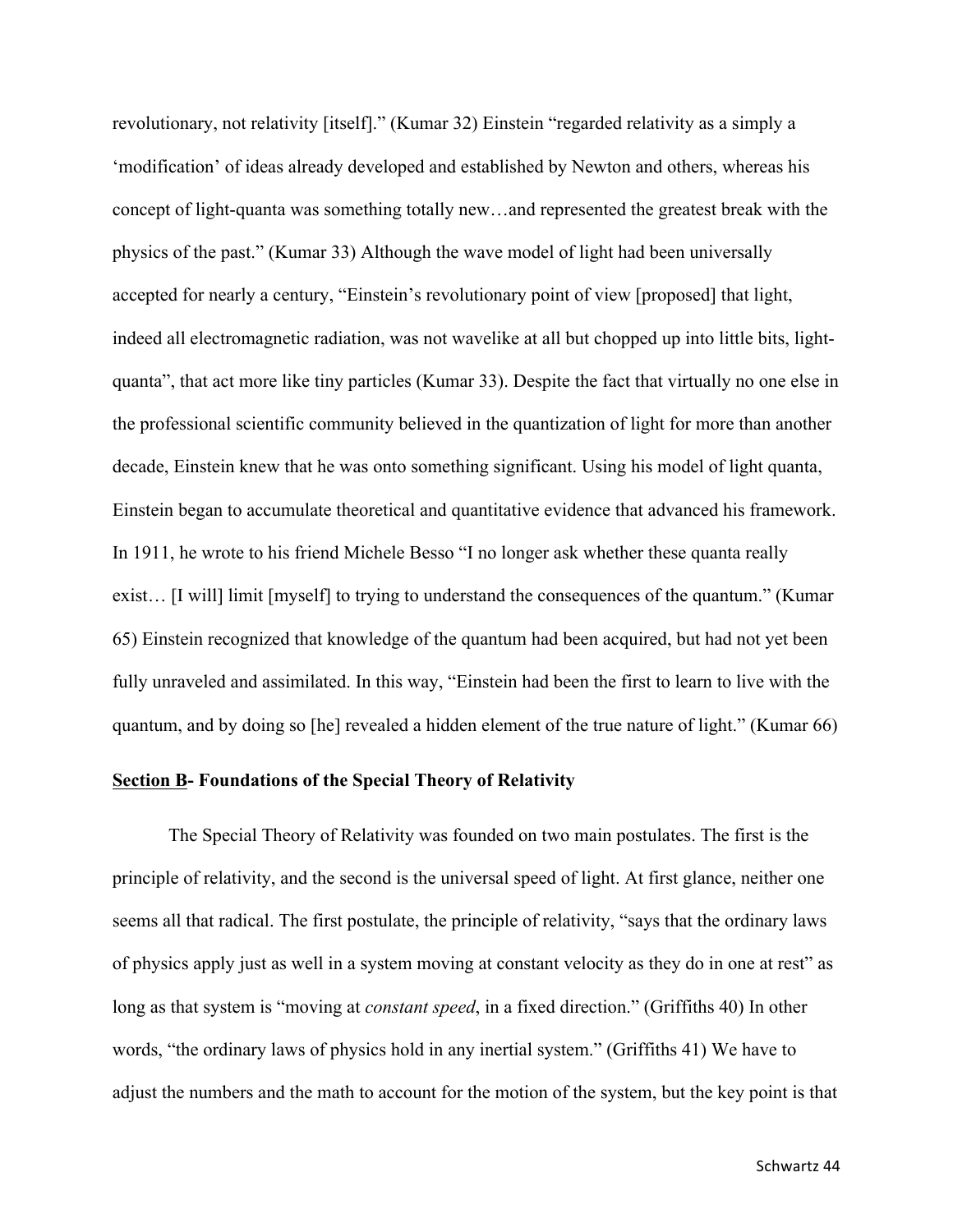the same laws of physics apply. The second postulate asserts that "light travels at the same speed in all inertial frames- regardless of the motion of the source." (Griffiths 42) Griffiths cites this as "Einstein's truly revolutionary proposal", noting that "it may sound innocent, but a moment's reflection reveals that it is not just radical, but downright preposterous." (Griffiths 42) The implications of these two postulates are wide-reaching; relativity is challenging to reconcile with classical physics because it subtly conflicts with our deeply entrenched Newtonian beliefs about ontology and reality in various ways. This makes it extremely difficult to unravel and assess the full implications of relativity, which in turn makes it almost impossible to coherently assimilate relativity and classical physics into a broader worldview.

An important thing to note about the Special Theory of Relativity is that it "is not an account of any particular physical phenomenon", but rather "a description of the *arena* in which *all* phenomena occur." (Griffiths 39) Griffiths notes that "it takes precedence over all other theories" because "it is a theory of space and time themselves"; if you consider any physical law or model, the very "first thing to ask would be 'Is it consistent with special relativity?" (Griffiths 39) For much of classical physics, the answer to that question is a resounding no. Even in the many cases where the empirical data from the classical model *matches* the empirical data from relativity, the implications of relativity suggest a more nuanced way to understand and express our empirical findings. Relativity is the be-all and end-all of physics, because physics is based on observations and events in a universe which is ultimately governed by relativity. The paramount importance and priority of relativity cannot be emphasized highly enough. Our Newtonian model of the world, and our preexisting beliefs which are derived from classical physics, must be reconciled with insights gained from the special theory of relativity; not the other way around.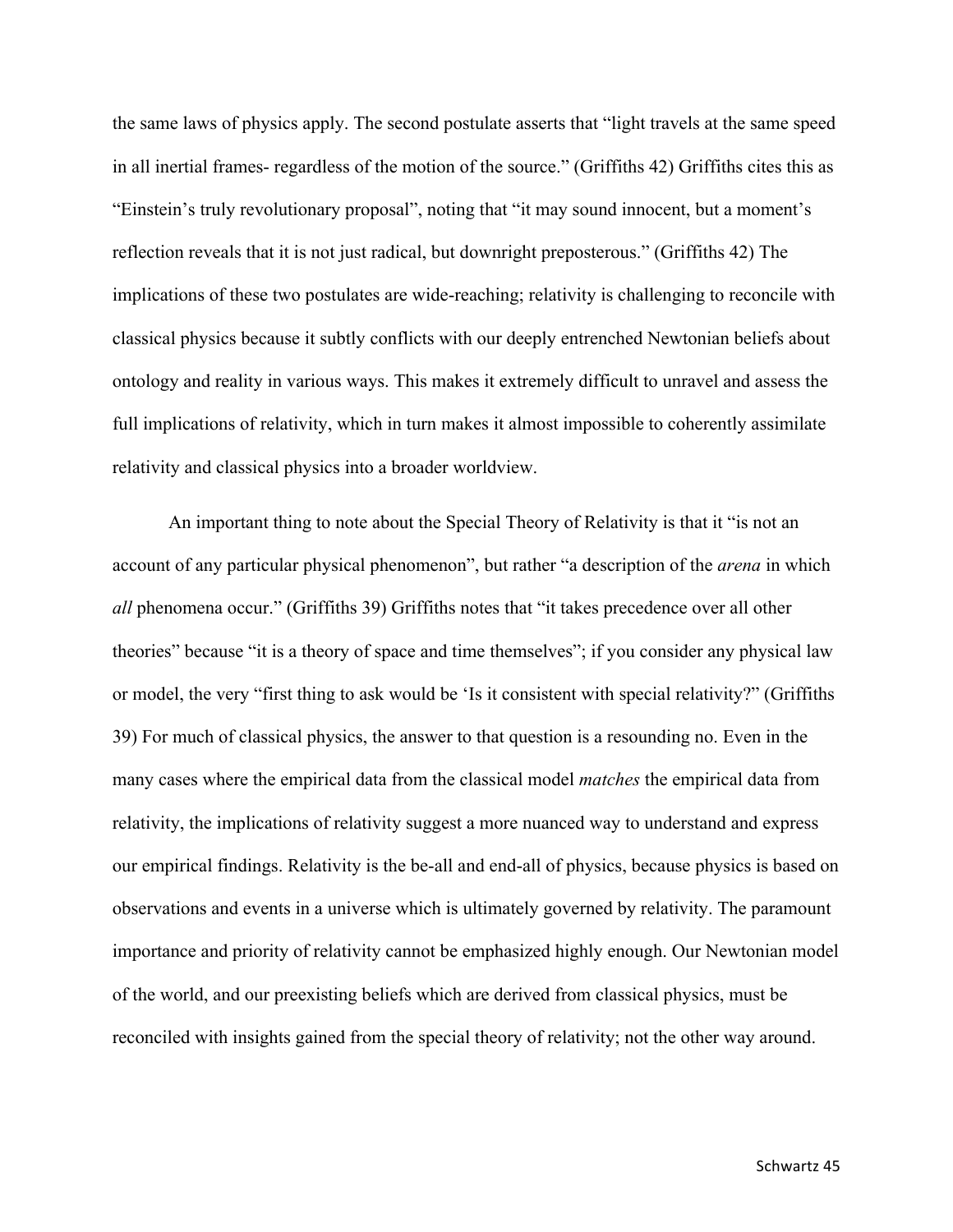First and foremost, special relativity invalidates our belief in absolute simultaneity. An easy way to understand the logic behind this is to consider the example of a train car which has "a lightbulb, hanging from the ceiling at the very center of the car." (Griffiths 46). If there are detectors placed at either end of the car and the car is in constant motion, which detector will the light hit first? According to special relativity, we have to invoke the concept of frame of reference in order to answer this question. If we consider "the perspective of an observer on the train, they both ring at the same time (simultaneously), because the light has just as far to travel in both directions." (Griffiths 46) If we consider "an observer on the ground", on the other hand, "the train itself moves a bit during the process, so the light going to the back end has a *shorter* distance to go"; if light travels at the same speed in both directions, the observer on the ground will observe it hitting the back detector first (Griffiths 46). Remember, "relativity has to do with what you *observe*", once you correct for any errors in judgement and account for all of the data (Griffiths 47). We are accustomed to discrepancies in sight, hearing, and other senses, but special relativity's introduction of a "frame of reference" as something that establishes actual substantive variation between the observations of different observers is revolutionary. The acknowledgement of a tangible interrelation between observer and observed greatly complicates the classical notion of "objectivity". Special relativity posits an insoluble link between space and time, which in turn leads scientists to the inescapable conclusion that "two events that are simultaneous in one inertial frame are not, in general, simultaneous in another." (Griffiths 46). This may not seem groundbreaking in and of itself, but "Einstein liked to say that all the conceptual difficulties of special relativity derive ultimately from the relativity of simultaneity." (Griffiths 47) When we consider the full extent of special relativity's implications, it should be clear that the relativity of simultaneity signified a death blow to "space", "time", and "reality" as we knew them. Although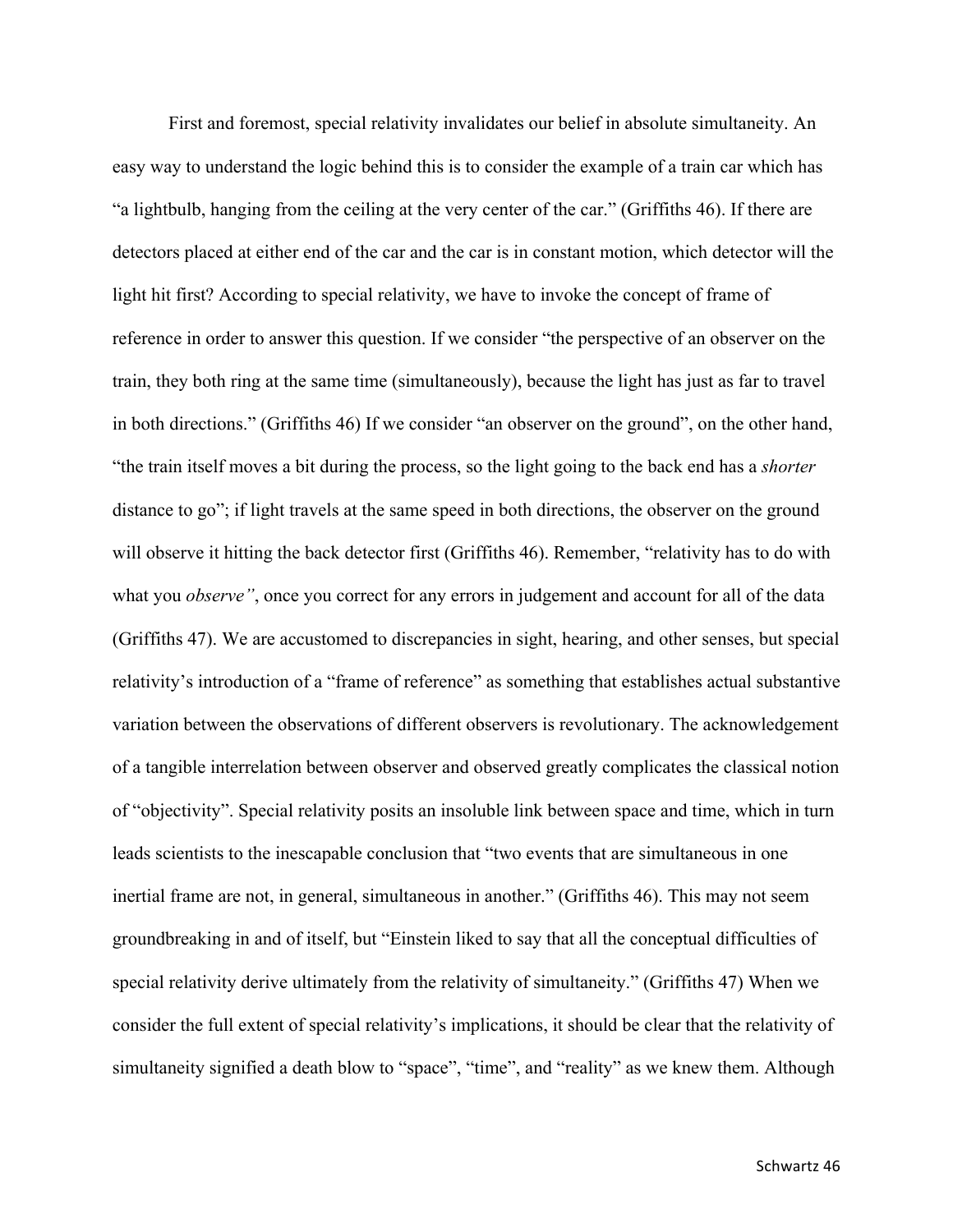it is not particularly challenging to account for relativity in our everyday applications of classical physics, it is nearly impossible to accept and internalize the concepts that it is founded on.

### **Section C- Partial Assimilation of Relativity**

As far as accounting for the tangible effects of relativity on the mathematical application of classical physics, "there are only three or four fundamental surprises- after that everything begins to fall into place." (Griffiths 45) These surprises all incorporate the subject/object and observer/observed distinction in one way or another, as these distinctions became deeply problematic with the recognition of the relativity of simultaneity. The notion of measurement, which depends on the absolute separation of observer and observed, is one concept which is particularly impacted. According to the special theory of relativity, the time measurement for a specific event, which is obtained in a stationary reference frame, is greater than the time measurement that would be obtained in a moving frame of reference. This is commonly referred to as "time dilation", and can be summarized by noting that "moving clocks run slow" (Griffiths 48). The counterpart to time dilation, called "Lorentz contraction", states that any spatial measurement which is obtained by an observer on the ground will be shorter than if it were made by an observer in motion. This sentiment is captured in the phrase "moving objects are short" (Griffiths 51). Remember, these are constitutive discrepancies and not just what is experienced; it is not that "moving objects *appear* short, or *seem* short, or *look* short; we're not talking about appearances, here – they simply *are* short, as compared to their rest length." (Griffiths 51)

It is not hard to see how these complications arise from the relativity of simultaneity. If we consider the notion of spatial measurement, it is clear that it requires us "to read two numbers *at the same time"*; if the object being measured is moving in your frame of reference, then you are bound to "make the most elementary blunder in the book" by measuring the front end and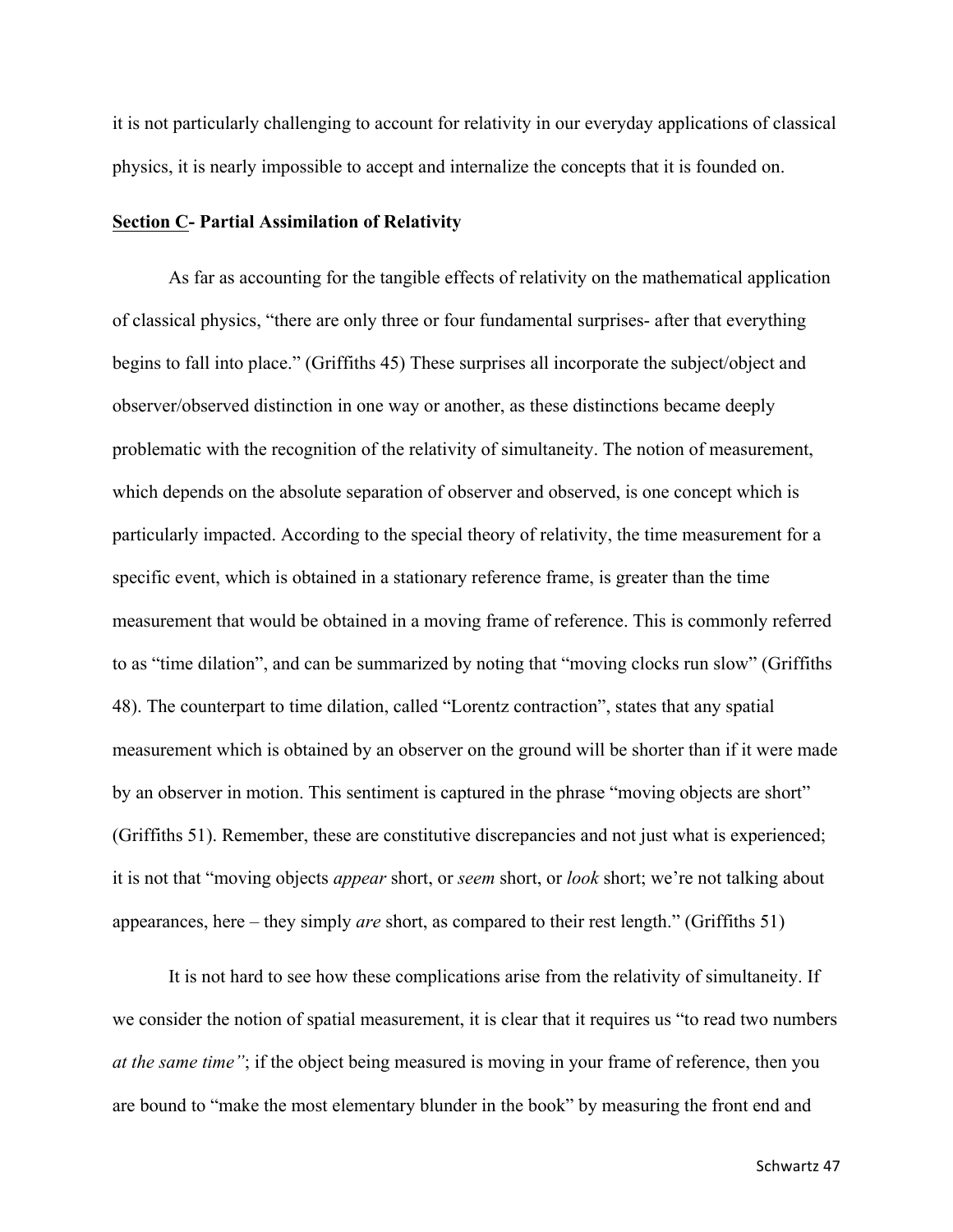waiting to measure the back end (Griffiths 54). There is no absolute answer to resort to, because "what's simultaneous to *me* is not simultaneous to *you*" (Griffiths 54). The issue is similar if we consider time dilation. For any moving observer, both the moving observer and a stationary observer will observe the clock of the other to be running slow. Any attempt to resort to a third clock will be foiled by the fact that synchronization is problematic once we consider relativity; you may claim that your clock was synchronized with another and is thus more correct than mine, but "from *my* perspective your clocks weren't synchronized in the first place" (Griffiths 54). The relativity of simultaneity takes into account the inextricable relationship between space and time, and in the process destroys the notion of absolute measurement; in turn, this forces us to recognize the monumental role that frames of reference play in our own experiences. It is significant that different frames of reference play constitutive roles in creating "reality". In our daily lives, we are tempted to say that something is absolutely moving or absolutely at rest, but special relativity reveals this urge to be mistaken. Considering that a subject's position in and movement through spacetime (in other words, their "frame of reference") influences "reality", it does not make sense to talk about "objective" measurements, events, and occurrences in the way that they are traditionally defined by the Newtonian worldview. When a train flies past you at 80 mph, you can say that the train is moving relative to the tracks, relative to the surrounding trees, and relative to you, but those are all just relative reference points. If you consider passing the train "in empty space...with no Earth to confuse the issue", then it is clear that you "*each* [are] moving, relative to the other, and each [are] at rest, in [your] own reference frame." (Griffiths 52) *Measurements are always relative to something; there are no absolute measurements.*

Recognizing that an underlying degree of relativity exists in our measurements and traditional "objectivity" is a revolutionary change in worldview. As we assimilate the subtle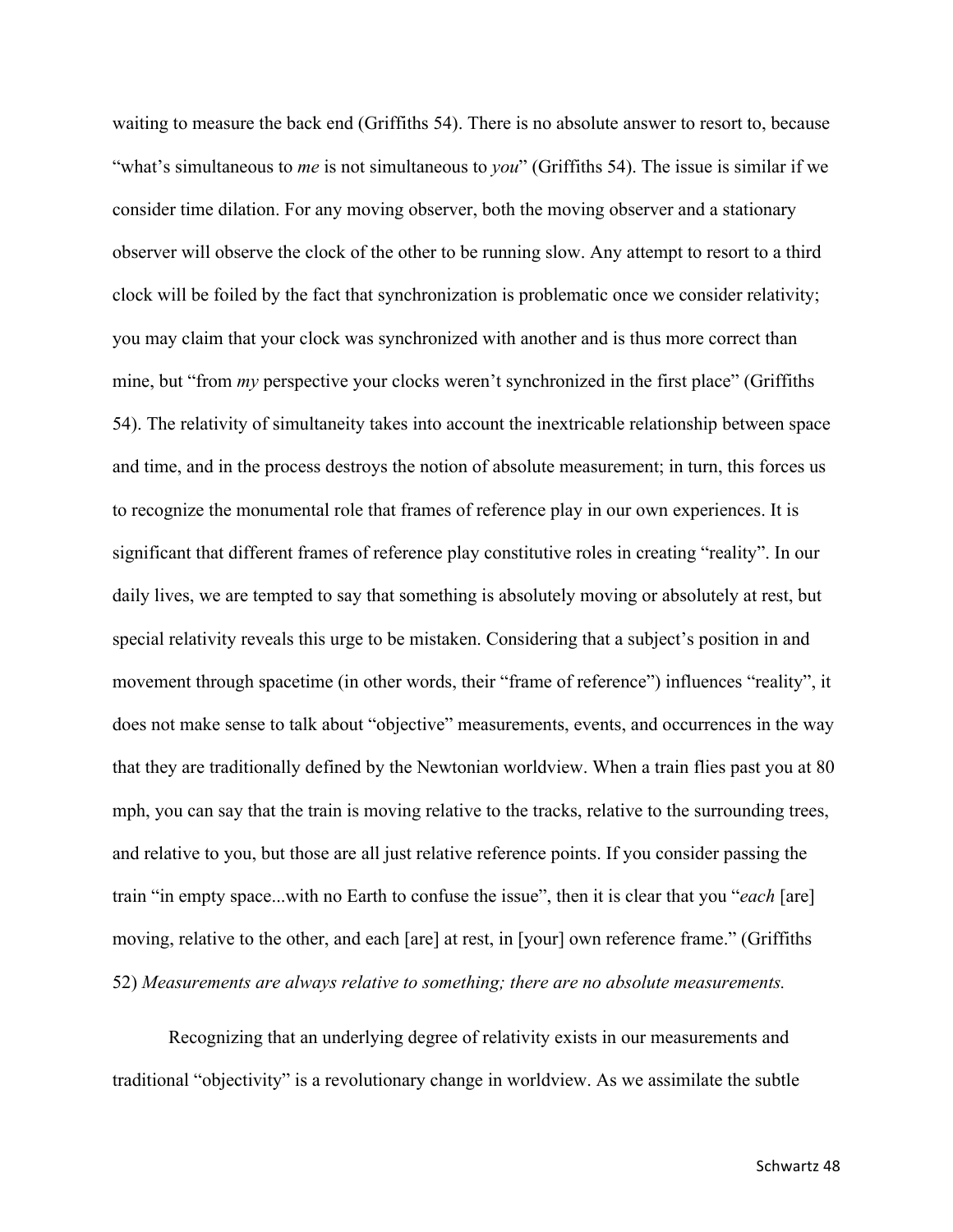implications of moving from Newtonian "space" and "time" to Einsteinian spacetime, it becomes increasingly clear that many of our preexisting concepts and beliefs are tainted by the entrenched attitude of Newtonian absolutism. In order to create a coherent scientific worldview, we need to reconcile the conceptual framework from classical physics with the insight gained from relativity. Merging these two networks of knowledge and beliefs has been no easy task; although relativity should take scientific priority over classical physics, the truth of the matter is that our integration of relativity has been more of a process of give and take. Relativity has altered and enriched classical physics, but classical physics has also influenced our understanding and assimilation of relativity. This is evident from the example of mass and energy. As "old terms, concepts, and experiments fall into new relationships one with the other", Einstein realized that the variables in certain laws needed to be revised (Kuhn 148). Following the realization that mass and energy are intimately related in relativistic spacetime, Einstein began to conceptualize energy in more nuanced terms that the traditional definition. Einstein broke down conventional "energy" into relativistic energy, rest energy, and relativistic kinetic energy, noting that kinetic energy could be "converted into rest energy, and hence the mass increased." (Griffiths 61) Although "this is *not* the same as classical" ways of thinking about mass and energy, "it is close when the velocity is much less than the speed of light." (Griffiths 60) Despite the shift towards a fundamentally relational understanding, the concepts of mass and energy are commonly used; although we recognize the inextricable relationship between the two, our conceptual framework is still stuck in terms of Newtonian mass and energy rather than relativistic mass-energy. This is indicative of the general assimilation of relativity; people recognize the flaws in their preexisting beliefs in some ways, but project them onto their understanding of relativity in others.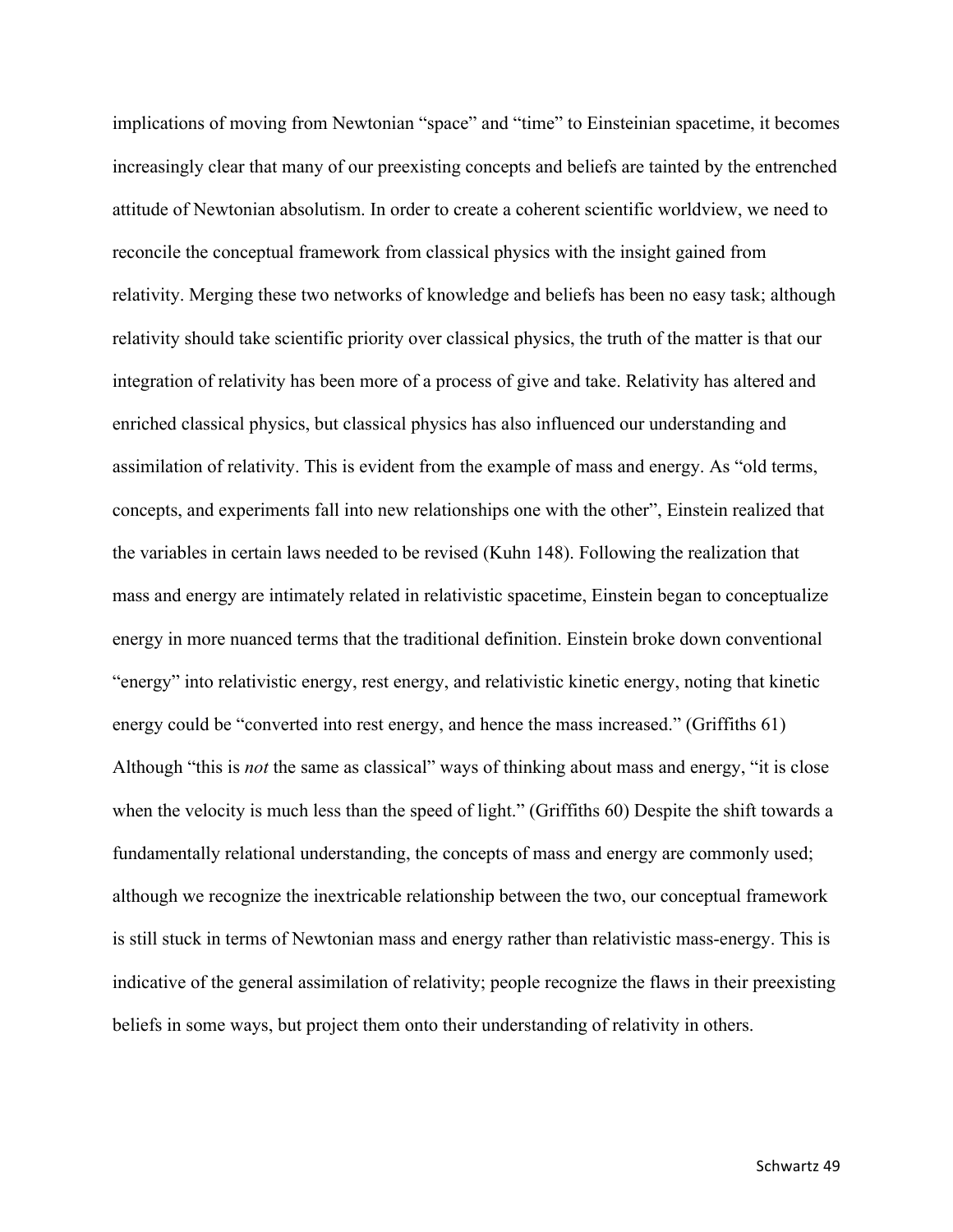Mathematically, scientists are compelled to accept relativity because it allows for a greater degree of accuracy. In the process, scientists come to recognize shortcomings in their preexisting worldviews via implications that are subtly embedded in relativity. The extent to which these are understood, accepted, and repressed varies greatly; the conceptual foundation of relativity is neither as intelligible nor as compatible with classical physics as relativity's basic mathematical implications. Furthermore, the chance of feeling any type of perturbation between classical physics and relativity is minimal because they *match* in our regular everyday experiences. This makes relativity easy to ignore on a conceptual basis, since the practical and mathematical results via classical physics or relativity would be equivalent. Nevertheless, the assimilation of relativity reveals subtle and far-reaching implications which potentially have something valuable to contribute to our broader worldview. For example, relativistic energy illuminated that fact that "nothing with (rest) mass can travel at the speed of light" because "it would take an *infinite* amount of energy" to accelerate it to that speed (Griffiths 62). The only thing that could travel at the speed of light would be massless particles; although Newton's laws deny the existence of massless particles (given that "you couldn't exert a force on it" and "it couldn't exert a force on anything else"), "in relativity it is just conceivable that there *could* be massless particles, provided that they always travel at the speed of light." (Griffiths 63-64) Although classical physics claims that such particles do not exist, these particles have been experimentally verified. They are called photons; while they have no mass and travel at the same speed (c), quantum mechanics suggests that the difference between a high and low energy photon manifests itself as the color of that photon (Griffiths 64). In the process of assimilating new scientific information, we open ourselves up to new viewpoints and perspectives; these are an essential basis for reassessing our preexisting beliefs and maintaining a coherent worldview.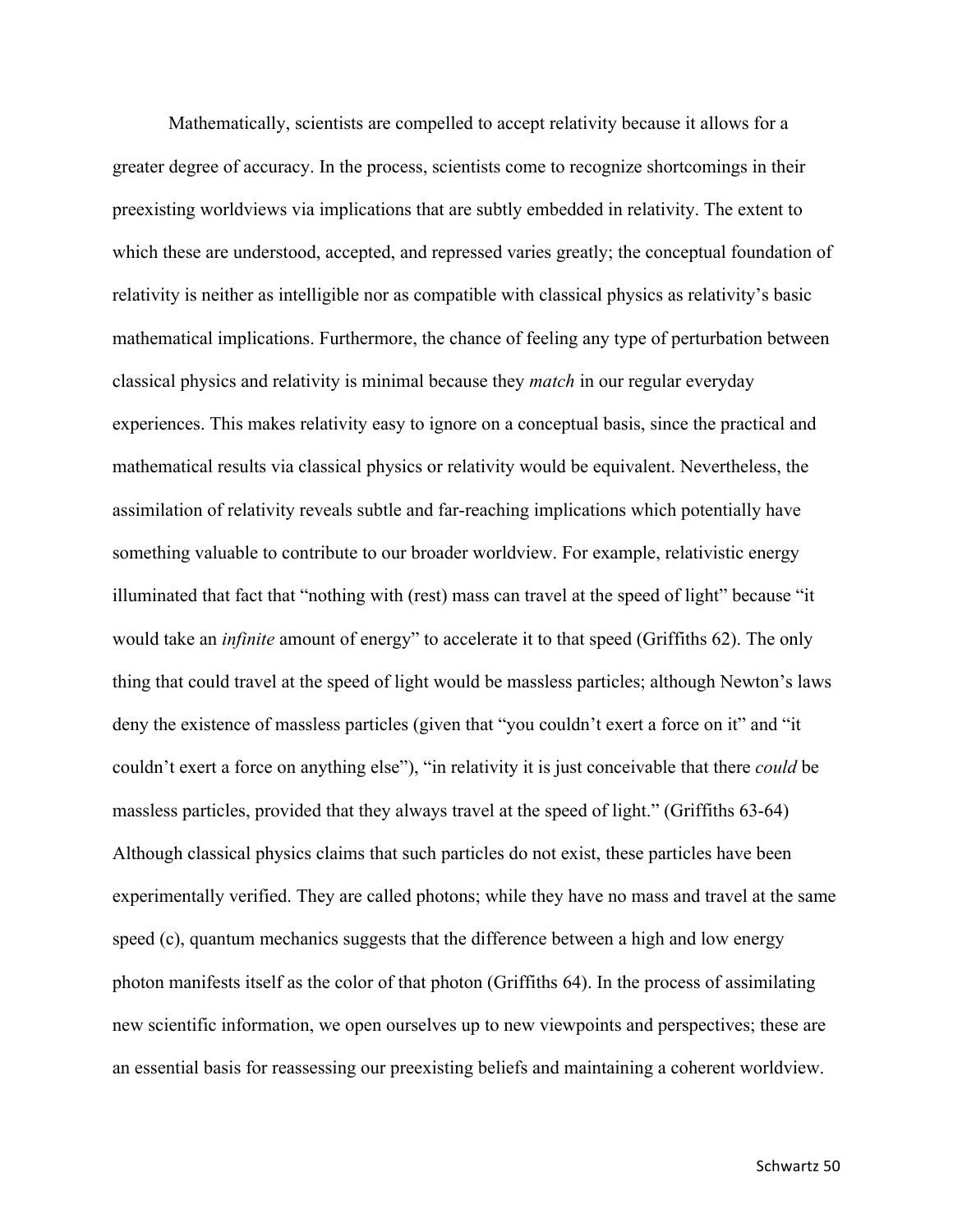By analyzing and reconciling a multiplicity of perspectives, we become aware of new concepts, relationships, and phenomena. Ultimately, this is what enables us to construct a more "reliable and coherent model of…[our] individual experiential worlds." (Glasersfeld 138) Thus, although relativity and classical physics *match* for a large class of basic practical applications, it would be a mistake to assume that the conceptual framework of relativity does not have significant value and nuance to contribute to our preexisting worldview. There are implications of relativity which we have yet to unpack, and there are parts of our scientific worldview which are profoundly at odds with relativity and spacetime. Although scientists have introduced new concepts and recognized new relationships via the process of assimilating classical physics and relativity, problematic artifacts from the preexisting Newtonian worldview remain. Relativity represents a radical and revolutionary conceptual framework; in practice, however, the insight that we have gained from relativity has only served to produce minor changes in our broader worldview.

As we saw with the quantification of Newton's forces, there is a big difference between acquiring an idea and fully internalizing its conceptual foundation. "The key fact [that] Einstein discovered" is that "the combined speed of any object's motion through space and its motion through time is always precisely equal to the speed of light", but "these two kinds of motion are always complementary." (Greene 49) Objects do not move through space at various speeds and endure through time, but rather move at a constant rate through spacetime. Accelerated movement through space will thus result in a slower passage of time, and vice versa. Although "the effects of special relativity are most pronounced when speeds through space are a significant fraction of light speed…the unfamiliar, complementary nature of motion through space and time always applies." (Greene 49) Scientists adjusted their variables to account for this relationship between space and time, yet continued to think of them as separable entities. We still think in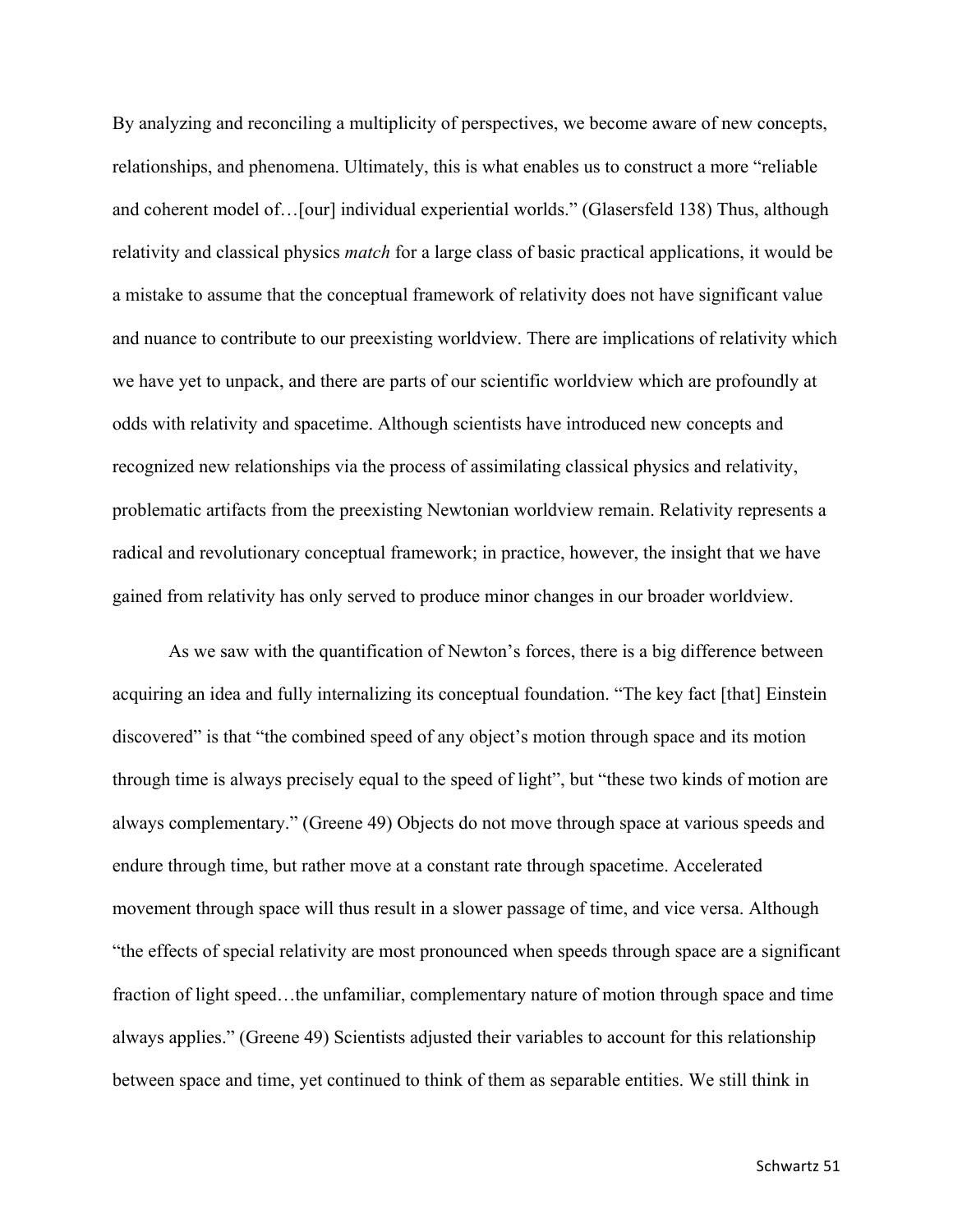terms of the old paradigm, measuring the spatial properties of physical objects as they move and interact through time. *Special relativity represented a conceptual revolution, in that it showed space-time to be indivisible and inextricably linked.* This is what Minkowski was alluding to when he claimed that "From now onwards space by itself and time by itself will recede completely to become mere shadows and only a type of union of the two will still stand independently on its own." (Minkowski 37) This, however, did not come to pass; relativity was acquired and spacetime was accepted, but they have not yet been fully assimilated. Relativity has tangibly revolutionized our scientific model of space and time, yet our understanding of spacetime remains woefully incomplete and suffers from critical tensions with the preexisting Newtonian worldview. The full conceptual significance of relativity has been cognitively repressed, as people continue to think about space-time in terms of 3 dimensions of space + 1 dimension of time rather than an indissoluble whole. If we consider the full implications of understanding spacetime as irreducible and inseparable, then it should be abundantly clear that relativity undermines our traditional notion of reality far more than has been acknowledged.

# **Chapter 4: Reconciling Relativity and "Reality"**

*"We shall see that this 'truth' is limited, and we shall consider the extent of its limitation."*

#### *-Albert Einstein (Einstein 13)*

#### **Section A- Introduction**

A large part of the reason that relativity has been so challenging to assimilate is because our understanding of "space" and "time" is more than just an abstract scientific model; it has become a crucial component in how we interpret the world around us. "The feeling that time flows is deeply ingrained in our experience and thoroughly pervades our thinking and language",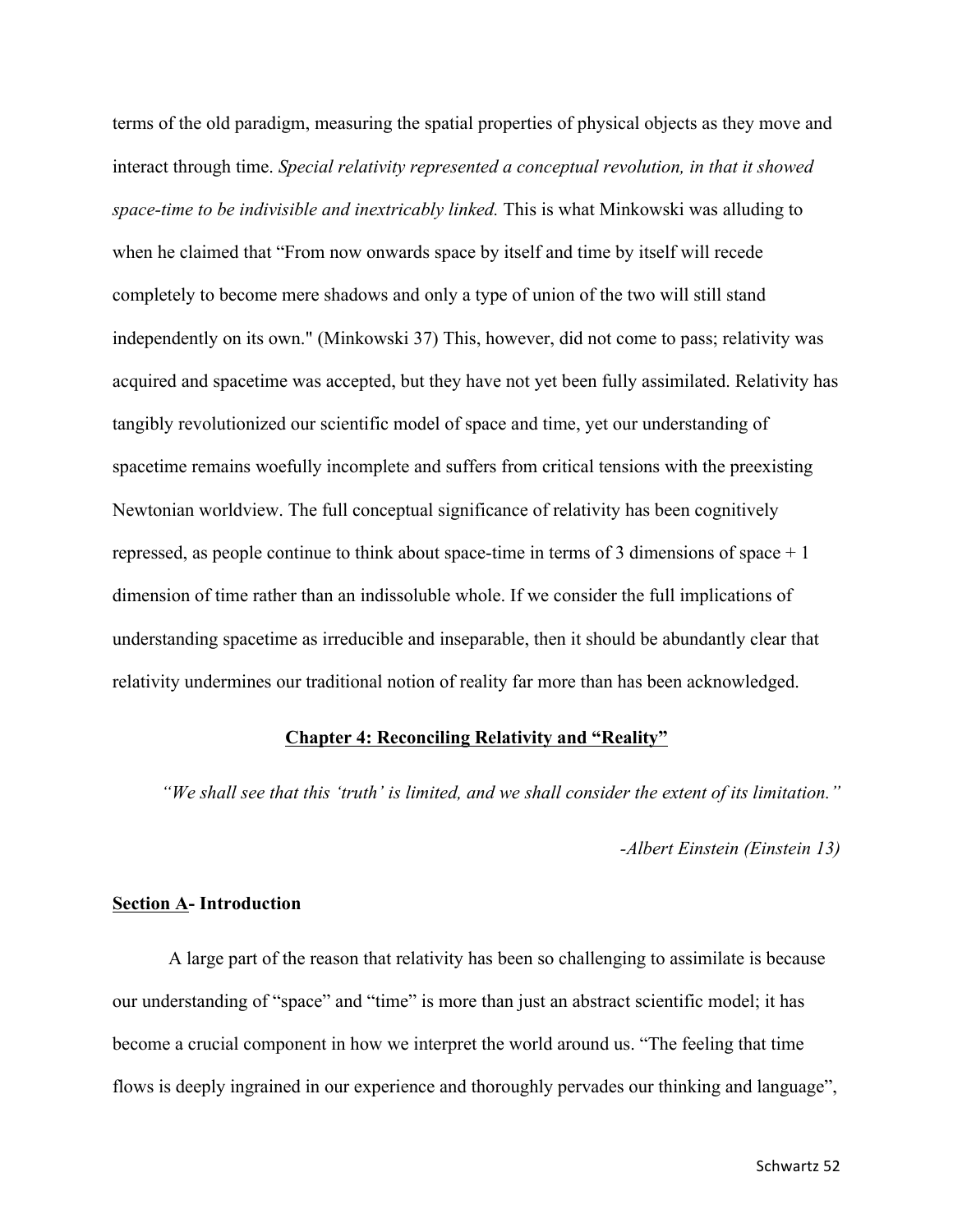notes Brian Greene, adding that "habitual, colloquial descriptions…refer to a flowing time." (Greene 142) The classical notion of time has set its roots as "something we are within, something that is fully integrated into our day-to-day existence, something that is so pervasive, it is impossible to excise – even momentarily – from common language (and) our reasoning" (Greene 177). Relativity has been accepted and the model of spacetime has been acquired, but we need to unpack and internalize the implications of this model in order to fully assimilate relativity. As we move from Newtonian "space" and "time" to Einsteinian spacetime, we need to reorient our understanding of "objectivity" and "reality" to be compatible with the conceptual framework suggested by relativity. As we saw with the example of probabilism, science can make significant progress by recognizing underlying levels of subtly and nuance within our traditional absolutist concepts; that being said, this is not an easy or comfortable process but rather a piecemeal struggle to attain a coherent scientific worldview. Akin to "certainty" and probabilism, the cost of learning about "reality" via relativity is that "reality" is revealed to be far less straightforward than we had traditionally recognized. Just as Darwin's theories disturbed both scientists and religious thinkers, the assimilation of relativity is sure to involve challenging and wide-reaching revisions to our traditional ways of thinking. Relativity offers an opportunity to construct a better scientific worldview, but not without effort and conflict along the way. To better understand reality, we may first have to concede that there is no "reality" (Latour 178).

In my final chapter, I will consider the implications of moving from Newtonian "space" and "time" to Einsteinian spacetime. One of the most significant consequences of this shift is that "truth" and "reality" cannot coherently be defined as ontological preexistence; instead, we need to recognize a greater degree of nuance and think about the ways in which reality is (inter) actively created as opposed to passively discovered. In a universe ultimately ruled by general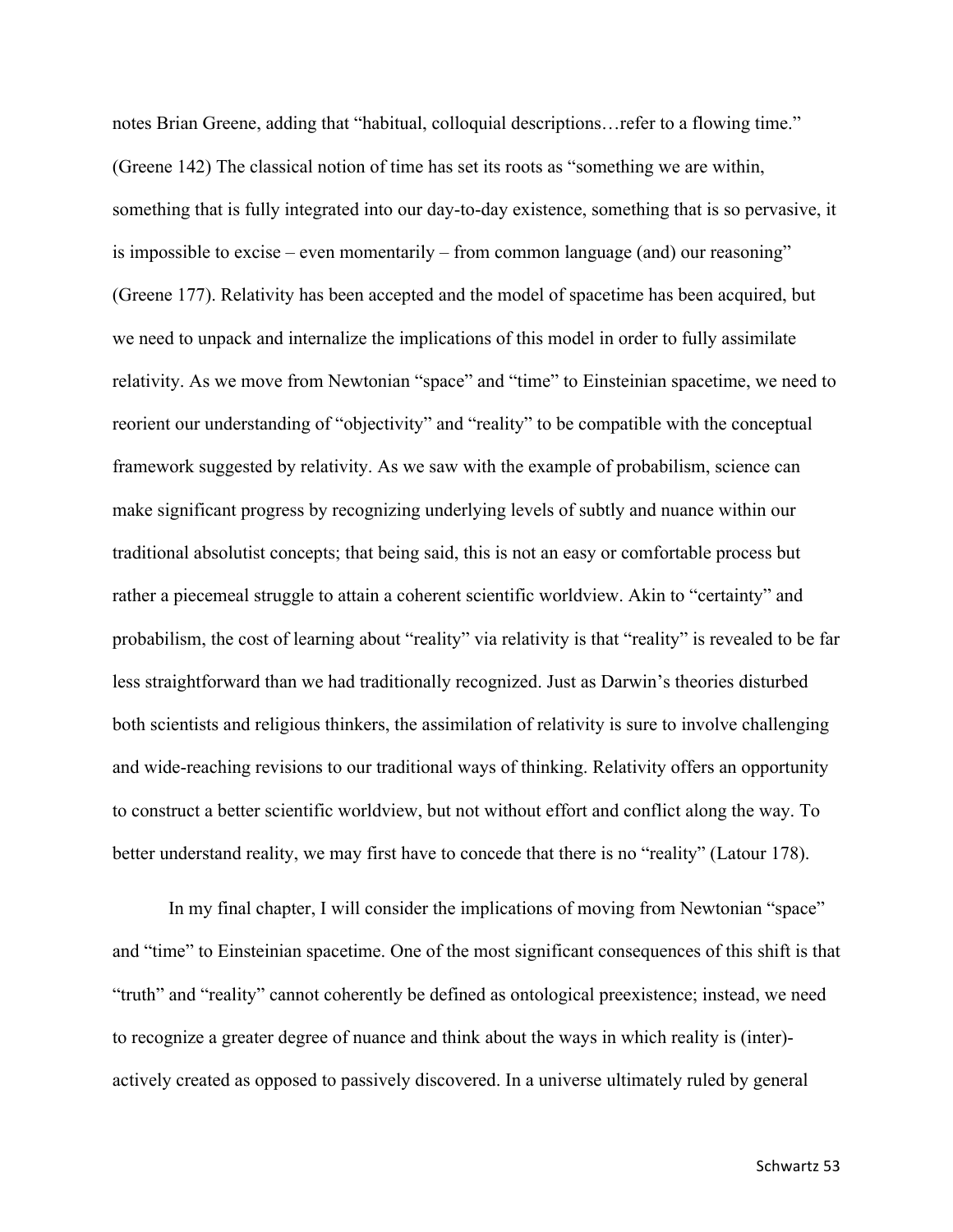relativity, in which "the stage warps as matter tells space how to curve, and space tells matter how to move", it is apparent that we can no longer think about reality in quite the traditional sense (Rosenblum and Kuttner 258). This is evident in Brian Greene's discussion of space, time, objectivity, consciousness, and free will. Next, I will examine Karen Barad's theory of agential realism, which represents her attempt to assimilate the fundamental tenets of an anomalous scientific theory with the largely incompatible framework of classical physics. Barad's work serves two purposes; first, it is an excellent case study, as it is indicative of general trends in the process of assimilating anomalous scientific information. Secondly, agential realism is an interesting heuristic framework because it accounts for and coherently expresses the unintuitive interrelation between spacetime and matter that will be discussed in Section B. Barad attempts to rescue as many of our Newtonian beliefs as possible, while steering clear of the epistemological weaknesses and mistakes that continue to plague classical physics. Agential realism is highly speculative and does not represent the solution to assimilating relativity, but it helps to provide a heuristic understanding of how our traditional notions of "truth" and "reality" can be enriched by recognizing underlying degrees of nuance which have been glossed over all along. This makes it easier to accept and embrace relativity on a fundamental level, as well as to recognize the ways in which relativism is already present in our everyday lives and experiences. I will conclude by considering the legacy of Newton's framework, in light of relativity and quantum mechanics, as well as what all of this demonstrates about the assimilation of anomalous scientific information.

## **Section B- Moving from Newtonian "Space" and "Time" to Einsteinian Spacetime**

As Brian Greene notes, "*not everything in relativity is relative*." (Greene 58) Despite the fact that "absolute space does not exist" and "absolute time does not exist", he posits that special relativity implies that "absolute space-time does exist." (Greene 59) Greene suggests that "just as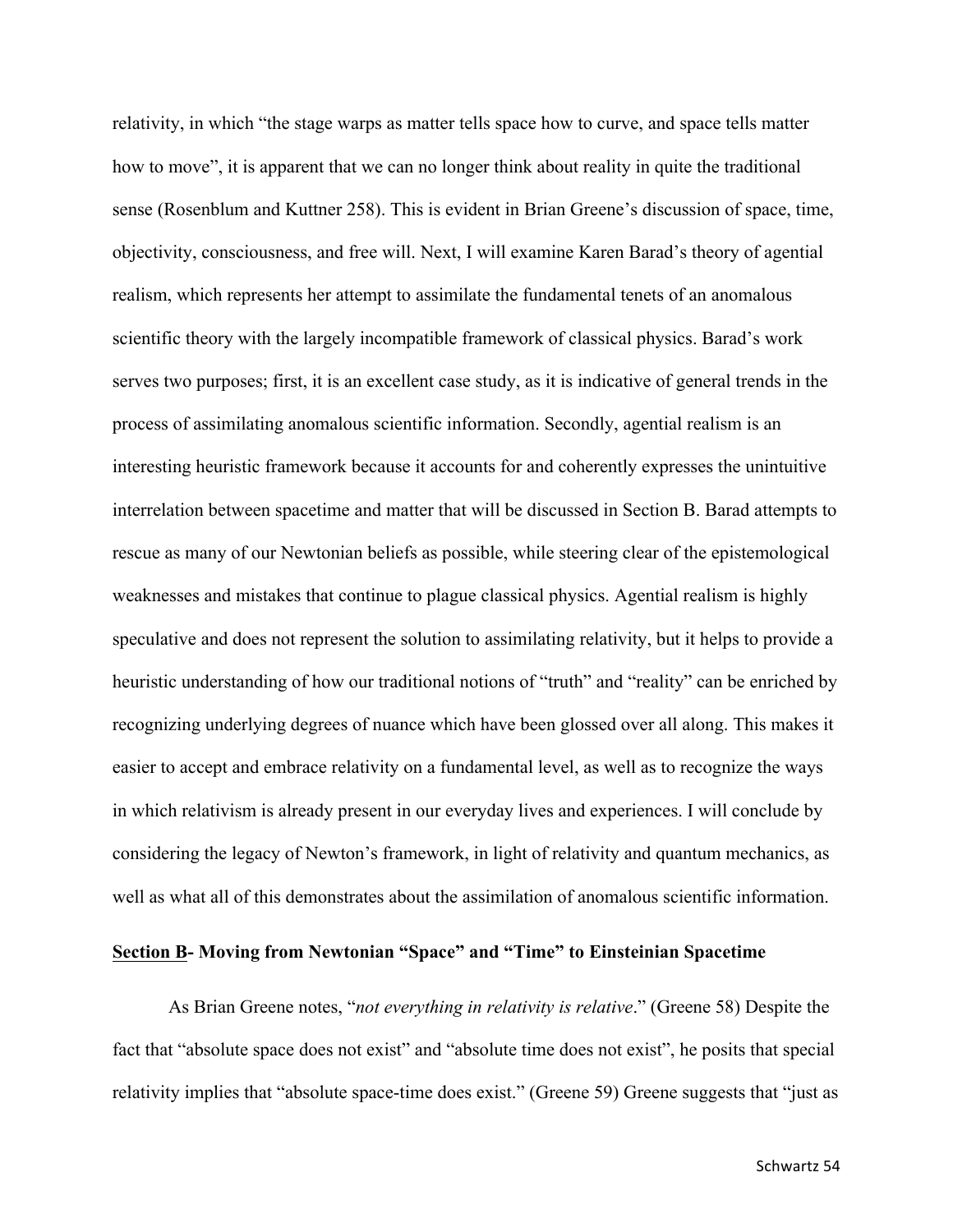we envision all of space as *really* being out there, as *really* existing, we should also envision all of time as *really* being out there, as *really* existing, too." (Greene 139) Greene analogizes spacetime with a loaf of bread, and takes special relativity to mean that we each cut our "now" slices at slightly different angles (Greene 135). This notion is problematic in and of itself. If "we are all *within* spacetime" and "every experience you or I ever have occurs at some location in space at some moment of time", then how can we possibly reconcile our notions of passing time and free will with an absolute spacetime whole? If spacetime is absolute and deterministic, then it seems that "the flowing river of time more closely resembles a giant block of ice with every moment forever frozen into place." (Greene 141) Our entire lives are frozen within a small section of that block, and accordingly everything that we have ever done, thought, and said must be set in stone. The only way to rescue our notion of free will and passing time would be to admit that spacetime is not "absolute", at least in the *traditional* sense of being both complete and consistent. If "every moment *is*" and "can change no more than a particular location can move in space", then we need to recognize and account for some level of indeterminacy if we are to preserve any type of freedom regarding the way that we interact with the world (Greene 141).

General relativity plays a crucial role in this apparent paradox. As Einstein himself pointed out, "as for the question of the absoluteness of space-time in general relativity, it no longer has the character of something which acts without being acted upon" (Rynasiewicz). While ours may be "an egalitarian universe in which every moment is as real as any other", "the essential structure of spacetime – the separation into future, past, and elsewhere – is absolute, in special relativity." (Greene 132, Griffiths 67) If our notion of free will is correct, then sentient life forms have a very odd relationship with spacetime. Spacetime is a sort of container of all conscious beings' thoughts and actions, but at the same time conscious life exerts an influence on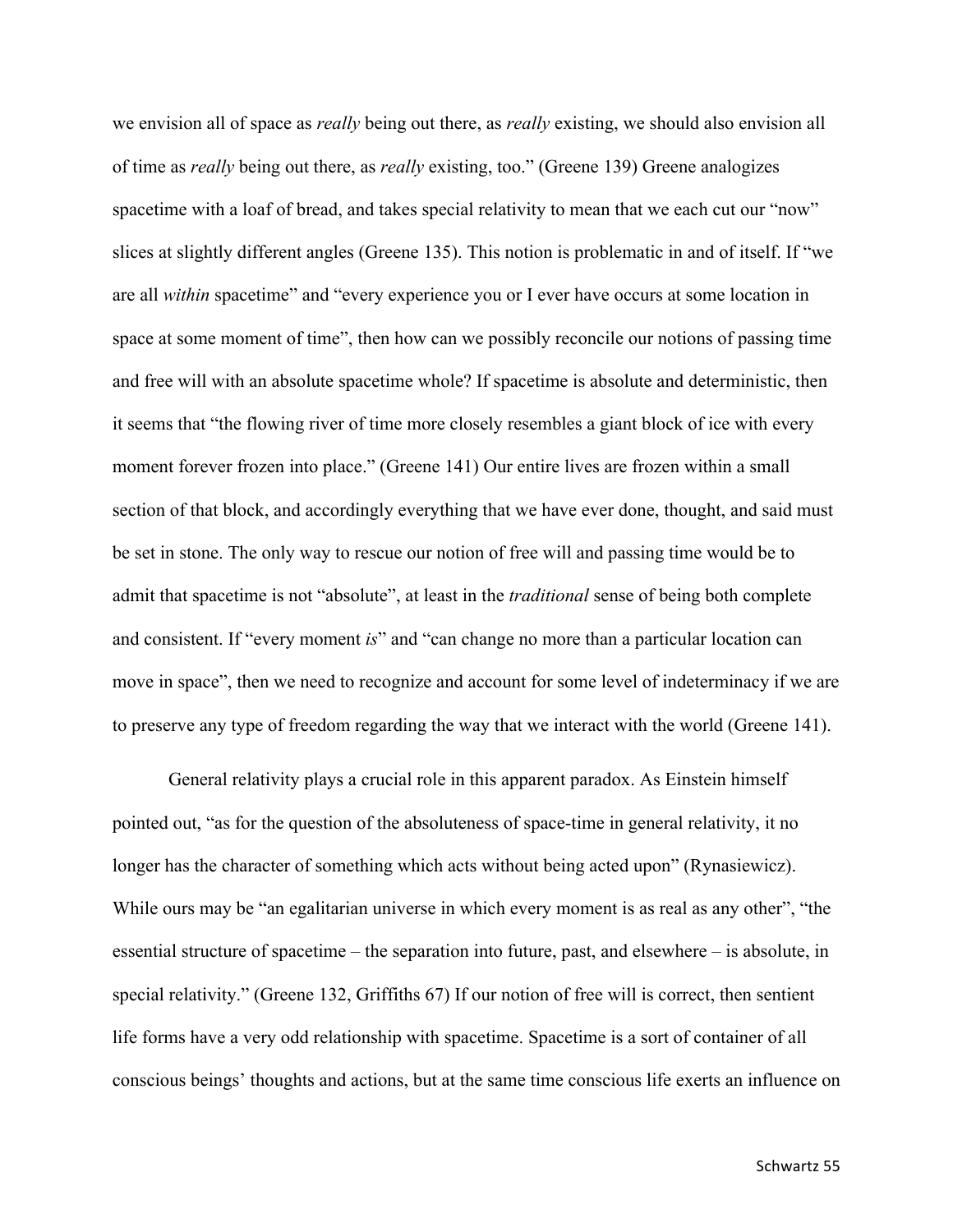spacetime itself. An absolute spacetime, at least according to the traditional definition of "absolute", does not leave room for this type of dualistic interrelation. Although spacetime is absolute in the sense that it contains "past, present, and future *equally*", "the notion of *now*" nevertheless "plays a central role in our worldview" and influences our actions, which in turn shape the "absolute" spacetime loaf (Greene 138). In terms of a Minkowski diagram, "at each moment your forward light cone represents the future…the only region you could possibly influence…[and] the backward light cone is your past – the region of spacetime that can possible influence you." (Griffiths 66) Time may not flow in absolute spacetime, but it does seem to flow for the conscious beings that inhabit spacetime; this is an essential discrepancy.

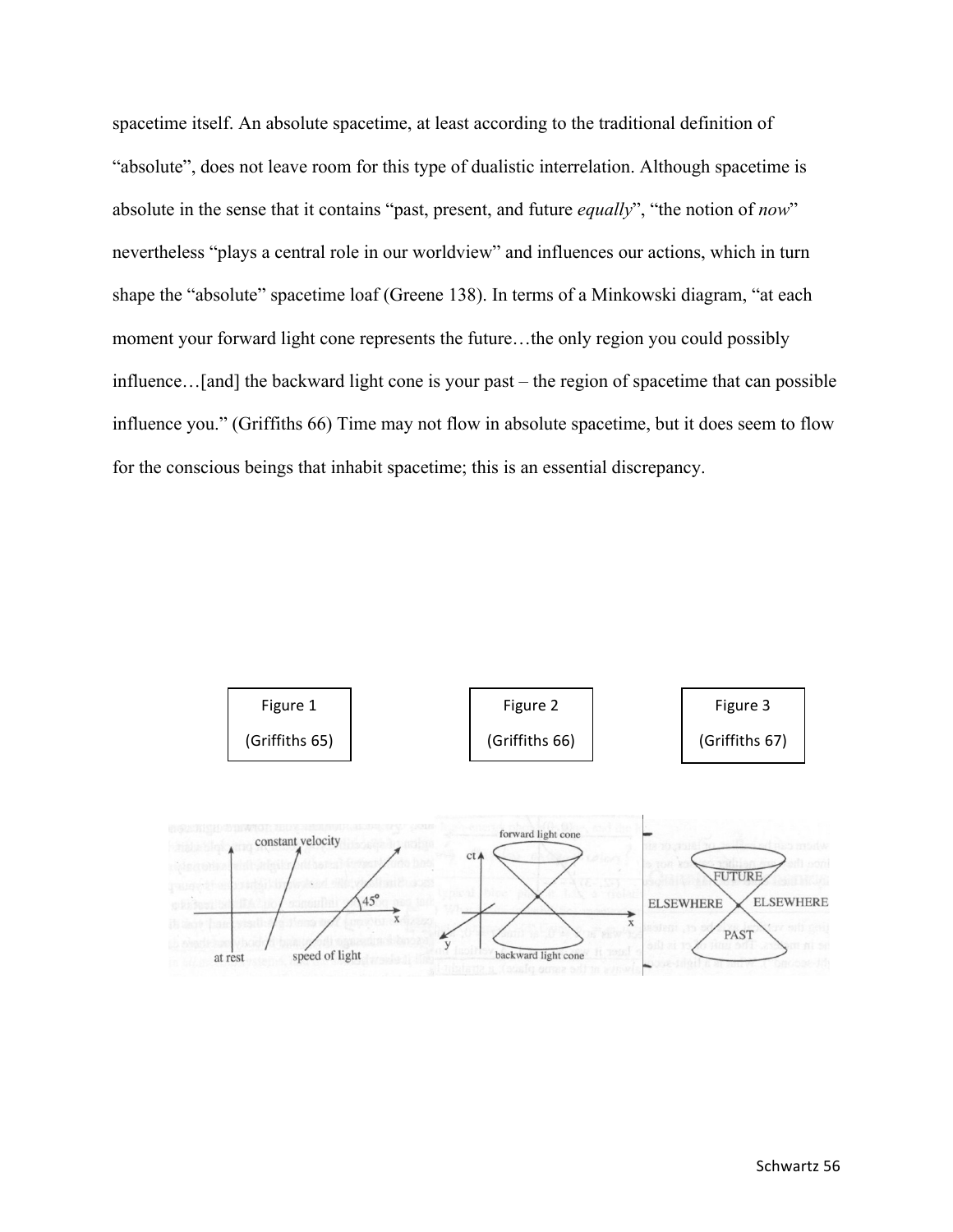If we are correct in thinking that time influences our conscious decisions (which it seems that it does, if only the past can influence "right now" and if "right now" can only influence the future), then the "passage" of time exerts a weird influence on spacetime which is difficult to analyze. We have traditionally used "reality" as "our shorthand term for the existence of physically real properties" which are independent from observation, but relativity vastly complicates the notions of "physically real" and "independence" by inextricably linking space and time (Rosenblum and Kuttner 187). Are past and/or future objects capable of being "physically real"? Is being "real" a matter of traditional ontological preexistence, or is "reality" more appropriately modeled as something which is actively created and developed? Does it make sense to posit a strict dichotomy between observer and observed, subjective and objective, material and theoretical? Can any object be *completely* independent from any other object, if they are both a part of the 4-dimensional spacetime whole? Without the fundamental presupposition of absolute simultaneity, derived from the core belief in absolute space and absolute time, other concepts which have been subtlety influenced by Newtonian thought begin to lose their coherency. What is the significance of this analysis? It reveals a trend of making the same mistakes time and time again, mistakes which all relate to the way that we think about spacetime. We consider objects and measurements absolute, when we should be focusing on the relationship between them. We always find ourselves searching for an "absolute reality" and an answer for the way that things "really" are, yet we rarely stop to consider that such an answer may not exist; that constantly evolving spatiotemporal relationships might be all that there is to "reality". We ignore the fact that scale matters, and assume that "reality" must be something which can be added up and broken down without altering its essnetial properties. Relativity revealed that spacetime is an inextricable entity, yet we continue to think in terms of space as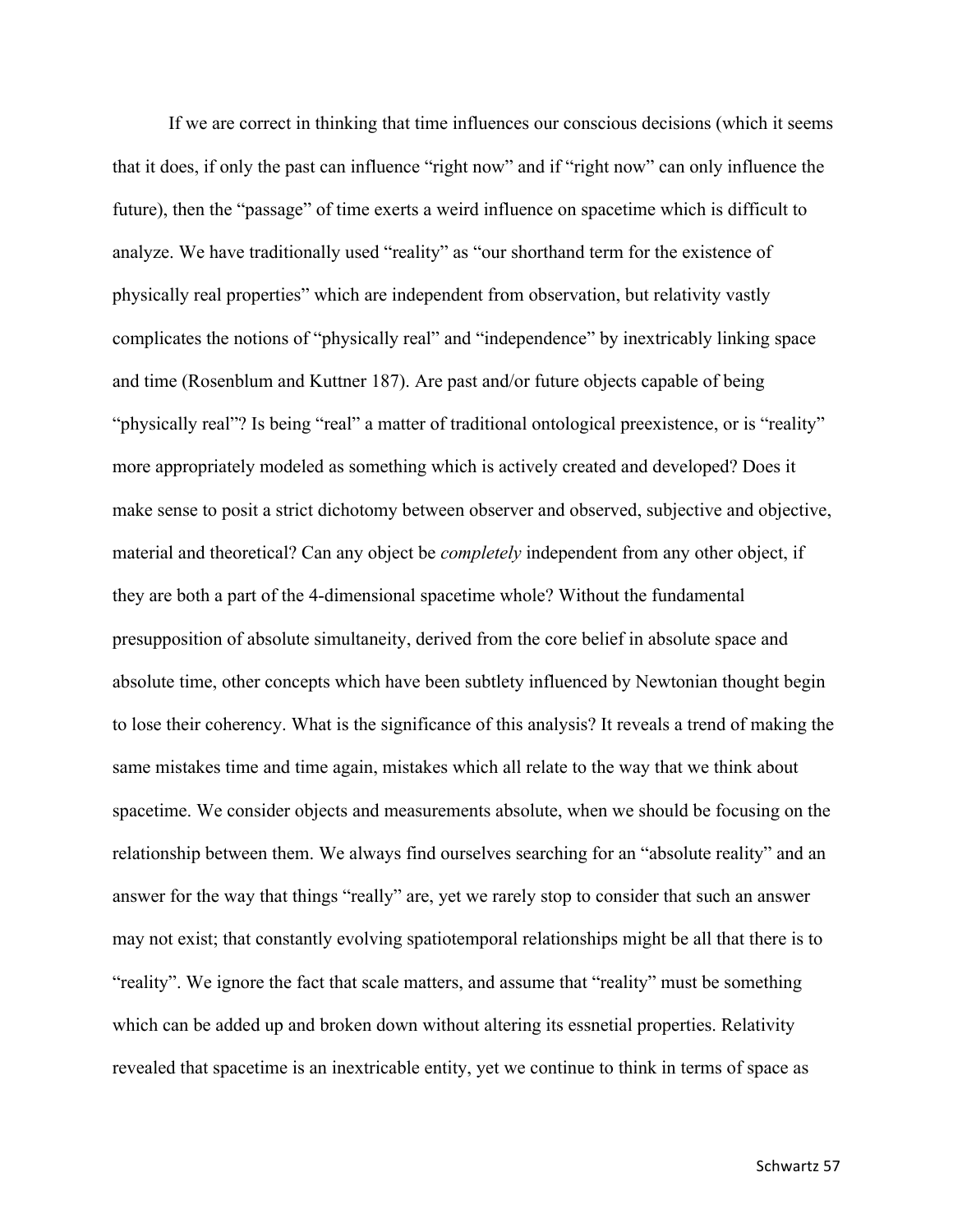separable from time. The concept of a frame of reference suggests that we need to reconsider the way that we think about reality, and recognize that we are a *part* of it rather than idle observers.

#### **Section C- Agential Realism**

There are significant implications to the recognition that we are active participants in a reality which is influenced and created, rather than "discovered". The bidirectional interrelation of spacetime and matter is one particularly difficult implication, as it stands in stark contrast to the absolutism of space and time in the traditional Newtonian model. Although Barad provides a useful and plausible heuristic model for the unintuitive interrelation of spacetime and matter, this is not her explicit intent. Rather, Barad's theory of agential realism is focused on crafting Bohr's Copenhagen Interpretation into a plausible worldview without altering its fundamental tenets.

Barad characterizes her assimilation of the quantum theory as a "relational ontology" which is free from the "ontological and epistemological presuppositions that are challenged by the quantum theory." (Barad 352) Barad uses the similarities between Einstein and Bohr's worldviews as a jumping-off point, noting that they "share a belief in humanism" despite the "important differences between them" and their theories (Barad 352). Although "Einstein wants the human observer removed from the system of interest while Bohr insists on the constitutive role of the human observer in measurement observations, both presume that the notion of the human is a well-defined concept that refers to an individually determinate entity with inherent properties, like the ability to engage in cognitive functions that make the universe intelligible." (Barad 352) Barad cites this as a central "presupposition [which] has been an obstacle to resolving some of the long-standing problems in quantum theory, such as the Schrodinger cat paradox, the EPR paradox, and the measurement problem." (Barad 352) This presupposition is problematic, especially in the wake of relativity, because it gives human consciousness an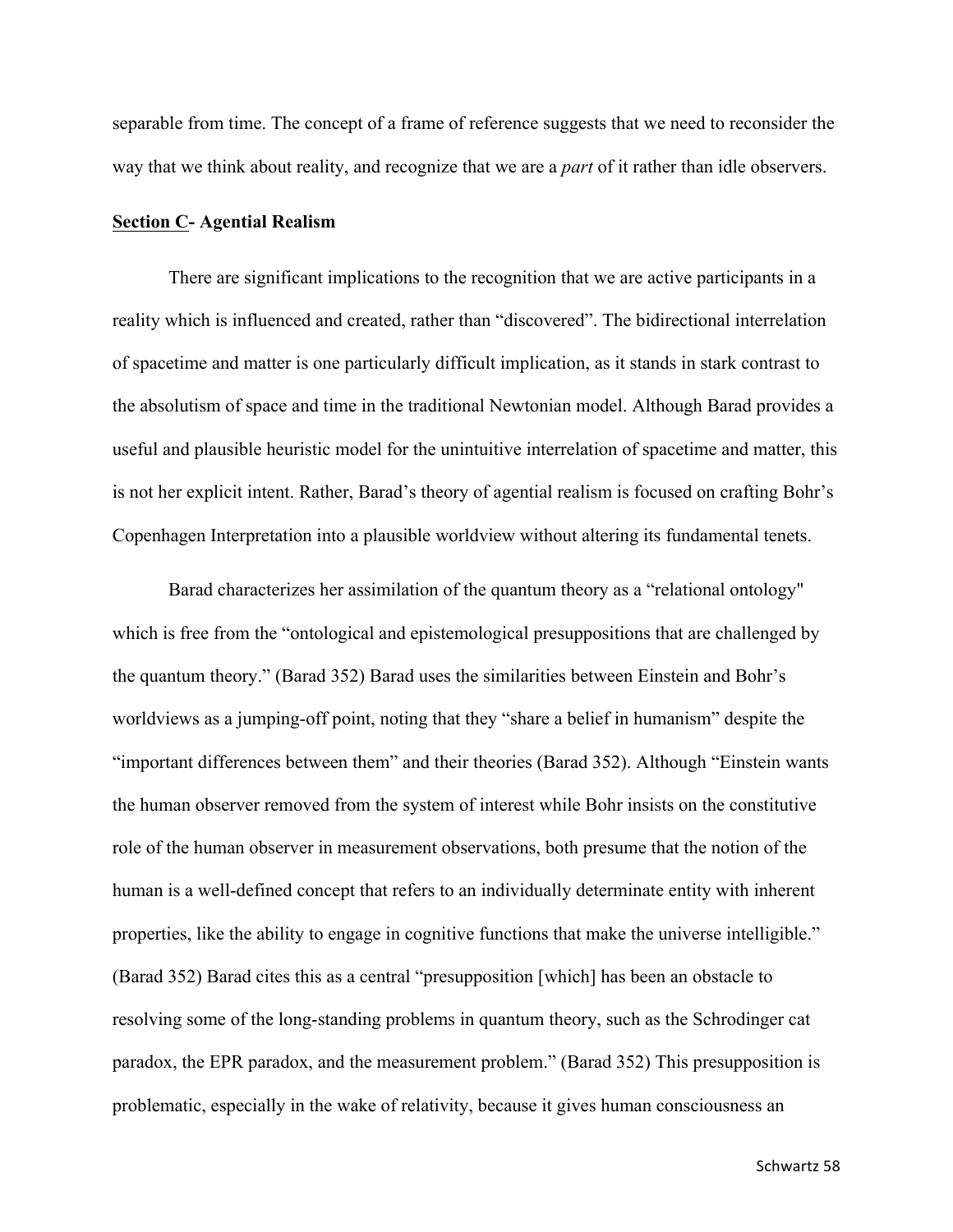extremely privileged frame of reference. Why should we be so special as to collapse wavefunctions and force the probabilism of the micro-world into a macroscopic "reality"? Barad's "account understands the human not as a supplemental system around which the theory revolves but as a natural phenomenon that needs to be accounted for within the terms of this relational ontology", noting that our world "requires us to take account of the fact that we are part of that nature which we seek to understand." (Barad 352) "Rather than giving humans privileged status in the [quantum] theory, agential realism calls on the theory to account for the intra-active emergence of humans as a specifically differentiated phenomena…quantum theory has something to say about the ontology of the world, of that which we are a part- not as spectator, not as pure cause, not as mere effect." (Barad 352)

Agential realism fits very well with everyday experience and common intuition, despite the fact that it uses vocabulary which is strange and foreign. This is a small price to pay; after almost four centuries of interpreting the world in terms of Newtonian concepts, we lack some terms for describing our experiences outside of that framework. Barad knows that she is using unfamiliar jargon, so she elaborates on her fundamental concepts by using concrete examples from science and nature. To illustrate the falsity of the strict traditional dichotomy between subject and object, Barad invokes the analogy of a blind man with a cane: "the man can hold the cane tightly so that it functions as an instrument of observation (an extension of the person trying to negotiate the room)" or, "on the other hand, he can hold it loosely so that it becomes an object of observation." (Barad 358) "The cane is neither inherently part of the object nor the agencies of observation"; the man can observe the cane or use it as a tool to observe his surroundings, but he cannot do both at the same time (Barad 358). In general, this suggests that "the line between subject and object is not fixed and it does not preexist particular practices of their engagement,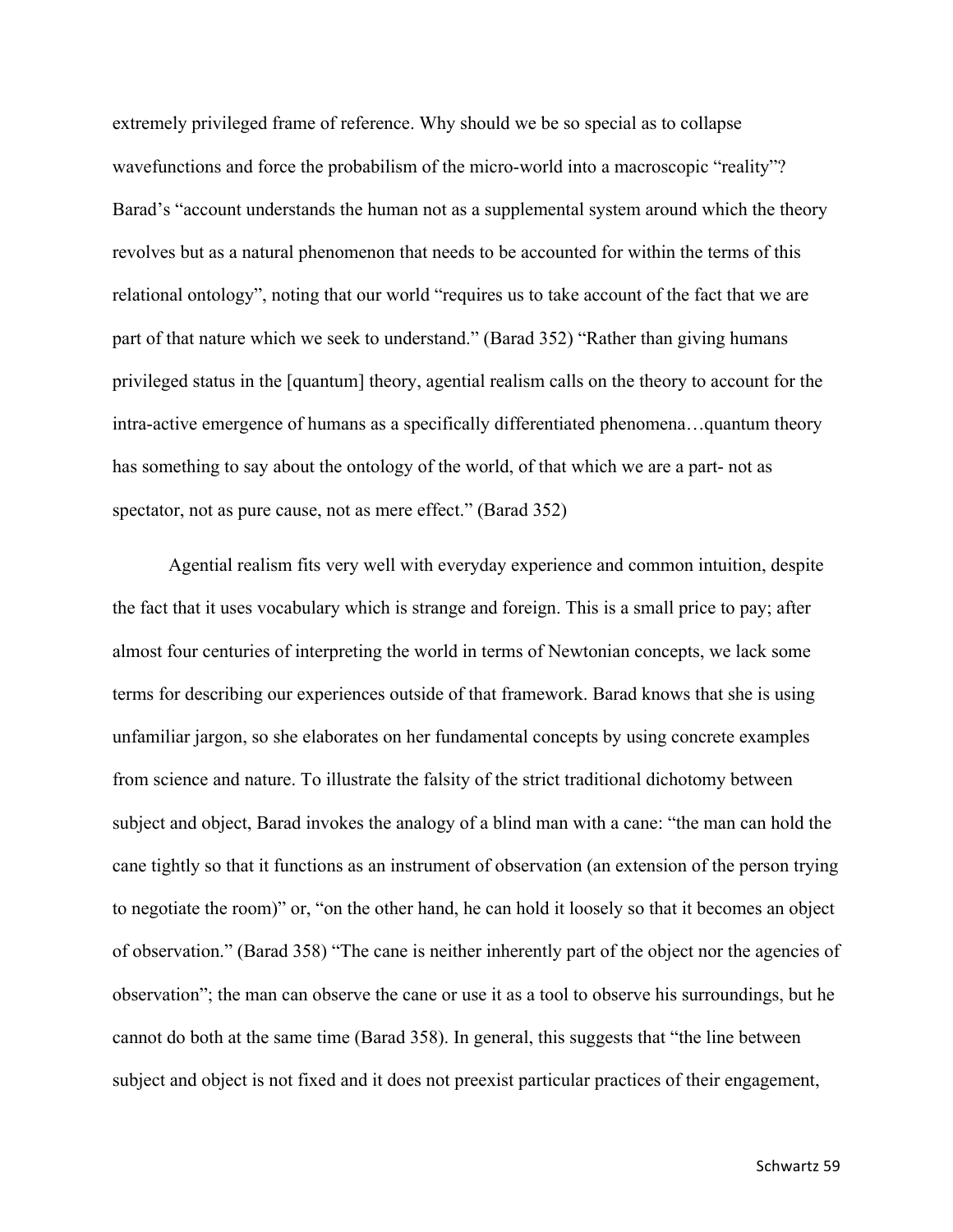but neither is it arbitrary…rather, object and subject emerge through and as part of the specific nature of the material practices that are enacted." (Barad 359) This echoes the sentiment of Bohr, for whom "the relation between knower and known is much more intimate" and the "inherent fixed Cartesian distinction between subject and object is an unfounded prejudice of the classical worldview" (Barad 359). To Bohr and Barad, the "inseparability of…relation as it is materially enacted constitutes the very possibility for understanding…phenomena objectively…intra-acting, not merely intervening, is entailed in both experimental and theoretical practices." (Barad 359)

This requires a profound rethinking of spacetime, science, and reality about which Bohr and Einstein "were always slightly at cross-purposes" (Kuhn 148). For Barad, "what is made manifest through technoscientific practices is an expression of the objective existence of particular material phenomena." (Barad 361) Barad believes that reality does exist; "this is, after all, a realist conception of scientific practices", but it is not *reality* in the traditional Newtonian sense (Barad 361). "Unlike in traditional conceptions of realism", Barad's agential realism claims that "objectivity is not preexistence (in the ontological sense) or the preexistent made manifest to the cognitive mind (in the epistemological sense) …objectivity is a matter of accountability for what materializes, for what comes to be…it matters which cuts are enacted: different cuts enact different materialized becomings." (Barad 361) We play a role in what comes to be and what cuts are made, since we are both participants and observers at all times.

This brings us full circle to a revised understanding of objectivity, spacetime, and reality. Barad notes that "objectivity can't be a matter of seeing from somewhere, as opposed to the view from nowhere (objectivism) or everywhere (relativism), if being situated in the world means occupying particular coordinates in space and tine, in culture and history." (Barad 376) We should "resist the familiar conception of spacetime as a preexisting Euclidean container that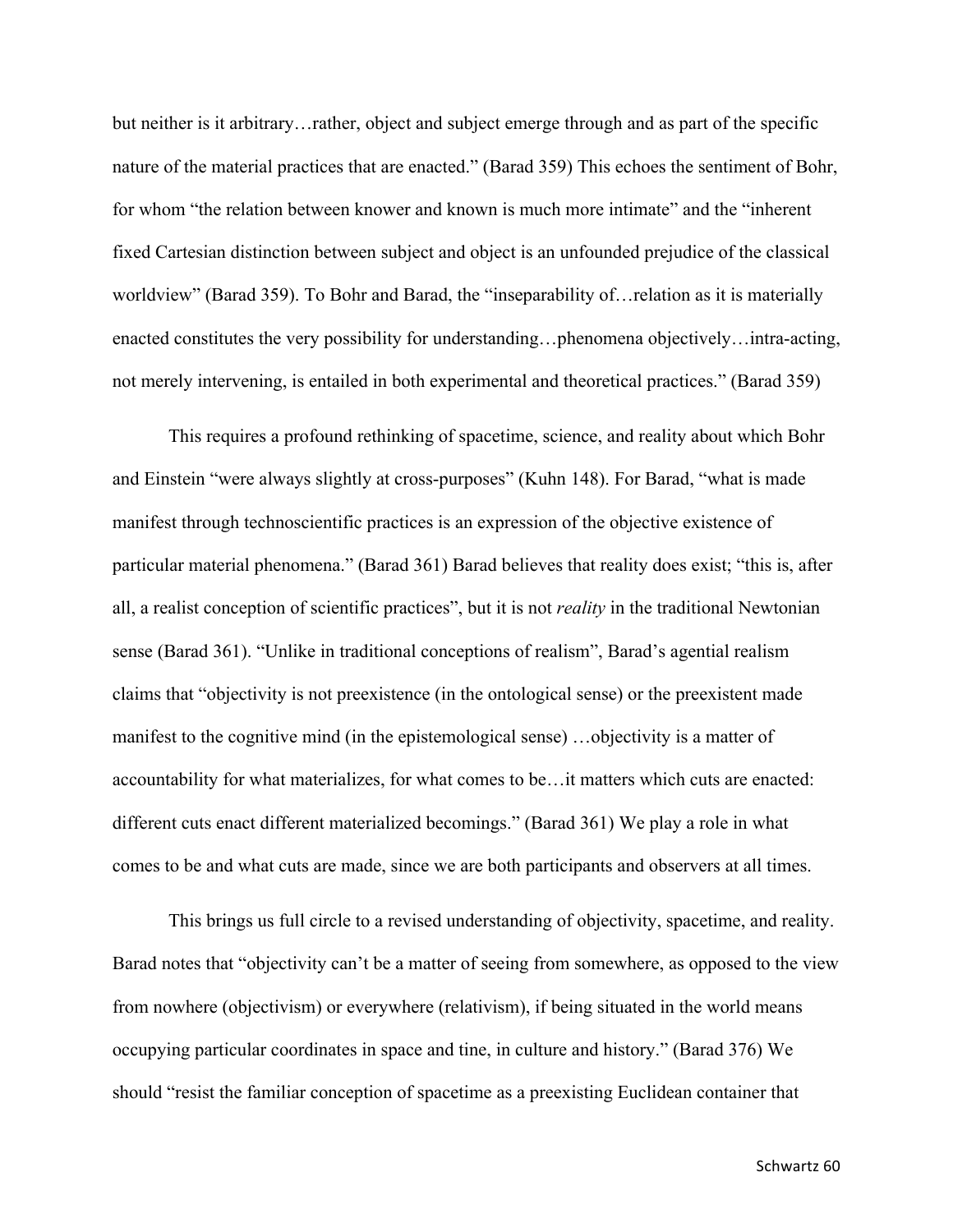presents separately constituted bodies with a place to be or a space through which to travel…the spacetime manifold does not sit still while bodies are made and remade", because "the relationship between space, time, and matter is much more intimate" (Barad 376). In this sense, agential realism clearly and distinctly embodies a fundamental understanding of space as type (a) rather than type (b). "Space and time (like matter) are phenomenal…they are intra-actively produced in the making of phenomena; neither space nor time exist as determinate givens outside of phenomena…as a result of the iterative nature of intra-active practices that constitute phenomena, the 'past' and the 'future' are iteratively reconfigured and enfolded through one another: phenomena cannot be located in space and time; rather, phenomena are material entanglements that 'extend' across different spaces and times." (Barad 383) This means that "the production of the new can't be located and it certainly can't be owned" and "neither the past nor the future is ever [completely] closed." (Barad 383) The past does not change, but there is "intraactive generation of new temporalities, new possibilities, where the 'new' is the trace of what is yet to come." (Barad 383) This gives us a better sense of the complex relationship between conscious beings and spacetime referenced in Brian Greene's discussion of spacetime. A relativistic reality consists of "an ever-changing multidimensional topological manifold of spacetimematter", as opposed to a "three-dimensional object located in space with the barest hint of time thrown in for good measure, that not only comes across as spatialized but is literally represented spatially." (Barad 388) "Spacetime itself is…reconfigured through an ongoing intraactive engagement, and bodies are among the differential performances of the world's dynamic intra-activity, in an endless reconfiguring of boundaries and properties, including those of spacetime …techno-scientific…practices entail space-time-matter-in-the-making." (Barad 376)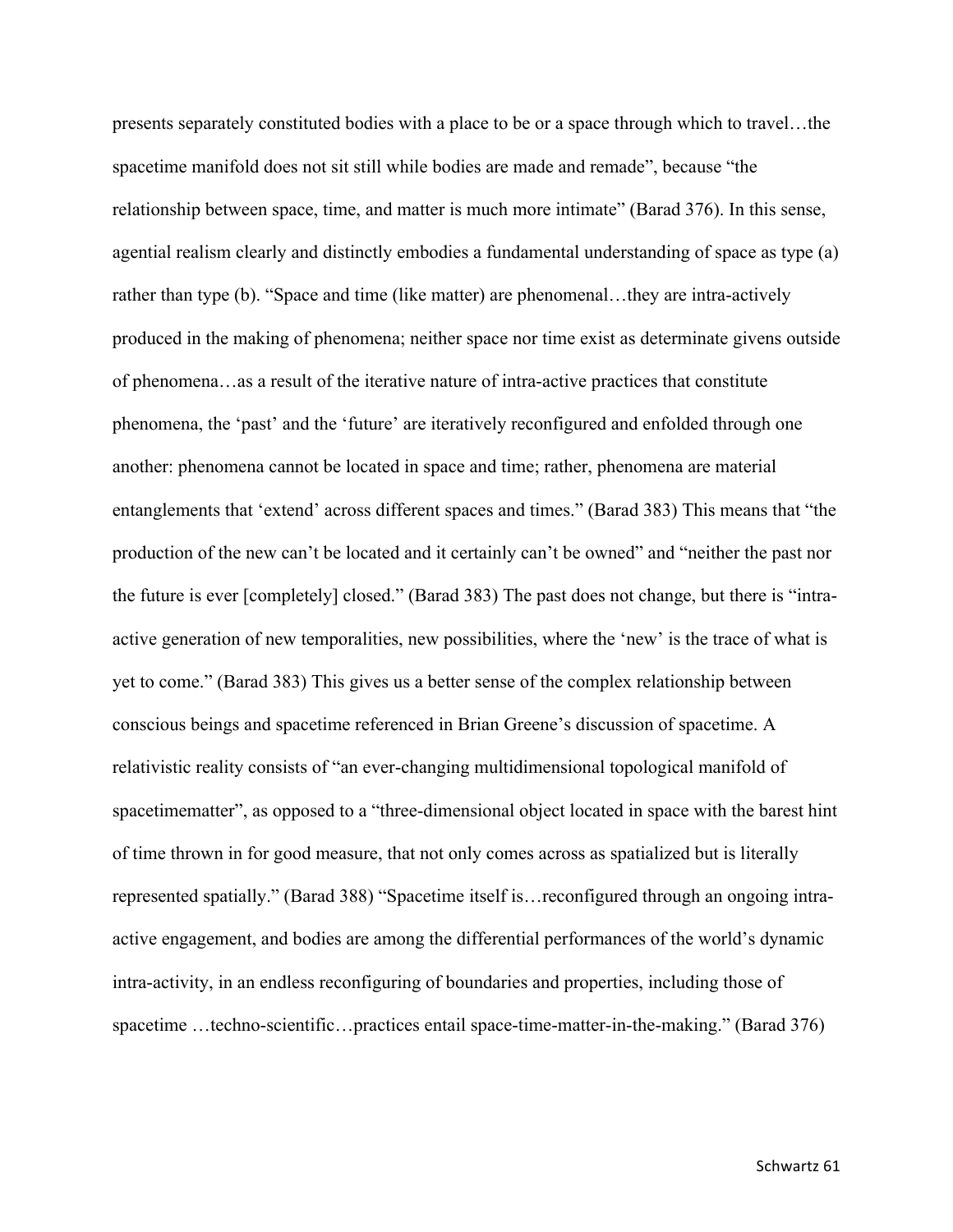In turn, this forces us to reconsider our traditional notion that knowledge and truth are founded upon external, absolute, physical events. William James questioned this understanding in the 1800's, noting that "throughout the history of philosophy the subject and its object have been treated as absolutely discontinuous entities…and thereupon the presence of the latter to the former, or the 'apprehension' by the former of the latter, has assumed a paradoxical character which all sorts of theories had to be invented to overcome." (James 102) Barad echoes this sentiment, arguing that "knowledge making is not a mediated activity…knowing is a direct material engagement, a practice of intra-acting with the world as part of the world in its dynamic material configuring, its ongoing articulation." (Barad 379) Barad notes that "knowing and being are material practices", but thinks of them as "entangled…knowing is a distributed practice that includes the larger material arrangement... [it is] a specific engagement of the world where part of the world becomes differentially intelligible to another part of the world in its differential accountability to and for that of which it is a part." (Barad 379) While Barad's explanation seems to contain an inherent duality, this is by design rather than an error. Our entire lives embody this relativism; conscious beings influence spacetime and spacetime influences us. The relationship is indissolubly intertwined, as the way that we perceive spacetime and its parts influences how we choose to interact with it/them. In a nutshell, "it matters to the world how the world comes to matter" and sentient life forms (such as humans) "are living testimony to the inseparability of knowing, being, and doing." (Barad 380) Reality does not consist merely of "a web of causal relations that we are implicated in", for "we are a much more intimate part of the universe than any such statement implies." (Barad 394) Rather than thinking of the future as "the end point of a set of branching chain reactions", Barad thinks of it as "a cascade experiment" in which "not even a moment exists on its own." (Barad 394, 396) For Barad, notions "such as 'this' and 'that',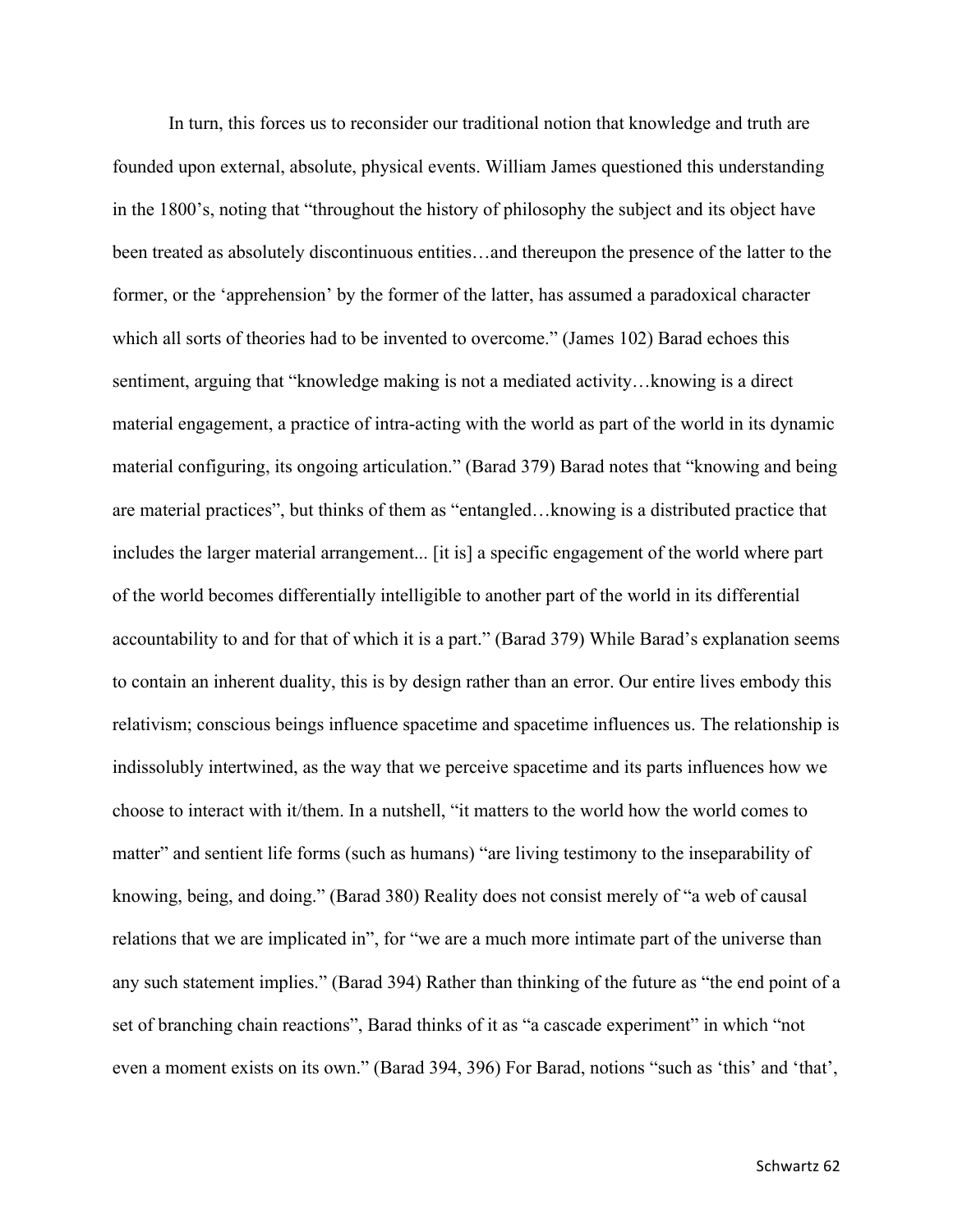'here' and 'now', don't preexist what happens but come alive with each meeting" because "the world and its possibilities for becoming are remade with each moment." (Barad 396) Barad, akin to Greene, demonstrates that a fundamentally relativistic model of spacetime goes hand in hand with achieving a more nuanced and relational understanding of objectivity, truth, and reality.

#### **Section D- Newton's Legacy and Concluding Remarks**

In light of recent scientific developments, such as relativity and quantum mechanics, what remains of Newton's framework and legacy? Newton's worldview was not perfect by any means. First, it was heavily influenced by the religious views of Newton and his contemporaries. Additionally, it was inhibited by the general public's lack of scientific education and distorted by the preexisting obsession with traditional, absolute "certainty". Many of the foundational assumptions underlying "the Newtonian mechanistic worldview, and what we today call classical physics, [are] challenged by modern physics." (Rosenblum and Kuttner 31) At the time (and for centuries thereafter), Newton's worldview represented a major breakthrough for science and our understanding of spacetime, in the sense that it linked space and time through motion, forces, and other similar concepts. Yet, in consideration of Einstein's work on relativity, Newton's work was a vast understatement of the extent to which "space" and "time" are truly interconnected.

Although Newton's worldview has often been revised and improved, many "aspects of Newton's legacy will forever endure." (Rosenblum and Kuttner 31) Newton's work played an essential role in establishing "science" as its own distinct discipline, separate from that of natural philosophy. There were religious undertones in Newton's work, but he was also revolutionary for the extent to which he did manage to divorce the spiritual from the physical. Newton's model may not have been perfect, but it served as an invaluable stepping stone for enabling physicists to make sense of the physical world. Newton's recognition that space and time are intricately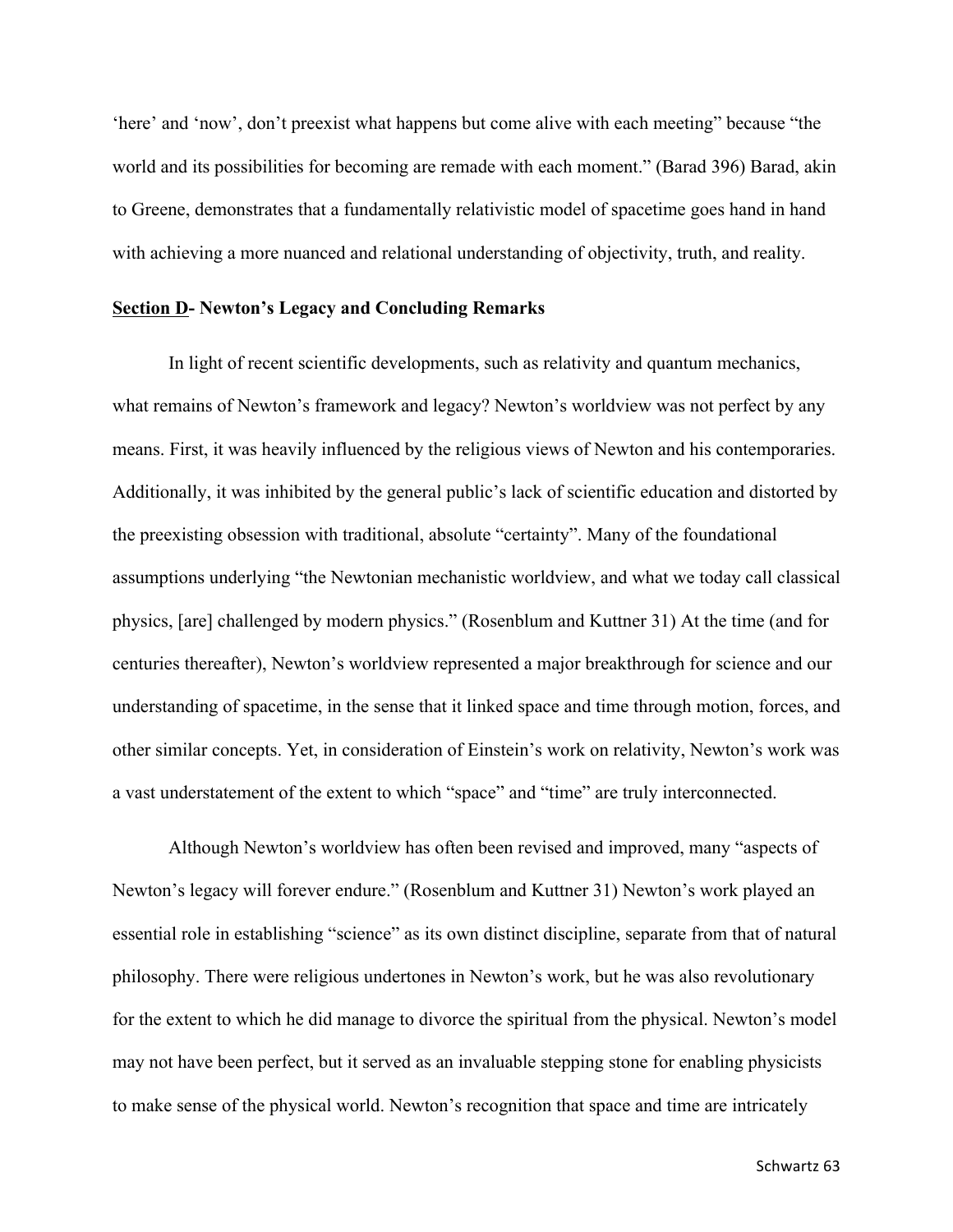related was a conceptual breakthrough of monumental importance. It is true that Newton failed to recognize and assimilate the extent to which spacetime was inextricable, but Einstein's realizations would likely never have been possible without the groundwork that Newton laid.

Einstein's work on relativity represented the first major challenge to the framework that Newton had posed centuries earlier. Relativity was revolutionary because it jeopardized the view of space and time that science had taken for granted since the discipline began; although aspects of Newton's work had been refined and retouched, relativity challenged Newtonian physics on a more fundamental level. The full implications of relativity redefined space and time, and in turn threatened many of the basic tenets of classical physics, from the notion of physical objects to the concept of an absolute reality. These implications, however, are understood and assimilated to varying degrees. From a glossed-over summary of relativity, one could mistakenly conclude that relativity means nothing more than synthesizing our traditional understandings of "space" and "time" into a quasi-traditional spacetime. The significance of relativity as a conceptual revolution is not apparent until it is deeply processed and actively assimilated.

When relativity was first tested and empirically confirmed, people did not know what to make of it. Outside of the upper echelon of the professional scientific community, relativity was promoted and understood in basic, overly reductionist terms. The general public celebrated Einstein's accomplishments, but continued to perceive their lives in more familiar Newtonian terms. Many academics could tell you that relativity implied that space and time are actually spacetime, but very few could really explain the significance of that statement. Scientists recognized and accepted Einstein's insights, but were primarily concerned with mastering them on an empirical and practical basis rather than unraveling and understanding what they implied for our conceptual model of the world. Relativity was tangibly and significantly acquired, but it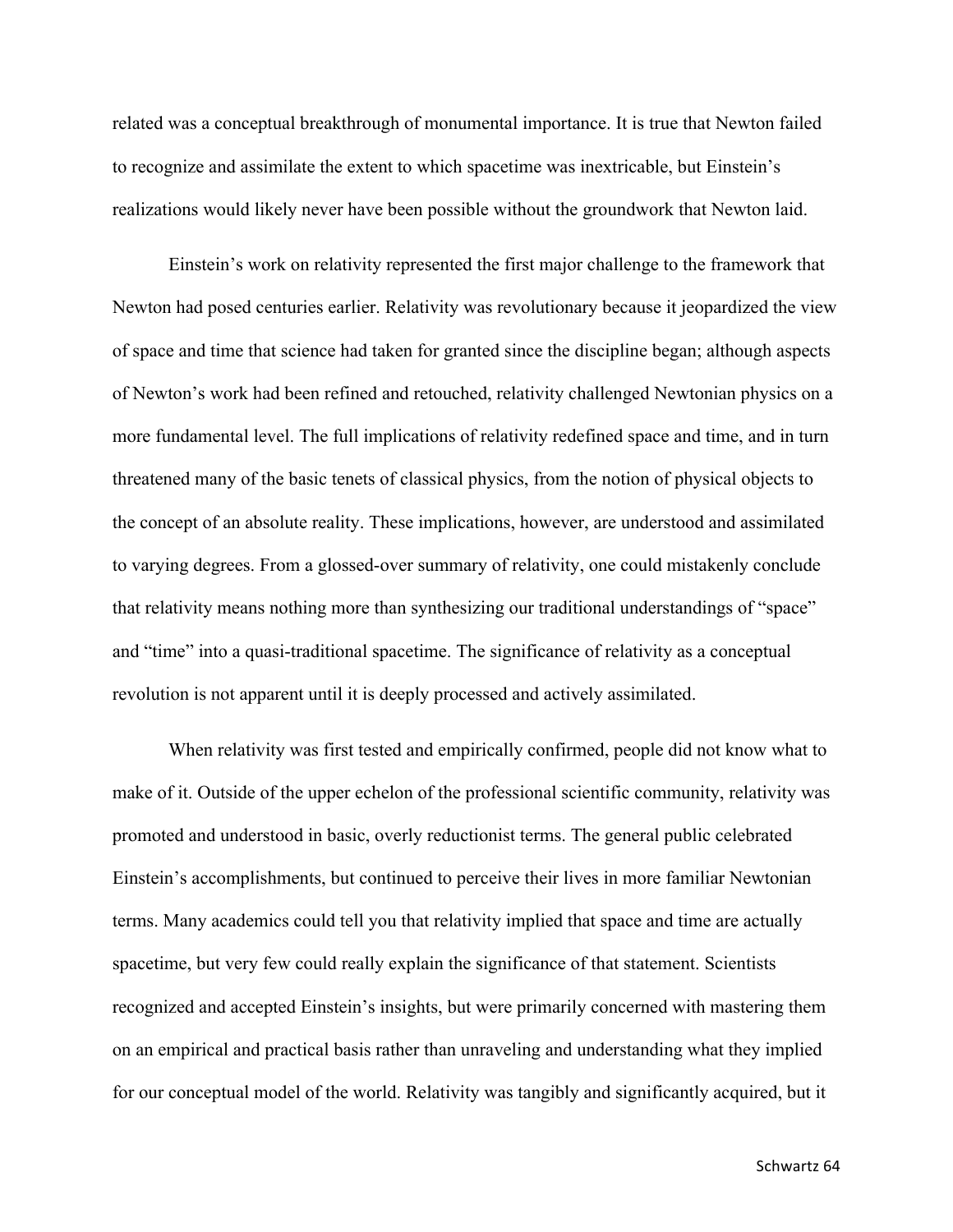has yet to be completely assimilated. Although relativity radically undermined the traditional understanding of space and time, and thus shifted the paradigm for mathematical science, Newton's worldview continues to dominate the way that we interpret and explain our daily experiences. Relativity implies that we need to make some major conceptual adjustments in regards to the way that we understand both spacetime and reality, but these adjustments have not been fully made in most contexts. We still think in terms of separable physical objects, change over time, and absolute external reality, despite the fact that these notions are derived from the outdated Newtonian model of absolute space and time. We have continued to interpret our lives through a heavily Newtonian framework, but being explicit about that can help us to appreciate and understand the challenges that relativity poses to the classical worldview.

Questions about spacetime, science, and the role of science in a broader "reality" are essential to the assimilation of relativity. These mysteries hint at the intricate entanglement of epistemology, ontology, and metaphysics which lies at the very foundation of scientific inquiry. The tensions between classical mechanics and relativity are profoundly subtle and challenging to interpret, but it is clear that our understanding of concepts such as truth, free will, reality, change, measurement, space, and time are at the heart of this debate. Relativity suggests that many of our traditional dichotomies, such as that between observer/observed and objective/subjective, are fundamentally flawed. Relativity highlights the need to embody a radically different conceptual framework and hints at necessary components of that framework, but does not make the entirety of the relativistic worldview readily accessible to us. An examination of the ways that "space" and "time" have been misunderstood throughout spacetime is a crucial step towards clarifying the shortcomings of our preexisting beliefs and assimilating the conceptual revisions that a more fundamentally relativistic worldview demands. In the words of Albert Einstein, "we cannot solve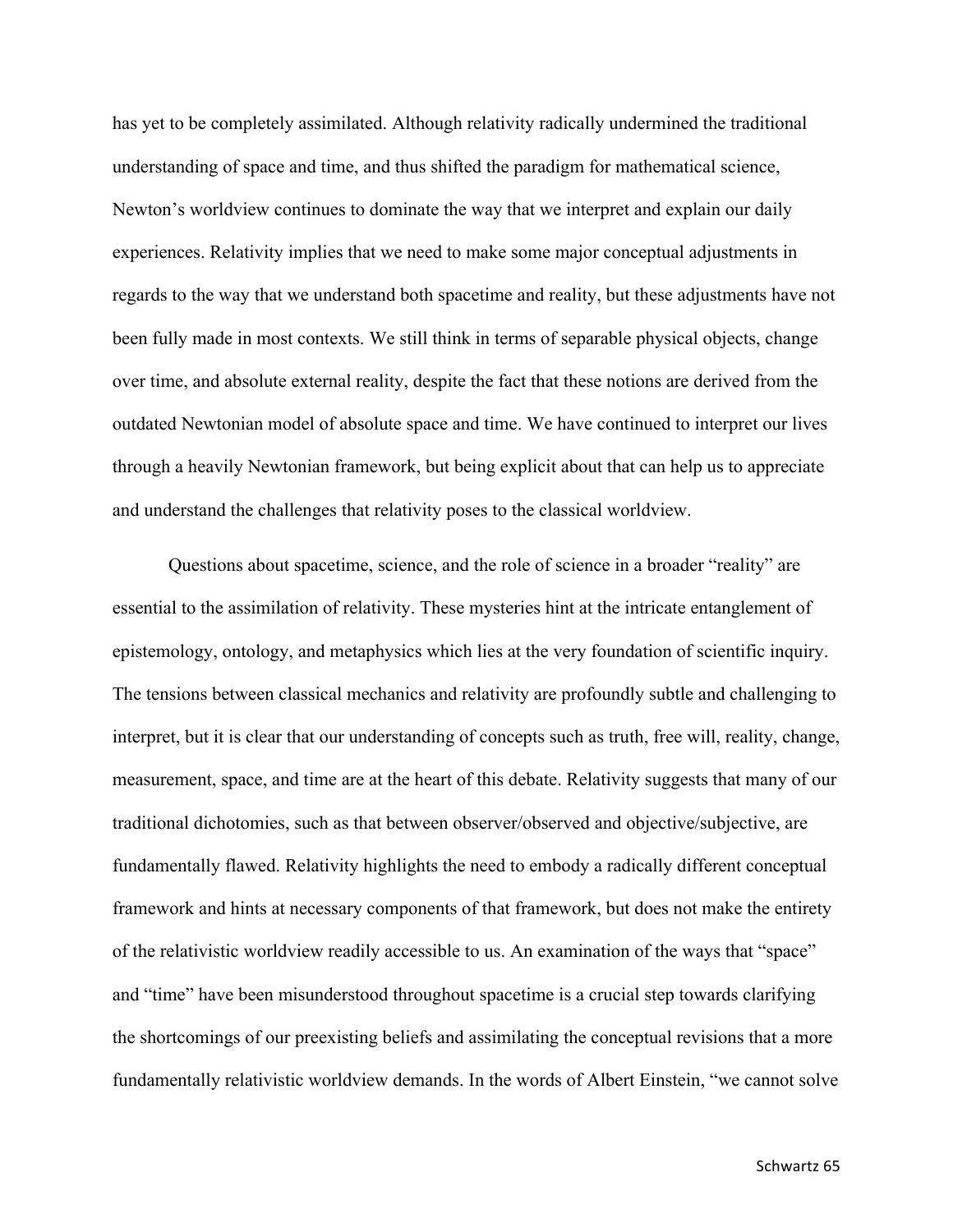our problems with the same thinking we used when we created them." (BrainyQuote) A deeper, more nuanced understanding of Einsteinian spacetime, and its implications, could provide the foundation that we need in order to assimilate the theories of relativity, reinterpret the world around us, and reconcile fundamental inconsistencies in how we conceptualize "reality".

Analogous to probabilism and "certainty", relativity has helped to reveal underlying complexities in our traditional understanding of "objectivity". In turn, this has challenged many of the conventional Newtonian dichotomies and suggested the need to revise our worldview on a fundamental level. This is indicative of the assimilation of anomalous information in general; as we assimilate anomalous scientific data and theories, we are forced to think more deeply about our preexisting network of knowledge and beliefs. Reconciling anomalous scientific information with a preexisting framework is a complicated task, which involves a number of thorny and interrelated questions. It is never as simple as considering a single theory or piece of data in isolation, for our data, theories, and worldviews are all intimately linked. These complicated and subtle relationships, which are not readily apparent at first glance, can only be revealed gradually through an active process of assimilation. Thus, although assimilation is obviously essential for dealing with anomalous information and figuring out how to situate it in our broader worldview, it is also fundamental for constructing and maintaining a coherent worldview in the first place. *Science* cannot be placed on a pedestal and "observed", free from the relativism of observers and subjectivity and societal influences. This speaks to the essential role of assimilation in creating and maintaining scientific progress; for it is only through the active processing of anomalous information that scientists can gradually unpack its subtle implications, and thereby work to attain the intelligibility necessary to uphold the *scientific standards* of rationality and objectivity.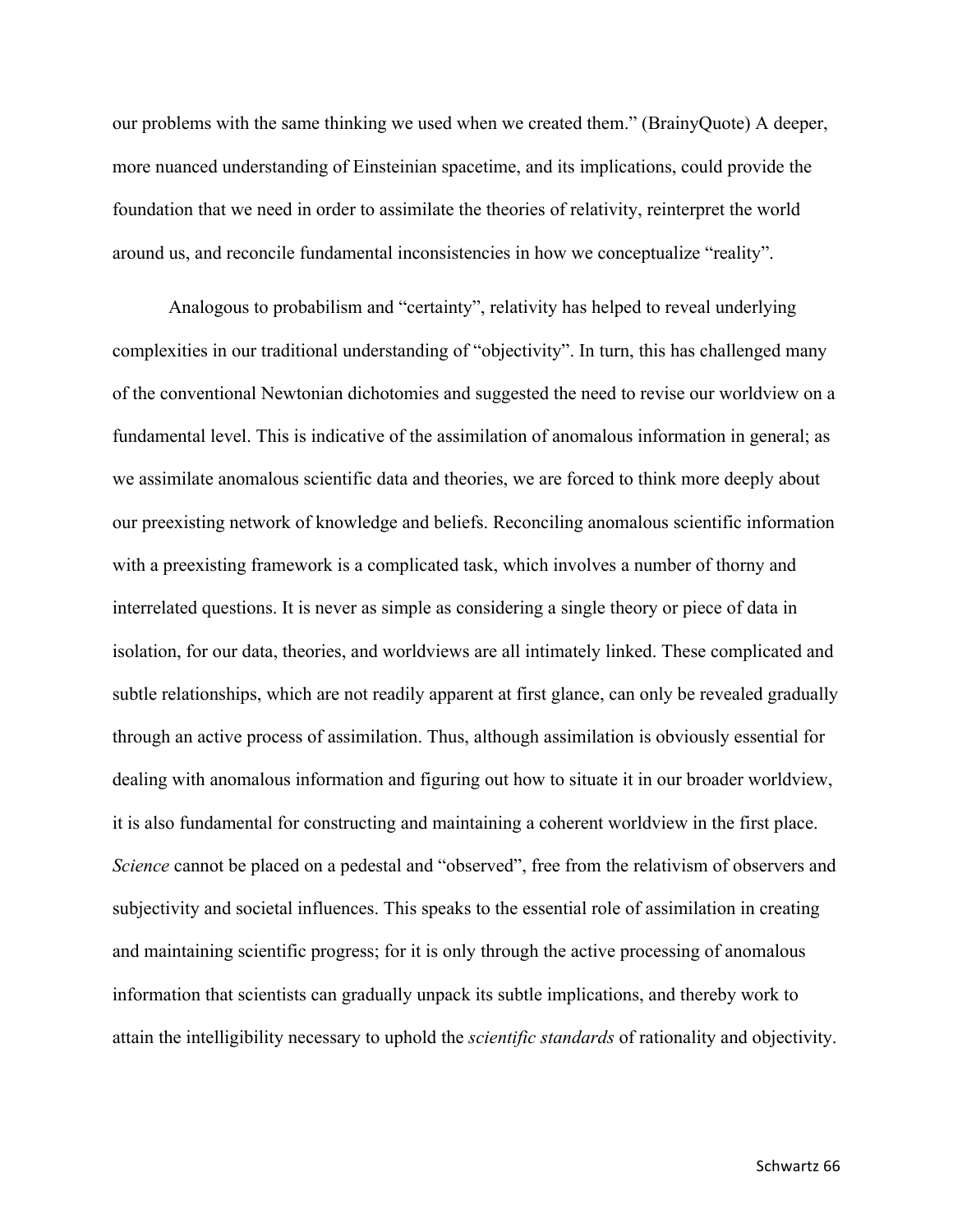As we attempt to build a "reliable and coherent model of individual experiential worlds", the deep processing of perturbations, via assimilation, is an invaluable approach (Glasersfeld 138).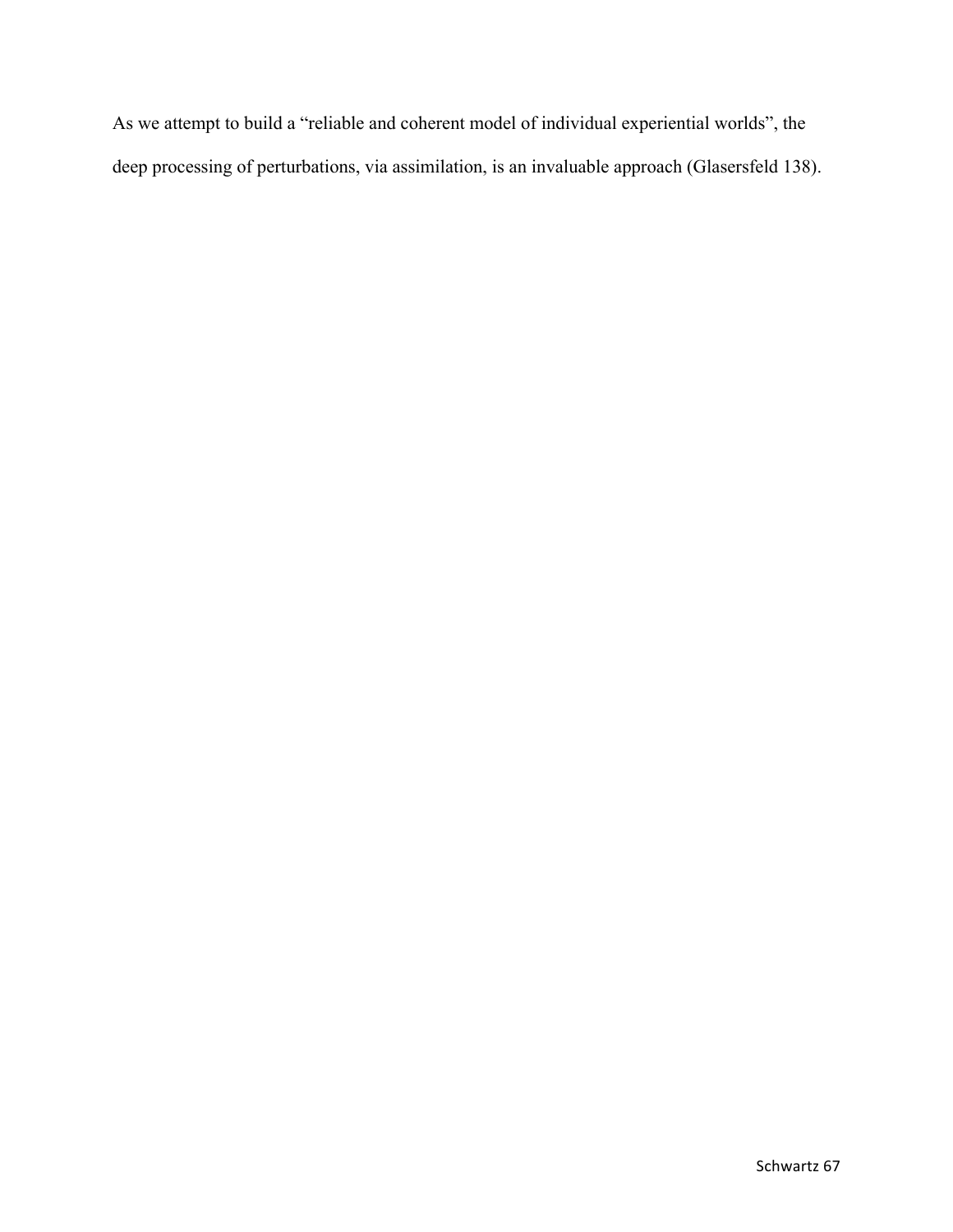### **Bibliography**

Appleby, Joyce Oldham., Lynn Hunt, and Margaret C. Jacob. Telling the Truth about History. New York: Norton, 1994. Print.

Brossard, Dominique, Bruce Lewenstein, and Rick Bonney. "Scientific Knowledge and Attitude Change: The Impact of a Citizen Science Project." *International Journal of Science Education* 27.9 (2005): 1099-121. Web.

Brown, Bryan A. "Discursive Identity: Assimilation into the Culture of Science and Its Implications for Minority Students." *J. Res. Sci. Teach. Journal of Research in Science Teaching* 41.8 (2004): 810-34. Web.

Chinn, C. A., and W. F. Brewer. "The Role of Anomalous Data in Knowledge Acquisition: A Theoretical Framework and Implications for Science Instruction." *Review of Educational Research* 63.1 (1993): 1-49. Web.

Einstein, Albert. *Relativity: The Special and the General Theory*. Princeton UP, 2015. Print. Glasersfeld, Ernst Von. "Cognition, Construction of Knowledge, and Teaching." *Synthese* 80.1 (1989): 121-40. Web.

Greene, Brian. The Fabric of the Cosmos: Space, Time and the Texture of Reality. New York: Vintage, 2004. Print.

Griffiths, David Jeffrey. Revolutions in Twentieth-century Physics. Cambridge: Cambridge UP, 2013. Print.

Hansen, Olaf, and Paul Jerome Croce. "Science and Religion in the Era of William James. Vol. 1: Eclipse of Century, 1820-1880." The Journal of American History 83.2 (1996): 611. Web.